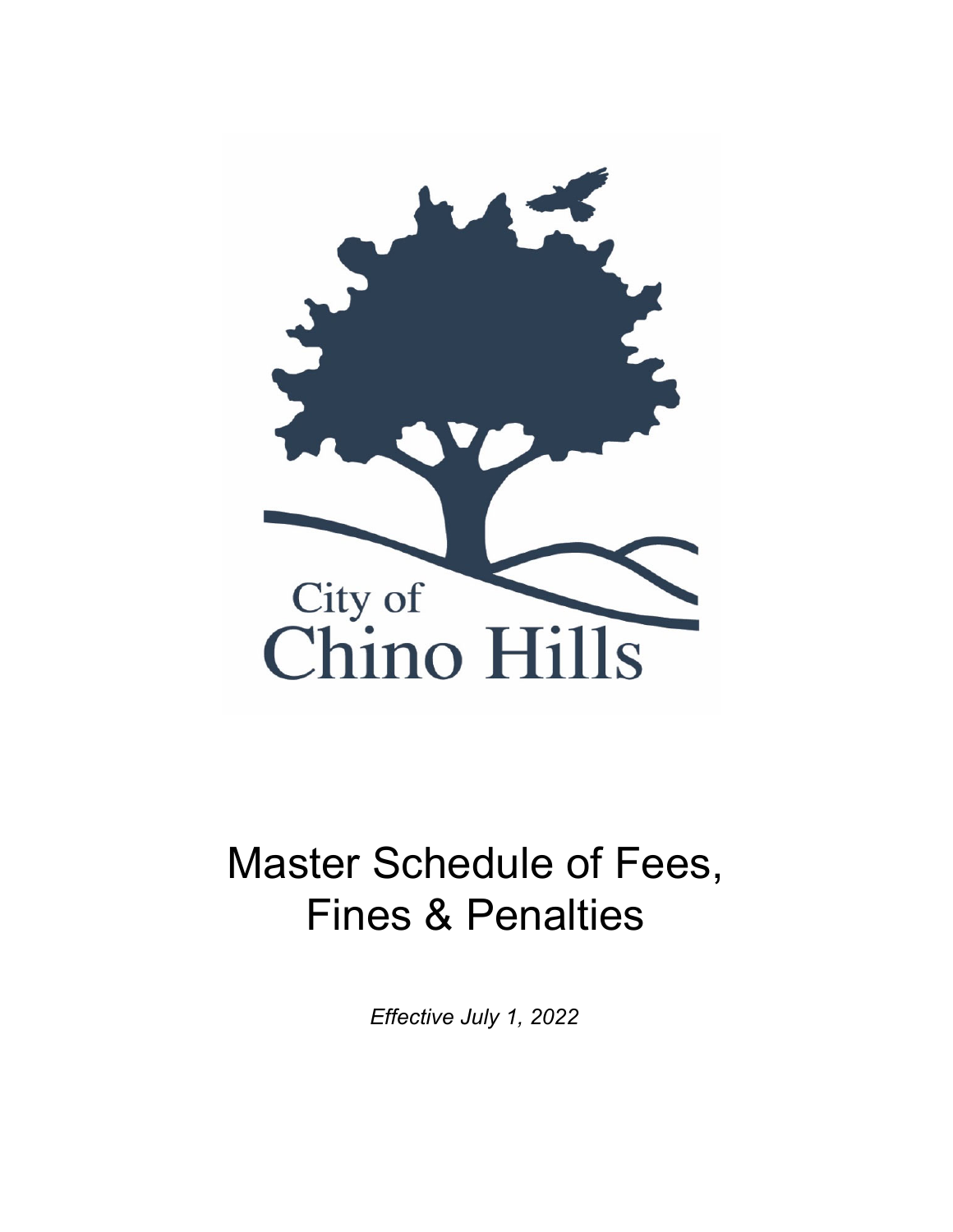City of Chino Hills

CITY CLERK'S OFFICE *Effective July 1, 2022*



| <b>DESCRIPTION</b>                                  |                          | <b>AMOUNT</b>      | <b>NOTE</b>                   |
|-----------------------------------------------------|--------------------------|--------------------|-------------------------------|
|                                                     |                          |                    |                               |
| <b>PASSPORT SERVICES</b>                            |                          |                    |                               |
|                                                     |                          |                    | Full Cost set by U.S.         |
|                                                     |                          |                    | Department of State, subject  |
| <b>Passport Acceptance</b>                          | \$                       | 35.00              | to change                     |
| Passport Photographs                                | \$                       | 14.30              | Set of two                    |
|                                                     |                          |                    |                               |
| <b>APPEALS</b>                                      |                          |                    |                               |
| <b>Certified Copy</b>                               | \$                       | 40.90              |                               |
|                                                     |                          |                    |                               |
| <b>SUBPOENAS</b>                                    |                          |                    |                               |
|                                                     |                          | \$0.10 per         |                               |
|                                                     |                          | page or \$0.20     |                               |
|                                                     |                          | from microfilm     |                               |
|                                                     |                          | plus \$24 per      |                               |
|                                                     |                          | hour per           |                               |
| Subpoena of Records                                 |                          | person             | Evidence Code 1563            |
|                                                     |                          |                    | Per Day - Govt Code           |
| Subpoena Personal Appearance                        | \$                       | 275.00             | 68096.1                       |
|                                                     |                          |                    |                               |
| <b>MISCELLANEOUS</b>                                |                          |                    |                               |
| Candidate Statements for Inclusion on Sample Ballot |                          | Pass Thru          | Full cost set by county,      |
| County Recorder - Clerk Fees (Various)              |                          | Pass Thru          | subject to change             |
| New or Amended Cell Tower Agreement                 | $\mathfrak{L}$           | 3,500.00           | <b>Initial Deposit</b>        |
| Sale of Documents - Various                         |                          | <b>Actual Cost</b> |                               |
| Copies - 1 sided 8.5x11"                            | \$                       | 0.10               | Per page plus postage -       |
| Copies - 1 sided 8.5x14"                            | \$                       | 0.10               | per Evidence Code 1563        |
| Copies - 1 sided 8.5x11" color                      | $\overline{\mathcal{S}}$ | 0.20               | Per page plus postage         |
|                                                     |                          |                    | Cost Recovery of device       |
| <b>Electronic Copy of Records</b>                   |                          | <b>Actual Cost</b> | used: disc, flash-drive, etc. |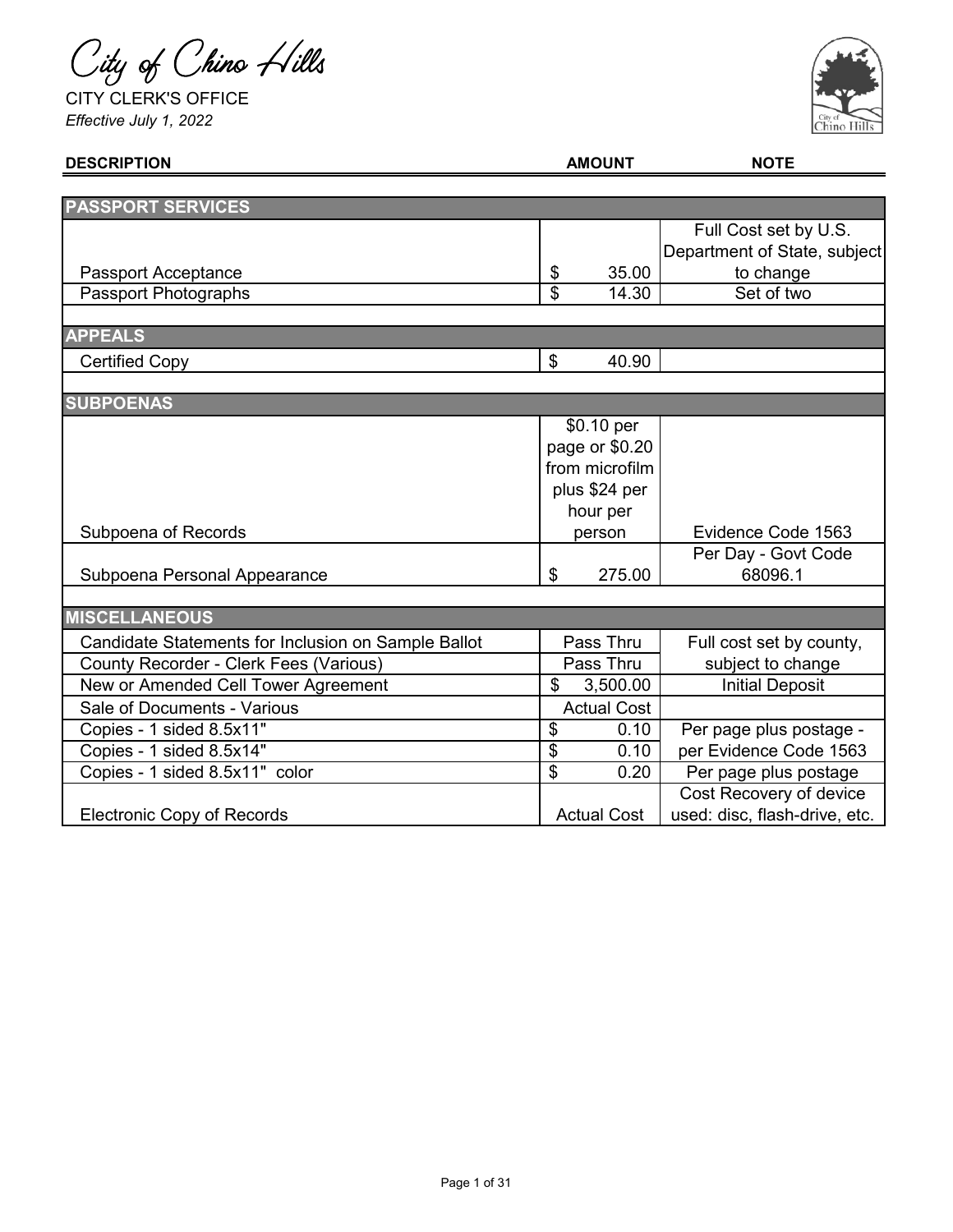City of Chino Hills

CITY MANAGER'S OFFICE *Effective July 1, 2022*



| <b>DESCRIPTION</b>                                        | <b>AMOUNT</b> | <b>NOTE</b>             |
|-----------------------------------------------------------|---------------|-------------------------|
|                                                           |               |                         |
| <b>ADMINISTRATION</b>                                     |               |                         |
|                                                           |               | Set by IVHS, subject to |
| <b>Animal Care and Control</b>                            | See Table 1   | change                  |
|                                                           |               |                         |
| <b>COMMUNITY RELATIONS</b>                                |               |                         |
| Film Permit (Still Photography) - Application Fee         | \$<br>127.00  |                         |
| Film Permit (Still Photography) - Application Fee         |               |                         |
| (Chino Hills Student)                                     | \$<br>64.00   |                         |
| Film Permit (Video Film/Motion Picture) - Application Fee | \$<br>383.00  |                         |
| Film Permit (Video Film/Motion Picture) - Application Fee |               |                         |
| (Chino Hills Student)                                     | \$<br>190.00  |                         |
|                                                           |               |                         |
| <b>CODE ENFORCEMENT</b>                                   |               |                         |
| <b>Yard Sale Permit</b>                                   | \$<br>12.00   | CHMC 5.04.330           |
| Fines for Yard Sales with No Permit - 1st Fine            | \$<br>28.00   |                         |
| Fines for Yard Sales with No Permit - 2nd Fine            | \$<br>57.00   |                         |
| Fines for Yard Sales with No Permit - 3rd Fine            | \$<br>230.00  |                         |
| Sign Removal Fee (per sign)                               | \$<br>42.00   | CHMC 16.38.080          |
|                                                           |               |                         |
| <b>INFORMATION TECHNOLOGY</b>                             |               |                         |
| Plotter Maps - standard size 24" x 36"                    | \$<br>6.17    |                         |
| Plotter Maps - non-standard size                          | \$<br>1.03    | Per square foot         |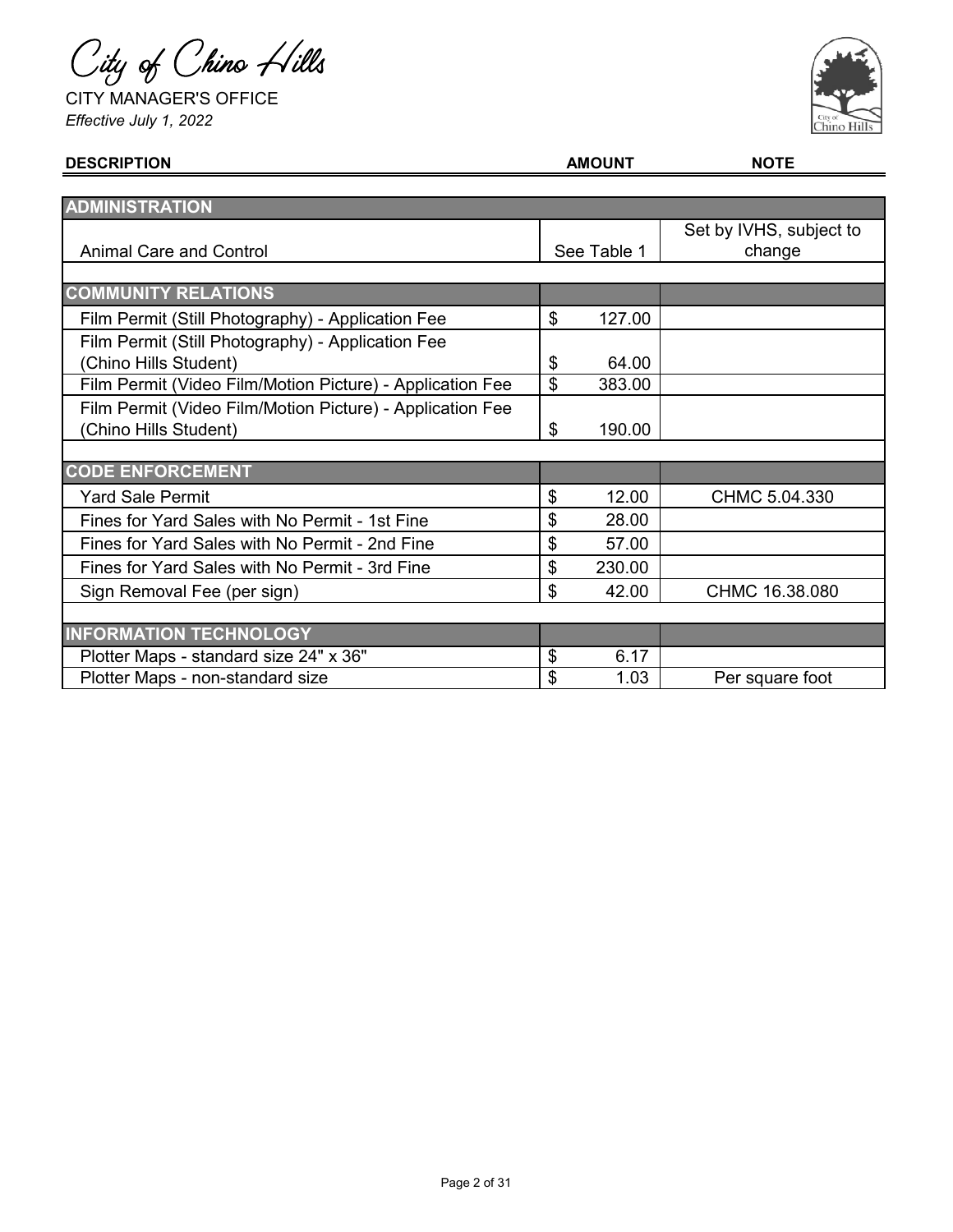City of Chino Hills

COMMUNITY SERVICES *Effective July 1, 2022*



| <b>DESCRIPTION</b>                                     | <b>AMOUNT</b>  | <b>NOTE</b> |
|--------------------------------------------------------|----------------|-------------|
|                                                        |                |             |
| <b>SPECIAL EVENTS PERMIT - CITY FACILITIES</b>         |                |             |
| Special Events Permit - City Facilities - Non-profit   | \$<br>260.00   |             |
| <b>Special Events Permit - City Facilities</b>         | \$<br>444.00   |             |
|                                                        |                |             |
| <b>MISCELLANEOUS</b>                                   |                |             |
| Military Banner Combo -                                |                |             |
| With smaller banner (18" x 24") to take home           | \$             |             |
| <b>Insurance Processing Fee</b>                        | \$<br>50.00    |             |
|                                                        |                |             |
| <b>RECREATION PROGRAMS</b>                             |                |             |
| <b>Recreation Programs -</b>                           | Recreation     |             |
| As published in current Recreation Brochure            | Guide          |             |
| <b>Recreation Programs -</b>                           | Recreation     |             |
| <b>Class Registration Administration Fee</b>           | Guide          |             |
| Activity Cancellation Fee (per class, per participant) | \$<br>5.00     |             |
|                                                        |                |             |
| <b>RENTAL FEES AND CHARGES</b>                         |                |             |
|                                                        | \$0 for first  |             |
|                                                        | 4 hour block;  |             |
|                                                        | \$25/hour      |             |
| Gazebo Rental - Resident                               | thereafter     |             |
|                                                        | \$100/hour for |             |
|                                                        | 4 hour block;  |             |
|                                                        | \$30/hour      |             |
| Gazebo Rental - Non-Resident                           | thereafter     |             |
| <b>Community Center</b>                                | See Table 2    |             |
| McCoy Equestrian Recreation Center and Residence       | See Table 3    |             |
| <b>Athletic Facilities</b>                             | See Table 4    |             |
| City Hall, Library, Grand Avenue Park, Mystic Canyon   |                |             |
| Community Building, and Sleepy Hollow Community        |                |             |
| <b>Building</b>                                        | See Table 5    |             |
| Mobile Show Wagon                                      | See Table 6    |             |
| <b>Recreation Facility Cancellation Fees</b>           | See Table 7    |             |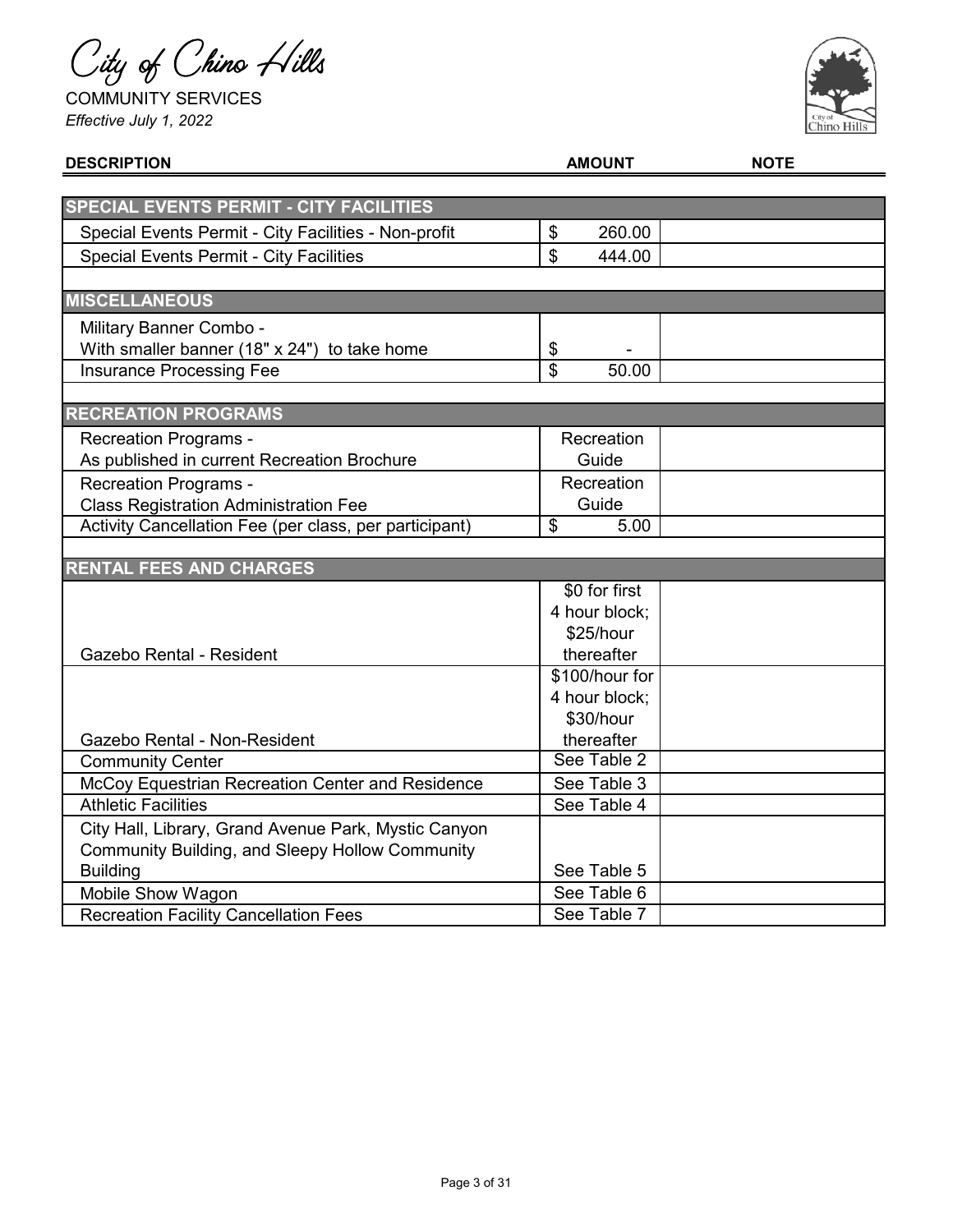City of Chino Hills

BUILDING SERVICES *Effective July 1, 2022*



| <b>BUILDING PERMITS AND FEES</b>                              |                                     |  |
|---------------------------------------------------------------|-------------------------------------|--|
| <b>New Construction and Remodel Permit Fees</b>               | See Table 8                         |  |
| <b>Primary Sign</b>                                           | \$<br>782.00                        |  |
| Special Inspector Application/Registration                    | \$<br>65.00                         |  |
| Demolition Work where inspection is required                  | \$<br>521.00                        |  |
| Pool/Spa Demolition                                           | 260.00<br>\$                        |  |
| <b>Occupancy Verification Inspection</b>                      | \$<br>260.00                        |  |
| Re-Inspection                                                 | \$<br>130.00                        |  |
| Swimming Pools - Residential                                  | \$<br>1,303.00                      |  |
| Swimming Pools - Non-Residential                              | \$<br>1,825.00                      |  |
| In-ground Spa                                                 | \$<br>1,303.00                      |  |
| Patio Covers, Trellises, Shade Structures                     | \$<br>521.00                        |  |
| Balcony                                                       | \$<br>651.00                        |  |
| <b>Private Garages</b>                                        | \$<br>1,303.00                      |  |
| <b>Decks</b>                                                  | \$<br>912.00                        |  |
| Retaining Walls, per 100 linear feet or fraction thereof      | \$<br>1,173.00                      |  |
| Block Walls / Fences, per 100 linear feet or fraction thereof | \$<br>782.00                        |  |
| Re-Roof                                                       | \$<br>293.00                        |  |
| Window Change Outs - up to 10 windows                         | \$<br>293.00                        |  |
| Window Change Outs - over 10 windows                          | \$<br>391.00                        |  |
| <b>Bathroom Remodel</b>                                       | \$<br>521.00                        |  |
| Kitchen Remodel                                               | \$<br>521.00                        |  |
| Rear Yard Improvements - Non-Structural                       | \$<br>260.00                        |  |
| <b>Cellular Transmission Facility</b>                         | \$<br>1,043.00                      |  |
|                                                               |                                     |  |
| <b>ELECTRICAL PERMITS AND FEES</b>                            |                                     |  |
| Power Pole/Meter Pedestal (temporary or permanent)            | \$<br>260.00                        |  |
| Receptacle Outlets for construction site, decorative lights,  |                                     |  |
| Christmas tree sales lots, etc., each                         | 521.00<br>\$                        |  |
| Receptacle, Switch & Lighting - up to 20 outlets              | \$<br>260.00                        |  |
| Receptacle, Switch & Lighting - more than 20 outlets          | \$<br>521.00                        |  |
| Lighting Fixtures - up to 20 outlets                          | \$<br>260.00                        |  |
| Lighting Fixtures - more than 20 outlets                      | \$<br>521.00                        |  |
| Pole or Platform-Mounted Lighting Fixtures, each              |                                     |  |
| (10% for each additional unit)                                | \$<br>391.00                        |  |
| Residential Appliances, each (10% for each additional unit)   | \$<br>260.00                        |  |
| Non-Residential Appliances, each                              | \$<br>260.00                        |  |
| <b>Electrical Vehicle Charging Station</b>                    | \$<br>260.00                        |  |
| Busways - each 100 ft.                                        | $\boldsymbol{\mathsf{S}}$<br>260.00 |  |
| Secondary Signs, Outline Lighting and Marquees supplied from  |                                     |  |
| one branch circuit, each                                      | 782.00<br>\$                        |  |
| Electrical Service / Main Panel                               | \$<br>391.00                        |  |
|                                                               |                                     |  |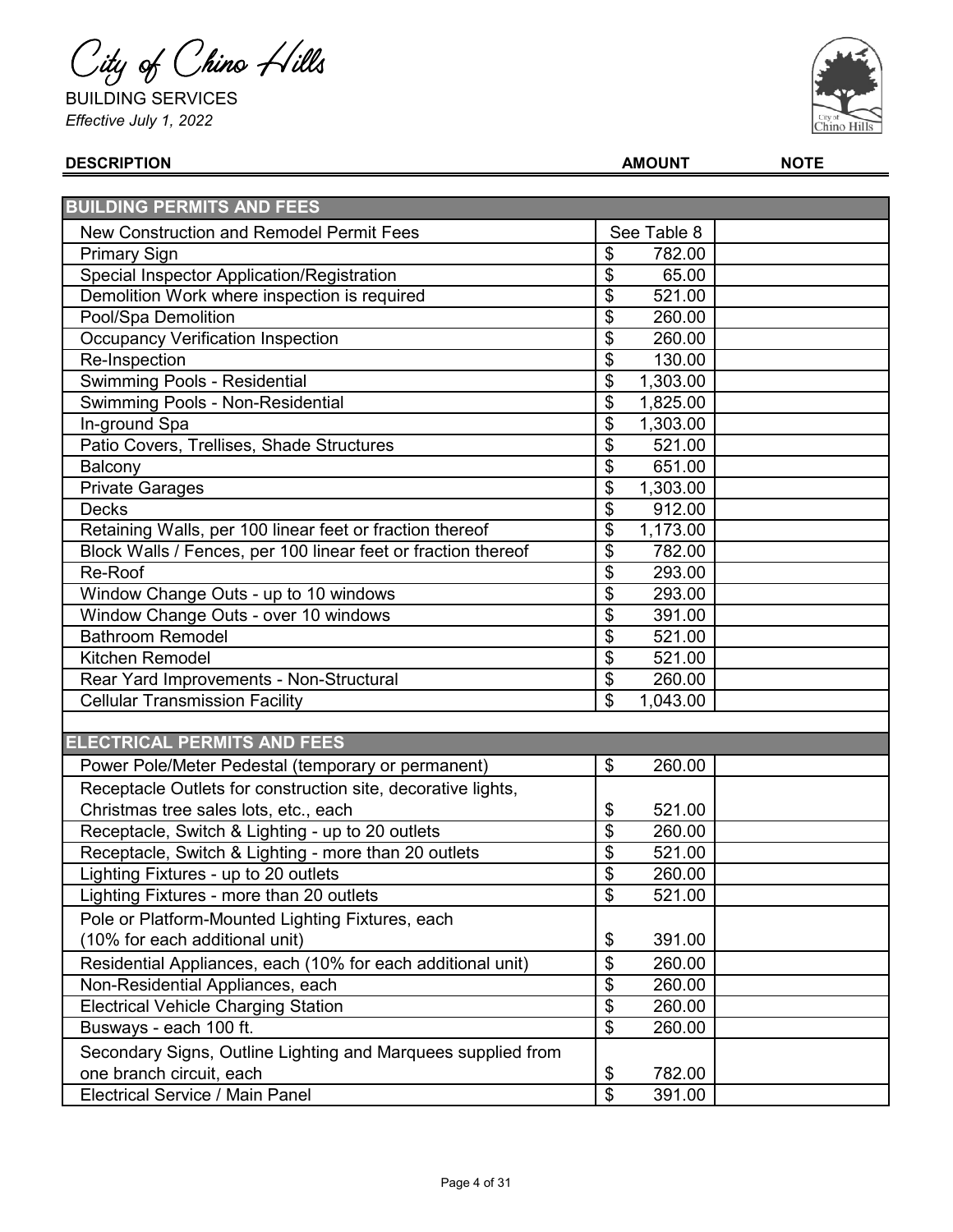City of Chino Hills

BUILDING SERVICES *Effective July 1, 2022*



#### **DESCRIPTION AMOUNT NOTE** \$ 260.00 \$ 450.00 \$ 782.00 \$ 450.00 \$ 782.00 \$ 93.00 \$ 93.00 \$ 260.00 \$ 260.00 \$ 260.00 \$ 260.00 \$ 260.00 \$ 521.00 \$ 260.00  $\frac{1}{2}$  391.00 \$ 260.00  $\frac{1}{2}$  912.00  $\frac{1}{2}$  110.00 \$ 391.00 \$ 391.00 \$ 391.00  $\sqrt{$}$  260.00 \$ 260.00 \$ 651.00 \$ 521.00 \$ 130.00 \$ 130.00 Photovoltaic Permit Pindu-Parmity, Commercial Roof Mounted<br>Photovoltaic Permit Residential - Ground Mounted 8 450.00 Gov Code 66015 Certificate of Occupancy Permit Re-Issuance Installation/Extension of Gas Piping System on/within a structure Extension of a Gas Line from an existing system to an outdoor use Soil Report Review - not requiring professional review Temporary Certificate of Occupancy Installation of Grease Interceptor Installation, Alteration, or Repair of Water Piping Installation, Alteration, or Repair of Drainage Piping Rainwater System (inside building, includes primary and overflow) Each Private Sewage Disposal System Each Water Heater Installation, Relocation, or Replacement of each appliance vent (10% for each additional unit) Installation of Air Handling Unit, each (10% for each additional unit) Each Evaporative Cooler other than portable type (10% for each additional unit) Each Vent Fan connected to a single duct (10% for each additional unit) Installation of each hood which is served by mechanical exhaust, including the ducts for such hood Photovoltaic Permit - Multi-Family, Commercial Roof Mounted Photovoltaic Permit Commercial - Ground Mounted HVAC Change Out Furnace or Condensing Unit only HVAC Change Out Split-System **ELECTRICAL PERMITS AND FEES (Continued)** Installation or Relocation of each floor/wall furnace, including vent (10% for each additional unit) Electrical Apparatus, Conduits and Conductors for which a permit is required but for which no fee is herein set forth Photovoltaic Permit - Single-Family Home - Roof Mounted Installation / Repair of Onsite Water Supply Line Installation / Repair of Sewer Line **GRADING FEES ADMINISTRATIVE FEES MECHANICAL PERMITS AND FEES PLUMBING PERMITS AND FEES**

Plan Check Re-Submittal (after 3 reviews - each review thereafter)

\$ 391.00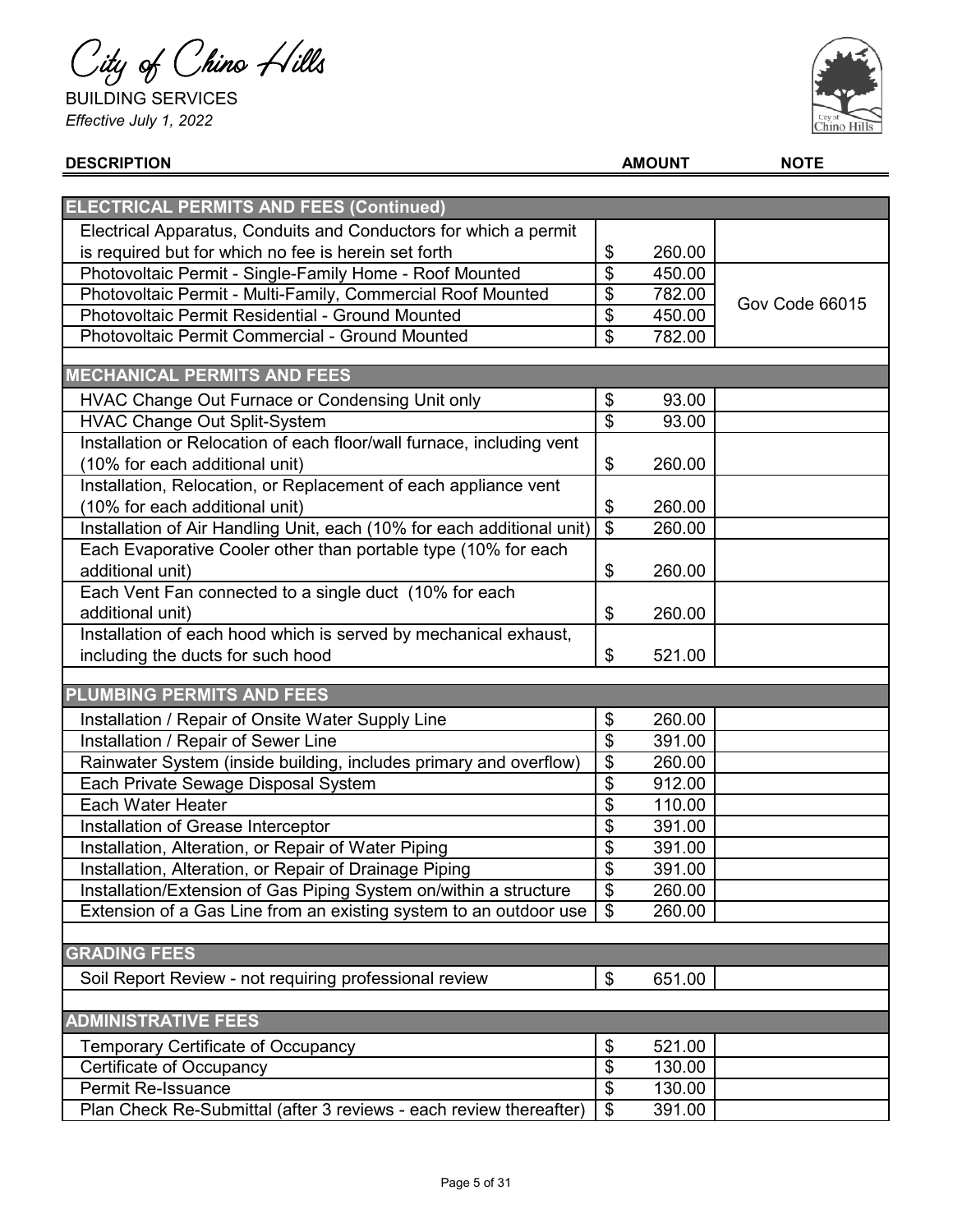City of Chino Hills

BUILDING SERVICES *Effective July 1, 2022*



| <b>DESCRIPTION</b>                                                 |                         | <b>AMOUNT</b>          | <b>NOTE</b>             |  |
|--------------------------------------------------------------------|-------------------------|------------------------|-------------------------|--|
|                                                                    |                         |                        |                         |  |
| <b>ADMINISTRATIVE FEES (Continued)</b>                             |                         |                        |                         |  |
| <b>Address Change</b>                                              | \$                      | 651.00                 |                         |  |
| <b>Street Naming</b>                                               | \$                      | $\overline{5}$ ,215.00 | <b>Initial Deposit</b>  |  |
| <b>Renaming of Public Streets</b>                                  | \$                      | 5,215.00               | <b>Initial Deposit</b>  |  |
| Honorary Street Names                                              | \$                      | 5,215.00               | <b>Initial Deposit</b>  |  |
| <b>Building Permit Authorization - Single Lot</b>                  | \$                      | 2,738.00               | <b>Initial Deposit</b>  |  |
| Building Permit Authorization - Multi-Family / Residential Tract / |                         |                        |                         |  |
| Commercial                                                         | \$                      | 6,519.00               | <b>Initial Deposit</b>  |  |
| Geotechnical Report Review (single dwelling unit)                  | \$                      | 5,000.00               | <b>Initial Deposit</b>  |  |
| Temporary Use Permit for Temporary Construction Trailer            | \$                      | 260.00                 |                         |  |
| <b>Temporary Construction Trailer</b>                              | \$                      | 260.00                 | <b>Initial Deposit</b>  |  |
| Temporary Certificate of Occupancy Inline Building                 | \$                      | 1,000.00               | <b>Initial Deposit</b>  |  |
| Temporary Certificate of Occupancy Stand-Alone Building            | \$                      | 5,000.00               | <b>Initial Deposit</b>  |  |
| <b>Permit Refund Processing Fee</b>                                | \$                      | 64.00                  |                         |  |
|                                                                    |                         |                        |                         |  |
| <b>MISCELLANEOUS FEES</b>                                          |                         |                        |                         |  |
| <b>Strong Motion Instrumentation</b>                               |                         | Pass Thru              |                         |  |
|                                                                    |                         | $$1/$ per              |                         |  |
| SB 1473 - Bldg. Standards Admin Special Revolving Fund             |                         | \$25,000               |                         |  |
|                                                                    |                         | 5% of building         |                         |  |
|                                                                    |                         | permit & plan          | Full cost set by state, |  |
| Access Compliance (% set by state law)                             |                         | check fees             | subject to change       |  |
|                                                                    |                         | $10\%$ of              |                         |  |
|                                                                    |                         | building permit        |                         |  |
|                                                                    |                         | & plan check           |                         |  |
| Energy Conservation Compliance (% set by state law)                |                         | fees                   |                         |  |
|                                                                    |                         | Cost                   |                         |  |
|                                                                    |                         | Recovery/              |                         |  |
|                                                                    |                         | minimum 2              |                         |  |
| Inspections for which no fee is specifically indicated             |                         | hours                  |                         |  |
|                                                                    |                         | $50\%$ of the          |                         |  |
|                                                                    |                         | base permit            |                         |  |
| Started work without a permit                                      |                         | fee                    |                         |  |
| Additional inspections @ 30 minutes each                           | \$                      | 130.00                 |                         |  |
| Grading Inspection Fee Per Lot                                     | \$                      | 260.00                 |                         |  |
| Abandonment of a private sewage disposal system                    | \$                      | 260.00                 |                         |  |
| <b>Archival Fees</b>                                               | \$                      | 1.50                   | Per page                |  |
| Inspection Verification for Permit Refund                          | $\overline{\mathbf{e}}$ | 130.00                 |                         |  |
| <b>Non-Profit Special Events Inspections</b>                       | \$                      | 260.00                 |                         |  |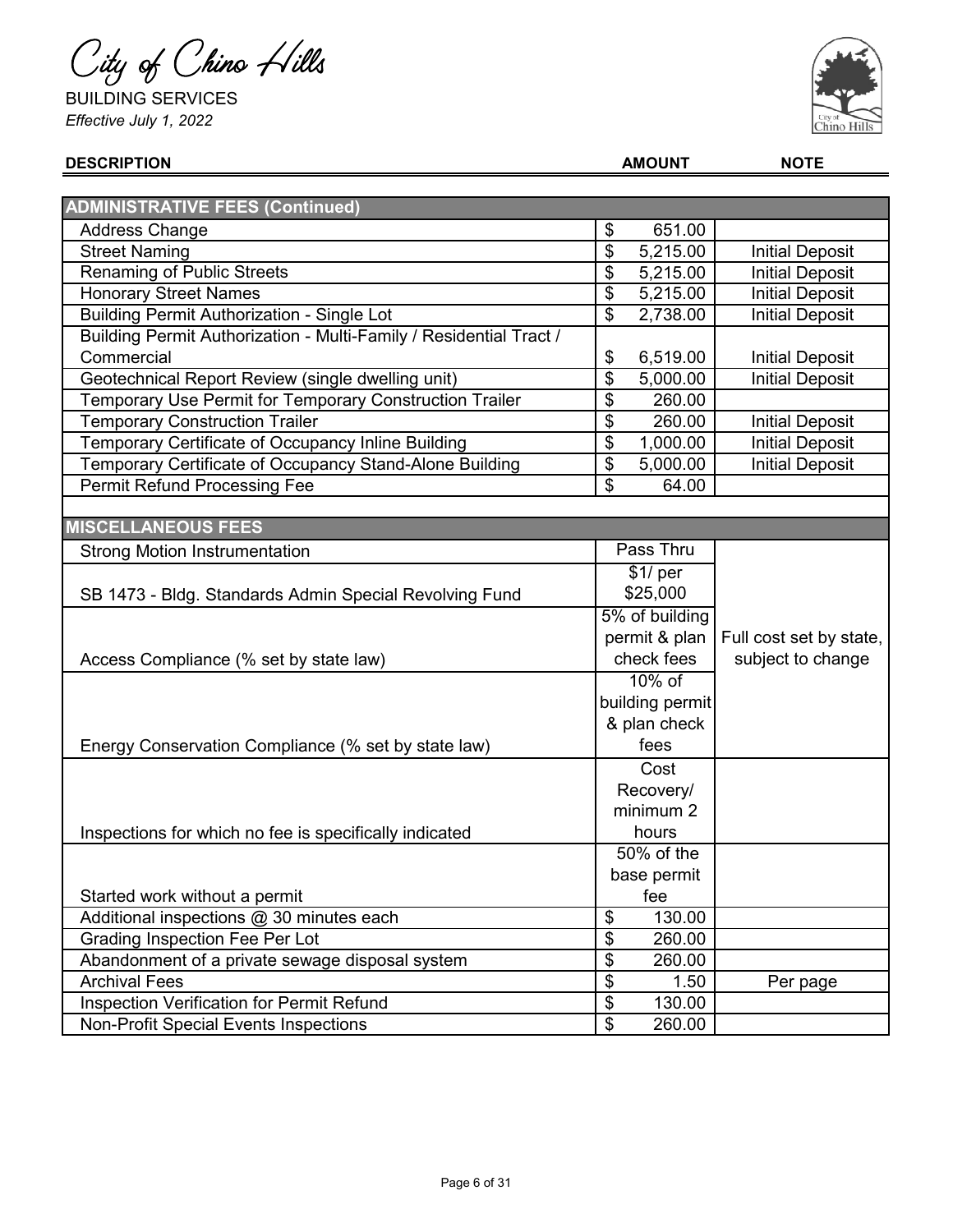City of Chino Hills

DEVELOPMENT SERVICES *Effective July 1, 2022*



| <b>DEVELOPMENT PERMITS AND FEES</b>                        |                                              |                        |
|------------------------------------------------------------|----------------------------------------------|------------------------|
| <b>Land Use Clearance for Business License</b>             | \$<br>156.00                                 |                        |
| <b>Zoning Verification Letter</b>                          | \$<br>1,173.00                               |                        |
| <b>Home Occupation Permit</b>                              | $\frac{1}{2}$<br>103.00                      |                        |
| Investigation Fee for Massage Clinic Owner                 | \$<br>391.00                                 |                        |
| Appeal to Planning Commission/City Council by applicant or |                                              |                        |
| outside party                                              | 8,069.00<br>\$                               | <b>Initial Deposit</b> |
| <b>Conditional Use Permit - Wireless</b>                   | \$<br>7,823.00                               | <b>Initial Deposit</b> |
| <b>Conditional Use Permit - Use</b>                        | \$<br>10,953.00                              | <b>Initial Deposit</b> |
| Development Code Amendment / Zoning Map Change             | \$<br>16,690.00                              | <b>Initial Deposit</b> |
| <b>SB9 Housing Developments</b>                            | \$<br>7,041.00                               | <b>Initial Deposit</b> |
| Design Review - Custom Home                                | \$<br>7,041.00                               | <b>Initial Deposit</b> |
| Design Review - Tract                                      | \$<br>15,647.00                              | <b>Initial Deposit</b> |
| <b>Entitlement Extension</b>                               | $\frac{1}{2}$<br>7,823.00                    | <b>Initial Deposit</b> |
| <b>General Plan Amendment</b>                              | \$<br>16,690.00                              | <b>Initial Deposit</b> |
| <b>Land Use Determination Fee</b>                          | \$<br>7,823.00                               | <b>Initial Deposit</b> |
| <b>Minor Variance</b>                                      | \$<br>2,607.00                               | <b>Initial Deposit</b> |
| Major Variance                                             | \$<br>7,823.00                               | <b>Initial Deposit</b> |
| <b>Post Entitlement</b>                                    | $\boldsymbol{\mathsf{\$}}$<br>7,823.00       | <b>Initial Deposit</b> |
| <b>Pre-Application Review</b>                              | $\overline{\$}$<br>6,519.00                  | <b>Initial Deposit</b> |
| <b>Planning Research Fee</b>                               | \$<br>1,564.00                               | <b>Initial Deposit</b> |
| Reversion to Acreage                                       | \$<br>14,604.00                              | <b>Initial Deposit</b> |
| Review of Gate Guarded Neighborhood Plans                  | \$<br>15,647.00                              | <b>Initial Deposit</b> |
| <b>Minor Use Permit</b>                                    | \$<br>7,823.00                               | <b>Initial Deposit</b> |
| Minor Use Permit Entitlement Extension                     | \$<br>$\overline{3,911.00}$                  | <b>Initial Deposit</b> |
| <b>Minor Use Permit Wireless</b>                           | $\overline{\boldsymbol{\theta}}$<br>6,258.00 | <b>Initial Deposit</b> |
| Sign Program Fee                                           | \$<br>3,911.00                               | <b>Initial Deposit</b> |
| <b>Site Plan Review</b>                                    | \$<br>26,078.00                              | <b>Initial Deposit</b> |
| <b>Small Wireless Facility Permit</b>                      | \$<br>3,911.00                               | <b>Initial Deposit</b> |
| <b>Small Wireless Facility Permit - Amendment</b>          | $\overline{\$}$<br>3,911.00                  | <b>Initial Deposit</b> |
| Small Wireless Facility Permit - Consent Form              | \$<br>521.00                                 | <b>Flat Fee</b>        |
| <b>Specific Plan</b>                                       | \$<br>26,078.00                              | <b>Initial Deposit</b> |
| <b>Zoning Clearance Review</b>                             | \$<br>3,911.00                               | <b>Initial Deposit</b> |
| <b>Zoning Clearance Review Wireless</b>                    | \$<br>3,911.00                               | <b>Initial Deposit</b> |
| Zoning Clearance - Eligible Facility Requests              | $\frac{1}{2}$<br>3,911.00                    | <b>Initial Deposit</b> |
| Zoning Clearance - Section 65850.6 Colocations             | \$<br>3,911.00                               | <b>Initial Deposit</b> |
| Zoning Clearance Entitlement Extension                     | \$<br>1,825.00                               | <b>Initial Deposit</b> |
| <b>Tentative Parcel Map</b>                                | \$<br>9,127.00                               | <b>Initial Deposit</b> |
| SB9 Urban Lot Split Subdivisions                           | \$<br>9,127.00                               | <b>Initial Deposit</b> |
| <b>Tentative Tract Map</b>                                 | $\boldsymbol{\mathsf{S}}$<br>26,078.00       | <b>Initial Deposit</b> |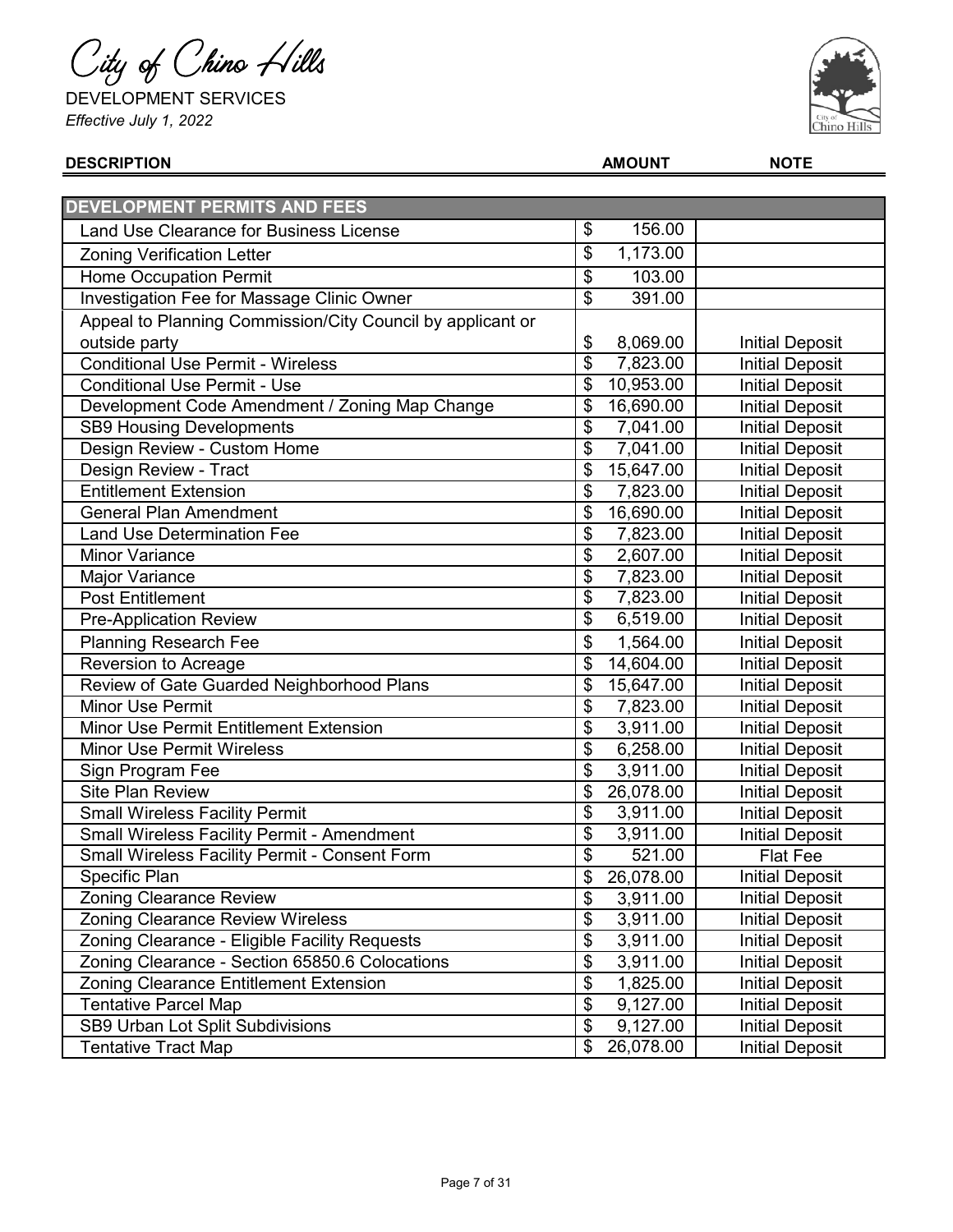City of Chino Hills

DEVELOPMENT SERVICES *Effective July 1, 2022*



| <b>DEVELOPMENT PERMITS AND FEES (Continued)</b>             |                            |           |                                 |
|-------------------------------------------------------------|----------------------------|-----------|---------------------------------|
|                                                             |                            |           | Full cost set by Inland         |
|                                                             |                            |           | <b>Empire Utilities Agency,</b> |
| <b>Regional Sewerage Capital Construction</b>               |                            | Pass Thru | subject to change               |
|                                                             |                            |           | Initial Deposit -               |
| Petition for Law Enforcement on Private, Gate-Guarded Roads | \$                         | 7,823.00  | Vehicle Code 21107.7            |
| Petition for Law Enforcement on Private, Non Gate-Guarded   |                            |           | <b>Initial Deposit -</b>        |
| Roads                                                       | \$                         | 5,215.00  | Vehicle Code 21107.7            |
| <b>MINOR PERMITS AND FEES</b>                               |                            |           |                                 |
| Permanent Sign - Review and Approval (no building permit    |                            |           |                                 |
| required)                                                   | \$                         | 391.00    |                                 |
| <b>Banners and Flags</b>                                    | \$                         | 130.00    |                                 |
| <b>Temporary Signs for Single Exhibit Events</b>            | \$                         |           |                                 |
| <b>Special Events</b>                                       | \$                         | 782.00    |                                 |
| <b>Non-Profit Special Events</b>                            | \$                         | 260.00    |                                 |
| <b>Temporary Construction &amp; Security Trailer</b>        | $\boldsymbol{\theta}$      | 1,173.00  |                                 |
| <b>Temporary Use Permit General</b>                         | \$                         | 1,173.00  | <b>Initial Deposit</b>          |
| Temporary Use Permit - Model Homes, Temporary Sales         |                            |           |                                 |
| Office/Trailer, Temporary Signs                             | \$                         | 4,172.00  |                                 |
| <b>Business License Processing Fee</b>                      | \$                         | 86.00     |                                 |
| <b>Sidewalk Vendor Permit</b>                               | \$                         | 260.00    |                                 |
|                                                             |                            |           |                                 |
| PARKS AND LANDSCAPE FEES                                    |                            |           |                                 |
| Landscape Plan Check Review - Developer (staff time)        | $\mathfrak{S}$             | 6,845.00  | <b>Initial Deposit</b>          |
| Landscape Plan Check Review -                               |                            |           |                                 |
| Single Family (includes cost of consultant)                 | \$                         | 3,764.00  | <b>Initial Deposit</b>          |
| <b>Special Assessment District Formation</b>                | $\overline{\mathcal{S}}$   | 7,823.00  | <b>Initial Deposit</b>          |
|                                                             |                            |           |                                 |
| <b>ADULT ORIENTED LICENSE FEES</b>                          |                            |           |                                 |
| <b>Adult Oriented Business Permit Application</b>           | \$                         | 391.00    |                                 |
|                                                             |                            |           |                                 |
| <b>MINOR ORIENTED LICENSE FEES</b>                          |                            |           |                                 |
| <b>Owner or Employee Application Processing Fee</b>         | \$                         | 391.00    |                                 |
| Ice Cream Vendor Permit                                     | \$                         | 391.00    |                                 |
|                                                             |                            |           |                                 |
| <b>TREE REMOVAL PERMITS</b>                                 |                            |           |                                 |
| Applicant - No tree plan required                           | \$                         | 1,043.00  |                                 |
| Applicant - Tree plan is required                           | $\boldsymbol{\mathsf{\$}}$ | 2,021.00  | <b>Initial Deposit</b>          |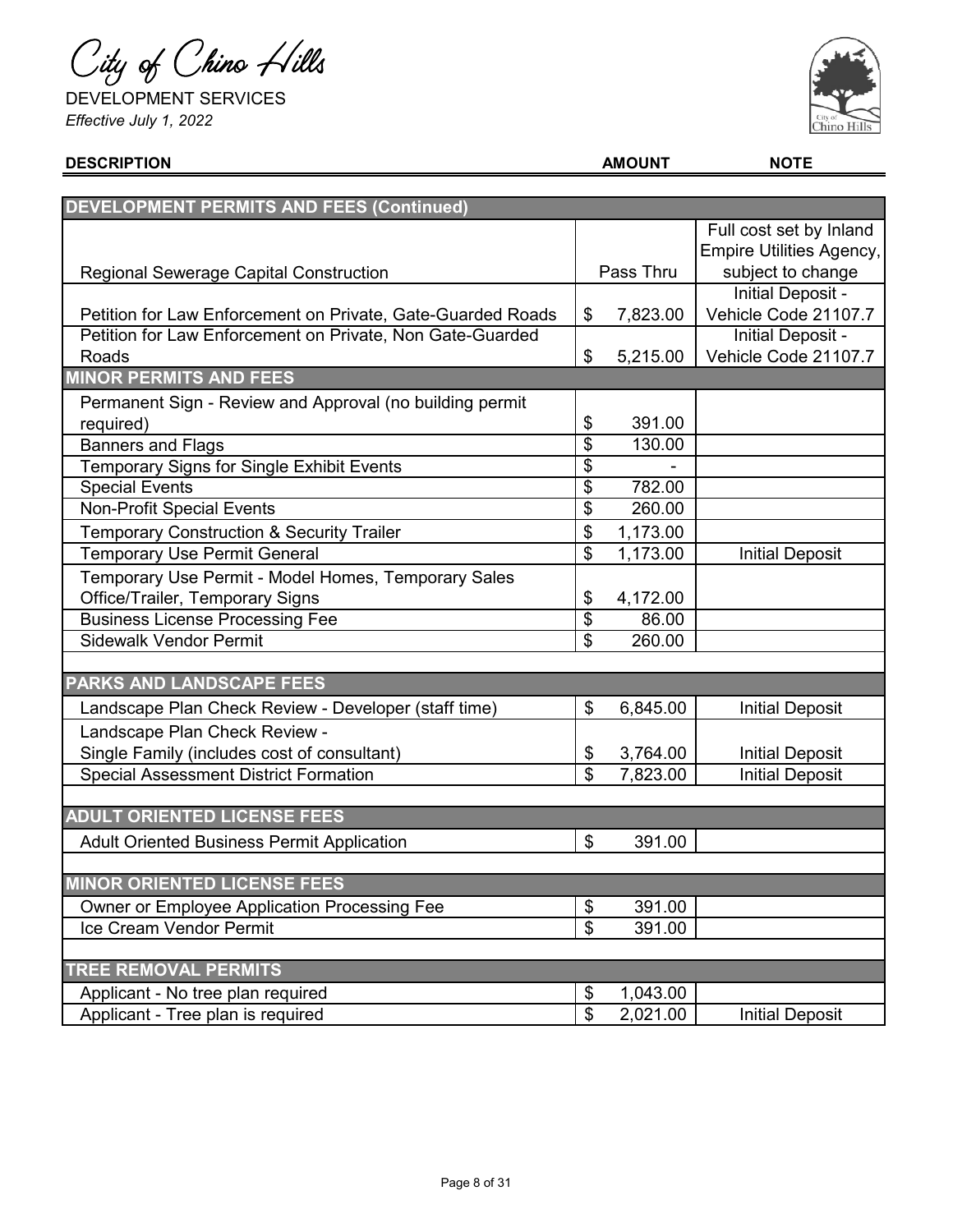City of Chino Hills

DEVELOPMENT SERVICES *Effective July 1, 2022*



| <b>EQUESTRIAN OVERLAY DISTRICT FEES</b>                                                                                |     |          |                        |
|------------------------------------------------------------------------------------------------------------------------|-----|----------|------------------------|
| Equestrian and Large Animal Keeping Permit (K)                                                                         |     |          |                        |
| Equestrian and Large Animal Business Permit (B) Existing<br>Operations (Existing Prior to Ord. 270 effective 5/8/2014) | S   | 103.00   |                        |
| Equestrian and Large Animal Business Permit (N) -                                                                      |     |          |                        |
| <b>New Operations</b>                                                                                                  | \$. | 7,823.00 | <b>Initial Deposit</b> |
| <b>Grazing Permit (GP)</b>                                                                                             |     | 103.00   |                        |
| Equestrian and Large Animal Use Permit (EUP) - Existing                                                                |     |          |                        |
| Operations (Existing Prior to Ord. 270 effective 5/8/2014)                                                             | S   | 103.00   |                        |
| Equestrian and Large Animal Use Permit (EUP) -                                                                         |     |          |                        |
| <b>New Operations</b>                                                                                                  | \$  | 7,823.00 | <b>Initial Deposit</b> |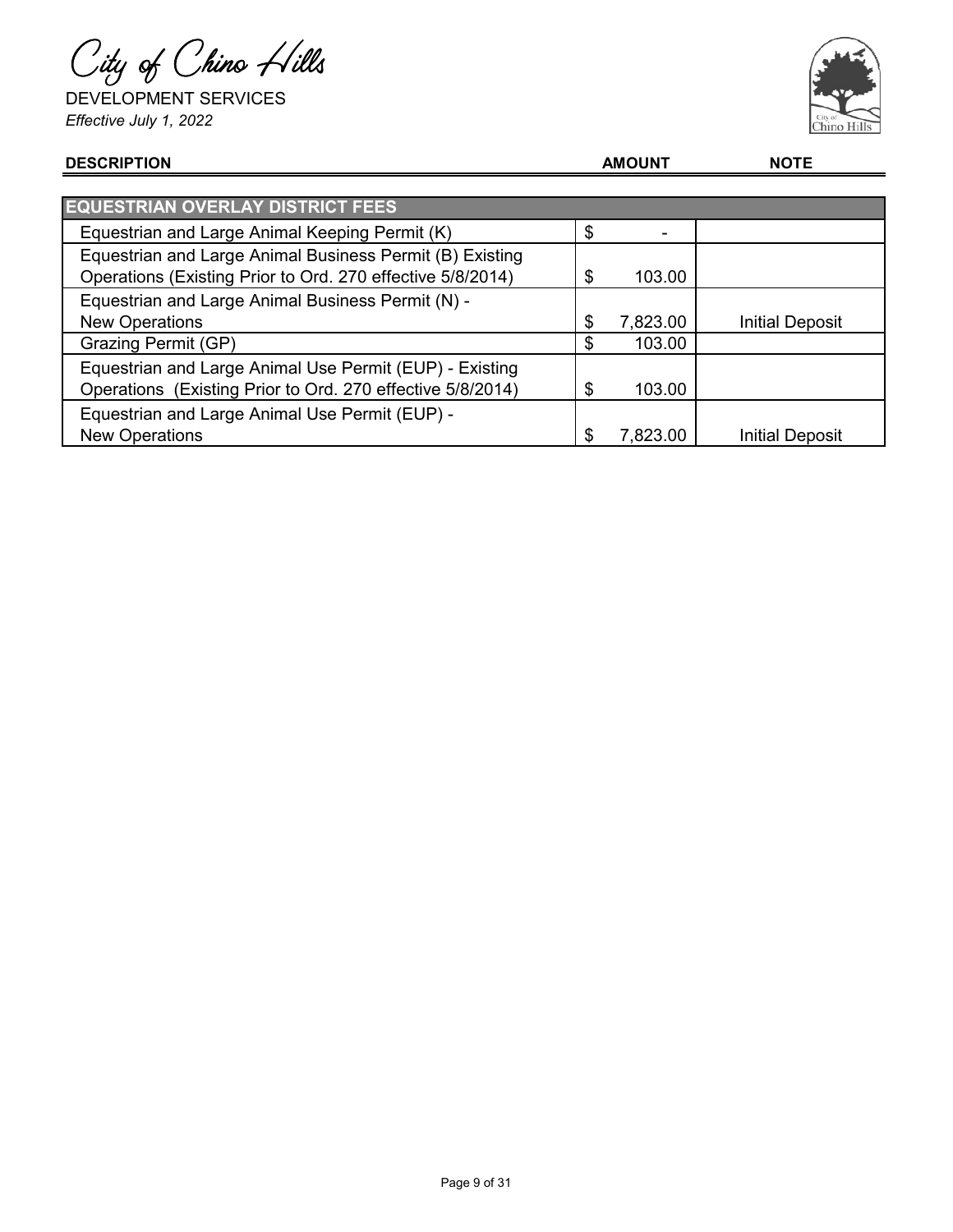City of Chino Hills

PUBLIC WORKS - ENGINEERING *Effective July 1, 2022*



| <b>ENTITLEMENT</b><br>\$1,750+\$24/lot<br><b>Initial Deposit</b><br><b>Preliminary Hydrology Review</b><br><b>Initial Deposit</b><br>Preliminary Water Quality Management Plan Review<br>\$<br>870.00<br><b>Initial Deposit</b><br>\$<br>2,900.00<br><b>Traffic Study Review</b><br><b>POST-ENTITLEMENT</b><br>Initial Deposit Based on<br><b>Actual Cost</b><br>Scope of Work<br><b>Amend Final Map</b><br>\$<br><b>Certificates of Compliance</b><br>1,436.00<br>$\mathfrak{P}$<br><b>Certificates of Correction</b><br>1,436.00<br>\$2,800+\$64/lot<br><b>Final Parcel Map Review</b><br><b>Initial Deposit</b><br><b>Initial Deposit</b><br>\$3,350+\$64/lot<br><b>Final Tract Map Review</b><br><b>Grant of Easement/Quitclaim Review</b><br>\$<br>1,436.00<br>\$1,750+\$24/lot<br><b>Initial Deposit</b><br><b>Hydrology Review</b><br>3% of Eng.<br><b>Cost Estimate</b><br><b>Improvement Plan Review</b><br><b>Initial Deposit</b><br>Lot Line Adjustment<br>\$<br>1,914.00<br>$\mathfrak{L}$<br>1,436.00<br>Lot Merger<br>Refundable<br>Per Engineer's Cost<br><b>Estimate</b><br>Deposit<br>Monumentation<br><b>Storm Water Pollution Prevention Plan Review</b><br>$\boldsymbol{\mathsf{S}}$<br>478.00<br>Refundable<br>Per Engineer's Cost |
|---------------------------------------------------------------------------------------------------------------------------------------------------------------------------------------------------------------------------------------------------------------------------------------------------------------------------------------------------------------------------------------------------------------------------------------------------------------------------------------------------------------------------------------------------------------------------------------------------------------------------------------------------------------------------------------------------------------------------------------------------------------------------------------------------------------------------------------------------------------------------------------------------------------------------------------------------------------------------------------------------------------------------------------------------------------------------------------------------------------------------------------------------------------------------------------------------------------------------------------------------------|
|                                                                                                                                                                                                                                                                                                                                                                                                                                                                                                                                                                                                                                                                                                                                                                                                                                                                                                                                                                                                                                                                                                                                                                                                                                                         |
|                                                                                                                                                                                                                                                                                                                                                                                                                                                                                                                                                                                                                                                                                                                                                                                                                                                                                                                                                                                                                                                                                                                                                                                                                                                         |
|                                                                                                                                                                                                                                                                                                                                                                                                                                                                                                                                                                                                                                                                                                                                                                                                                                                                                                                                                                                                                                                                                                                                                                                                                                                         |
|                                                                                                                                                                                                                                                                                                                                                                                                                                                                                                                                                                                                                                                                                                                                                                                                                                                                                                                                                                                                                                                                                                                                                                                                                                                         |
|                                                                                                                                                                                                                                                                                                                                                                                                                                                                                                                                                                                                                                                                                                                                                                                                                                                                                                                                                                                                                                                                                                                                                                                                                                                         |
|                                                                                                                                                                                                                                                                                                                                                                                                                                                                                                                                                                                                                                                                                                                                                                                                                                                                                                                                                                                                                                                                                                                                                                                                                                                         |
|                                                                                                                                                                                                                                                                                                                                                                                                                                                                                                                                                                                                                                                                                                                                                                                                                                                                                                                                                                                                                                                                                                                                                                                                                                                         |
|                                                                                                                                                                                                                                                                                                                                                                                                                                                                                                                                                                                                                                                                                                                                                                                                                                                                                                                                                                                                                                                                                                                                                                                                                                                         |
|                                                                                                                                                                                                                                                                                                                                                                                                                                                                                                                                                                                                                                                                                                                                                                                                                                                                                                                                                                                                                                                                                                                                                                                                                                                         |
|                                                                                                                                                                                                                                                                                                                                                                                                                                                                                                                                                                                                                                                                                                                                                                                                                                                                                                                                                                                                                                                                                                                                                                                                                                                         |
|                                                                                                                                                                                                                                                                                                                                                                                                                                                                                                                                                                                                                                                                                                                                                                                                                                                                                                                                                                                                                                                                                                                                                                                                                                                         |
|                                                                                                                                                                                                                                                                                                                                                                                                                                                                                                                                                                                                                                                                                                                                                                                                                                                                                                                                                                                                                                                                                                                                                                                                                                                         |
|                                                                                                                                                                                                                                                                                                                                                                                                                                                                                                                                                                                                                                                                                                                                                                                                                                                                                                                                                                                                                                                                                                                                                                                                                                                         |
|                                                                                                                                                                                                                                                                                                                                                                                                                                                                                                                                                                                                                                                                                                                                                                                                                                                                                                                                                                                                                                                                                                                                                                                                                                                         |
|                                                                                                                                                                                                                                                                                                                                                                                                                                                                                                                                                                                                                                                                                                                                                                                                                                                                                                                                                                                                                                                                                                                                                                                                                                                         |
|                                                                                                                                                                                                                                                                                                                                                                                                                                                                                                                                                                                                                                                                                                                                                                                                                                                                                                                                                                                                                                                                                                                                                                                                                                                         |
|                                                                                                                                                                                                                                                                                                                                                                                                                                                                                                                                                                                                                                                                                                                                                                                                                                                                                                                                                                                                                                                                                                                                                                                                                                                         |
|                                                                                                                                                                                                                                                                                                                                                                                                                                                                                                                                                                                                                                                                                                                                                                                                                                                                                                                                                                                                                                                                                                                                                                                                                                                         |
|                                                                                                                                                                                                                                                                                                                                                                                                                                                                                                                                                                                                                                                                                                                                                                                                                                                                                                                                                                                                                                                                                                                                                                                                                                                         |
|                                                                                                                                                                                                                                                                                                                                                                                                                                                                                                                                                                                                                                                                                                                                                                                                                                                                                                                                                                                                                                                                                                                                                                                                                                                         |
|                                                                                                                                                                                                                                                                                                                                                                                                                                                                                                                                                                                                                                                                                                                                                                                                                                                                                                                                                                                                                                                                                                                                                                                                                                                         |
|                                                                                                                                                                                                                                                                                                                                                                                                                                                                                                                                                                                                                                                                                                                                                                                                                                                                                                                                                                                                                                                                                                                                                                                                                                                         |
|                                                                                                                                                                                                                                                                                                                                                                                                                                                                                                                                                                                                                                                                                                                                                                                                                                                                                                                                                                                                                                                                                                                                                                                                                                                         |
| <b>Estimate</b><br><b>Subdivision Improvement Securities</b><br>Deposit                                                                                                                                                                                                                                                                                                                                                                                                                                                                                                                                                                                                                                                                                                                                                                                                                                                                                                                                                                                                                                                                                                                                                                                 |
| \$<br><b>Water Quality Management Plan Review</b><br>2,100.00<br><b>Initial Deposit</b>                                                                                                                                                                                                                                                                                                                                                                                                                                                                                                                                                                                                                                                                                                                                                                                                                                                                                                                                                                                                                                                                                                                                                                 |
| 3% of Eng.                                                                                                                                                                                                                                                                                                                                                                                                                                                                                                                                                                                                                                                                                                                                                                                                                                                                                                                                                                                                                                                                                                                                                                                                                                              |
| Water/Sewer Pump/Lift Station Plan Review<br><b>Cost Estimate</b><br><b>Initial Deposit</b>                                                                                                                                                                                                                                                                                                                                                                                                                                                                                                                                                                                                                                                                                                                                                                                                                                                                                                                                                                                                                                                                                                                                                             |
|                                                                                                                                                                                                                                                                                                                                                                                                                                                                                                                                                                                                                                                                                                                                                                                                                                                                                                                                                                                                                                                                                                                                                                                                                                                         |
| <b>ROUGH GRADING</b>                                                                                                                                                                                                                                                                                                                                                                                                                                                                                                                                                                                                                                                                                                                                                                                                                                                                                                                                                                                                                                                                                                                                                                                                                                    |
| $$2,750+$                                                                                                                                                                                                                                                                                                                                                                                                                                                                                                                                                                                                                                                                                                                                                                                                                                                                                                                                                                                                                                                                                                                                                                                                                                               |
| \$88/acre<br><b>Initial Deposit</b><br>Rough Grading Plan Review                                                                                                                                                                                                                                                                                                                                                                                                                                                                                                                                                                                                                                                                                                                                                                                                                                                                                                                                                                                                                                                                                                                                                                                        |
| Rough Grading Geotechnical Report Review<br>\$<br>5,600.00<br><b>Initial Deposit</b>                                                                                                                                                                                                                                                                                                                                                                                                                                                                                                                                                                                                                                                                                                                                                                                                                                                                                                                                                                                                                                                                                                                                                                    |
| Rough Grading Permit - Application Fee<br>\$<br>239.00                                                                                                                                                                                                                                                                                                                                                                                                                                                                                                                                                                                                                                                                                                                                                                                                                                                                                                                                                                                                                                                                                                                                                                                                  |
| Rough Grading Permit - Inspection Fee -                                                                                                                                                                                                                                                                                                                                                                                                                                                                                                                                                                                                                                                                                                                                                                                                                                                                                                                                                                                                                                                                                                                                                                                                                 |
| 50 Cubic Yards or Less<br>\$<br><b>Initial Deposit</b><br>84.00                                                                                                                                                                                                                                                                                                                                                                                                                                                                                                                                                                                                                                                                                                                                                                                                                                                                                                                                                                                                                                                                                                                                                                                         |
| Rough Grading Permit - Inspection Fee -                                                                                                                                                                                                                                                                                                                                                                                                                                                                                                                                                                                                                                                                                                                                                                                                                                                                                                                                                                                                                                                                                                                                                                                                                 |
| 51 to 100 Cubic Yards<br>\$<br>125.00<br><b>Initial Deposit</b>                                                                                                                                                                                                                                                                                                                                                                                                                                                                                                                                                                                                                                                                                                                                                                                                                                                                                                                                                                                                                                                                                                                                                                                         |
| Rough Grading Permit - Inspection Fee -                                                                                                                                                                                                                                                                                                                                                                                                                                                                                                                                                                                                                                                                                                                                                                                                                                                                                                                                                                                                                                                                                                                                                                                                                 |
| 101 to 1,000 Cubic Yards<br><b>Initial Deposit</b><br>\$<br>646.00<br>Rough Grading Permit - Inspection Fee -                                                                                                                                                                                                                                                                                                                                                                                                                                                                                                                                                                                                                                                                                                                                                                                                                                                                                                                                                                                                                                                                                                                                           |
| <b>Initial Deposit</b><br>1,001 to 10,000 Cubic Yards<br>\$<br>1,100.00                                                                                                                                                                                                                                                                                                                                                                                                                                                                                                                                                                                                                                                                                                                                                                                                                                                                                                                                                                                                                                                                                                                                                                                 |
| Rough Grading Permit - Inspection Fee -                                                                                                                                                                                                                                                                                                                                                                                                                                                                                                                                                                                                                                                                                                                                                                                                                                                                                                                                                                                                                                                                                                                                                                                                                 |
| 10,001 to 100,000 Cubic Yards<br>\$<br>3,125.00<br><b>Initial Deposit</b>                                                                                                                                                                                                                                                                                                                                                                                                                                                                                                                                                                                                                                                                                                                                                                                                                                                                                                                                                                                                                                                                                                                                                                               |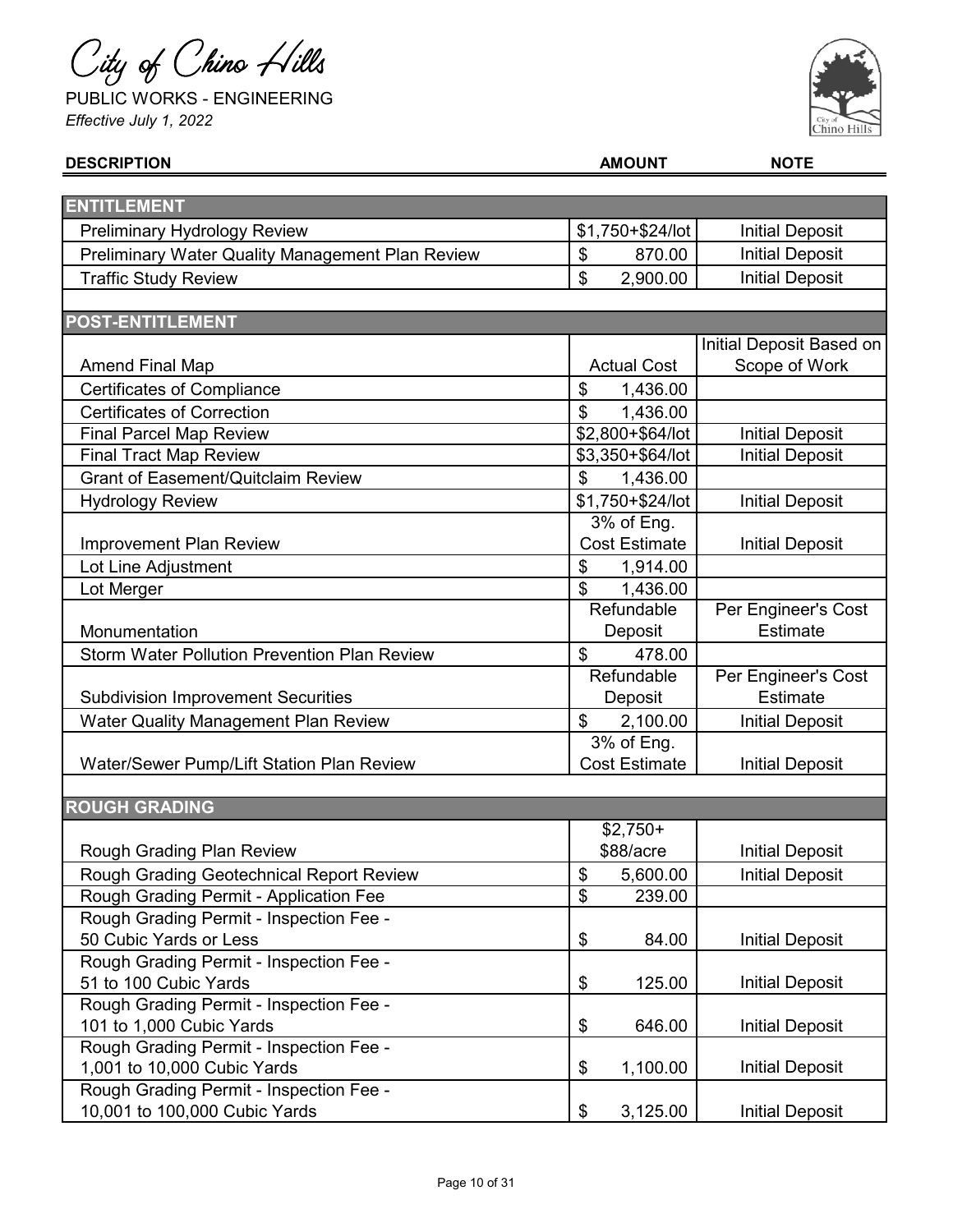City of Chino Hills

PUBLIC WORKS - ENGINEERING *Effective July 1, 2022*



| <b>DESCRIPTION</b>                                      |                | <b>AMOUNT</b>        | <b>NOTE</b>                                  |  |
|---------------------------------------------------------|----------------|----------------------|----------------------------------------------|--|
|                                                         |                |                      |                                              |  |
| <b>ROUGH GRADING (Continued)</b>                        |                |                      |                                              |  |
| Rough Grading Permit - Inspection Fee -                 |                |                      | Initial Deposit - \$3,150<br>plus \$125/each |  |
| 100,001 or more Cubic Yards                             | \$             | 3,150.00             | additional 10,000 CY                         |  |
|                                                         |                |                      |                                              |  |
| <b>ENCROACHMENT PERMITS</b>                             |                |                      |                                              |  |
| <b>Encroachment Permit - Application Fee</b>            | \$             | 239.00               |                                              |  |
| <b>General Encroachment Inspection Fee</b>              |                |                      |                                              |  |
| (Based on Scope of Work)                                | \$             | 239.00               | Per hour                                     |  |
|                                                         |                | 5% of Eng.           |                                              |  |
| <b>Subdivision Encroachment Permit - Inspection Fee</b> |                | <b>Cost Estimate</b> | <b>Initial Deposit</b>                       |  |
|                                                         |                |                      |                                              |  |
| <b>TRAFFIC PERMITS</b>                                  |                |                      |                                              |  |
| Oversize Load - Single Trip                             | \$             | 16.00                | Full cost set by                             |  |
| Repetitive Dirt Haul - Application Fee                  | \$             | 90.00                | CalTrans                                     |  |
| Repetitive Dirt Haul - General Inspection Fee           |                |                      |                                              |  |
| (Based on Scope of Work)                                | \$             | 239.00               | Per hour                                     |  |
|                                                         |                |                      |                                              |  |
| <b>MISCELLANEOUS FEES</b>                               |                |                      |                                              |  |
| <b>Electric Vehicle Charging Rate</b>                   | $\mathfrak{L}$ | 0.24                 | Per kWh                                      |  |
|                                                         |                |                      |                                              |  |
| <b>NPDES</b>                                            |                |                      |                                              |  |
| <b>Civil Penalties NPDES</b>                            |                | <b>Actual Cost</b>   | CHMC 13.16.280                               |  |
| <b>Compensation for Damages NPDES</b>                   |                | <b>Actual Cost</b>   | CHMC 13.16.300                               |  |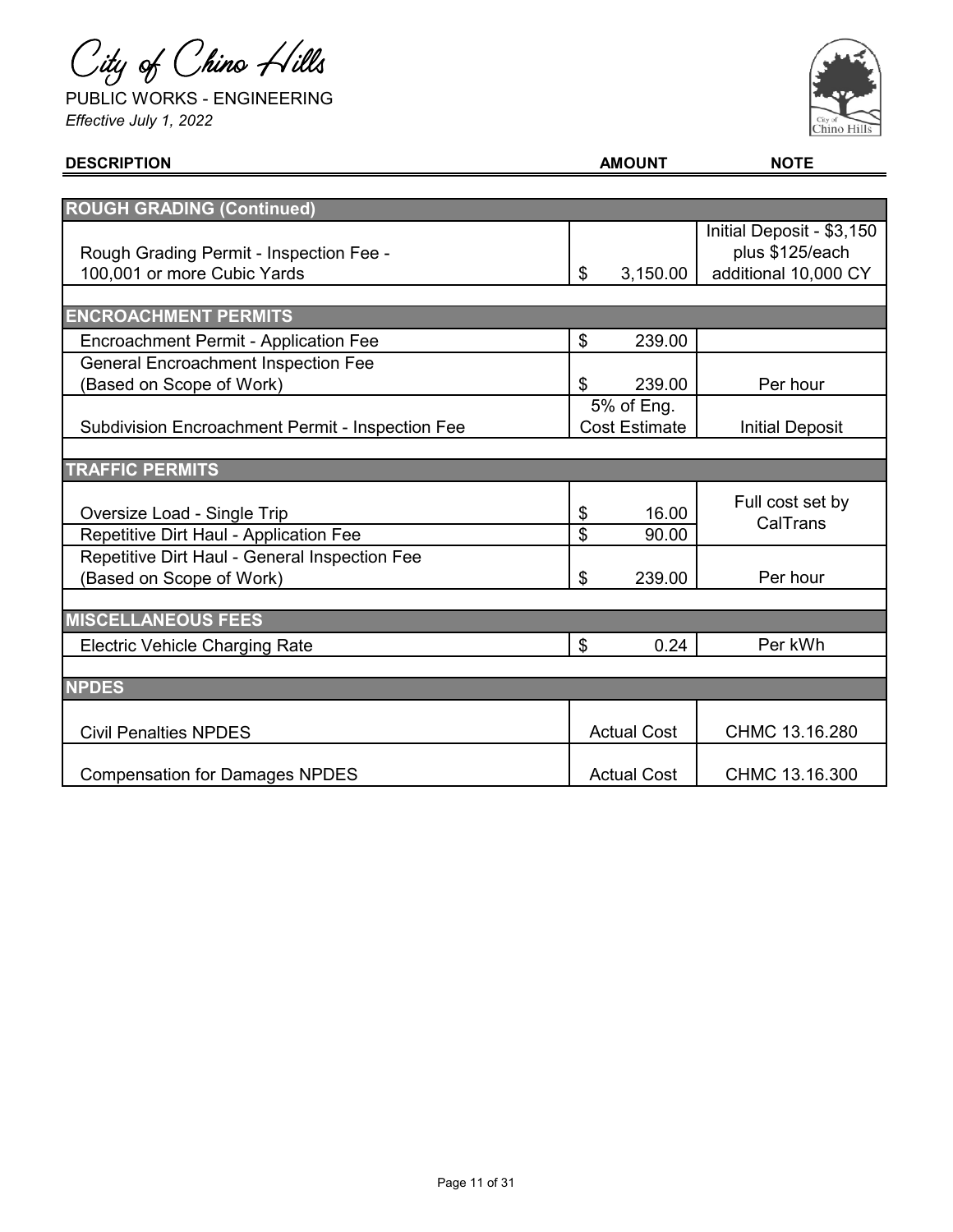City of Chino Hills

FINANCE *Effective July 1, 2022*



| <b>BUSINESS LICENSE FEES</b>                              |                    |                                 |
|-----------------------------------------------------------|--------------------|---------------------------------|
|                                                           |                    | 3rd Party Cost = $$16.20$       |
|                                                           |                    | (CPI escalator effective        |
| Business License Fee - New/Change                         | Pass Thru          | January 1st)                    |
|                                                           |                    | 3rd Party Cost = $$16.20$       |
|                                                           |                    | (CPI escalator effective        |
| <b>Business License Renewal Fee</b>                       | Pass Thru          | January 1st)                    |
| SB 1186 - Disability Access Fee - AB 1379                 |                    | Full cost set by state, subject |
| (Govt Code 4467(a)(2)(A))                                 | \$<br>4.00         | to change                       |
|                                                           |                    |                                 |
|                                                           |                    | Full cost set by state, subject |
| Fee for Bingo License                                     |                    | to change. Plus livescan fee    |
| (Penal Code 326.5(I)(1))                                  | \$<br>50.00        | set and paid directly to DOJ.   |
| <b>Delinquent Business License Fee</b>                    |                    |                                 |
| Per month - not to exceed 100% of monthly fees            | 10%                | CHMC 5.04.240                   |
|                                                           |                    |                                 |
| <b>MISCELLANEOUS FINANCE FEES</b>                         |                    |                                 |
| <b>Green River Sewer Billing</b>                          | \$<br>40.81        |                                 |
| Financial Instrument Returned Item Fee (1st item)         | \$<br>25.00        | Civil Code 1719                 |
| Financial Instrument Returned Item Fee (subsequent items) | \$<br>35.00        | Civil Code 1719                 |
|                                                           |                    | 18% - 35% based on              |
| <b>Collection Agency Fee</b>                              | <b>Actual Cost</b> | vendor                          |
| Convenience Fee - HdL (Business License & TOT)            | <b>Actual Cost</b> | 2.9%, minimum of $$2$           |
|                                                           |                    | Vendor currently charges        |
| Credit Card Convenience Fee (excludes Utility payments)   | <b>Actual Cost</b> | 2.50%                           |
| <b>Credit Card Chargeback Fee</b>                         | <b>Actual Cost</b> | \$5 - \$25 based on vendor      |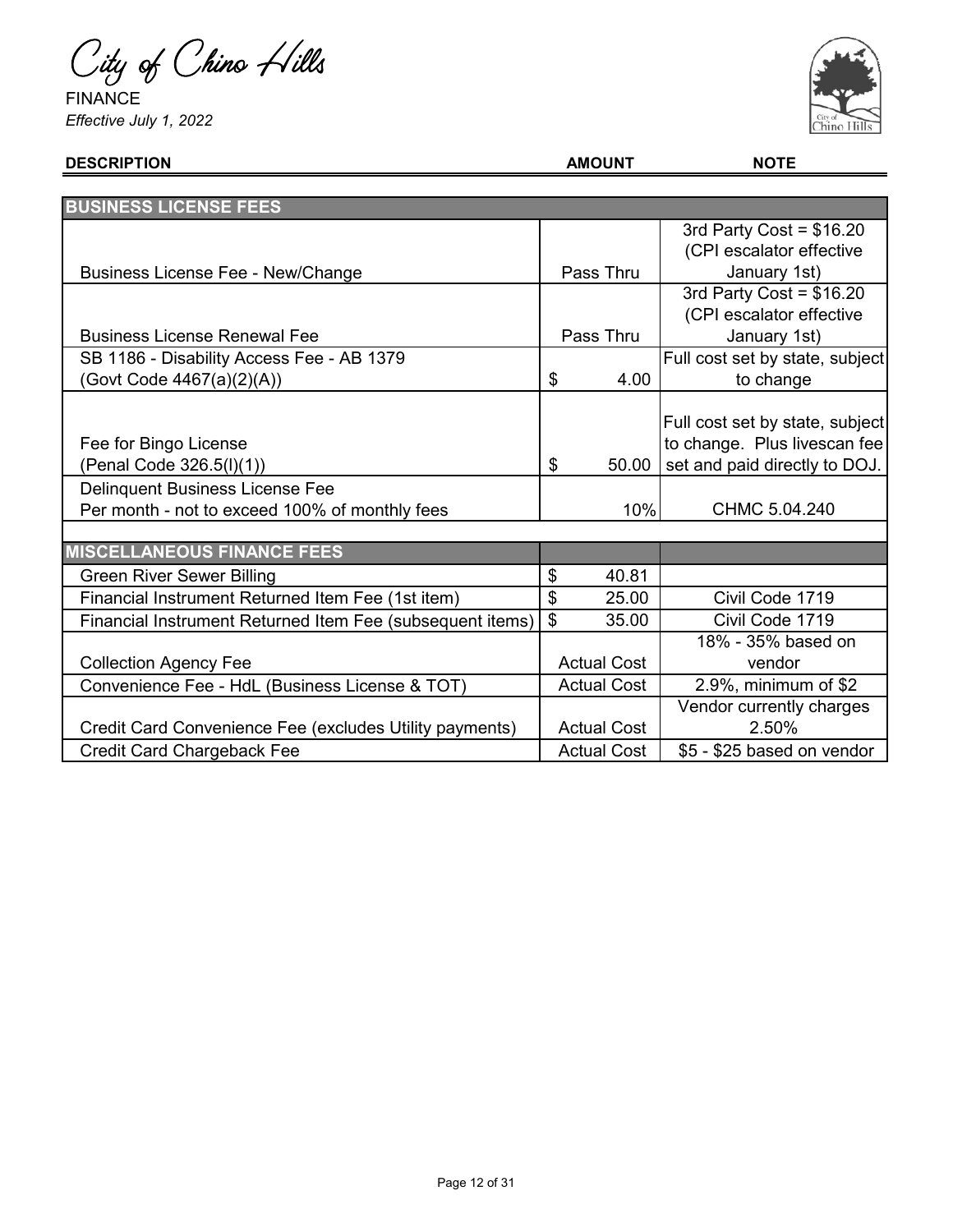City of Chino Hills

UTILITY BILLING *Effective July 1, 2022*



| <b>UTILITY BILLING FEES</b>                               |                          |             |                              |
|-----------------------------------------------------------|--------------------------|-------------|------------------------------|
| Application Fee (turn-on fee) - Potable & Recycled Water  | \$                       | 18.00       |                              |
| Lock-Off Fee                                              | \$                       | 79.00       | CHMC 13.05.140.B             |
| <b>Service Reconnection Fee</b>                           |                          |             |                              |
| (Customer requesting same day turn-on, prior to 3:30 pm   |                          |             |                              |
| Mon-Thurs and prior to 2:30 pm Fri)                       | \$                       | 65.00       | CHMC 13.05.140.C             |
| <b>Service Reconnection Fee</b>                           |                          |             |                              |
| (Customer requesting same day turn-on, prior to 3:30 p.m. |                          |             | Only applies to residential  |
| Mon-Thurs and prior to 2:30 p.m. Fri)                     | \$                       | 54.00       | low income per SB 998        |
|                                                           |                          |             | CHMC 13.05.140.C             |
| After Hours Water Activation or Reconnection Fee          |                          |             | Cost Recovery (other public  |
| (Customer requesting same day turn-on, after 3:30 pm      |                          |             | agencies are not subject to  |
| Mon-Thurs, after 2:30 pm Fri, and Saturday or Sunday)     | \$                       | 449.00      | this fee)                    |
| After Hours Water Activation or Reconnection Fee          |                          |             |                              |
| (Customer requesting same day turn-on, after 3:30 p.m.    |                          |             | Only applies to residential  |
| Mon-Thurs, after 2:30 p.m. Fri, and Saturday or Sunday)   | \$                       | 163.00      | low income per SB 998        |
|                                                           |                          | Greater of  |                              |
| Late Payment Penalty                                      |                          | \$10 or 10% | CHMC 13.05.070               |
| <b>Broken Lock Penalty</b>                                | \$                       | 75.00       | Avg lock cost + \$50 Penalty |
| <b>Pull and Reinstall Meter Fee</b>                       | \$                       | 489.00      |                              |
|                                                           |                          |             | Cost Recovery + \$50         |
| <b>Broken/Damaged Angle Stop Penalty</b>                  | \$                       | 542.00      | Penalty                      |
| Meter Test Deposit (If calibration test confirms a meter  |                          |             |                              |
| problem, then deposit is refunded in full)                | \$                       | 503.00      | <b>Initial Deposit</b>       |
| <b>Fire Flow Test</b>                                     | $\overline{\mathcal{S}}$ | 430.00      |                              |
|                                                           |                          |             | Deposit to cover potential   |
|                                                           |                          |             | unpaid usage and/or meter    |
| <b>Fire Hydrant Meter Deposit</b>                         | \$                       | 1,000.00    | replacement                  |
| <b>Lien Processing Fee</b>                                | \$                       | 36.00       |                              |
| <b>Payment Plan Processing Fee</b>                        | \$                       | 27.00       |                              |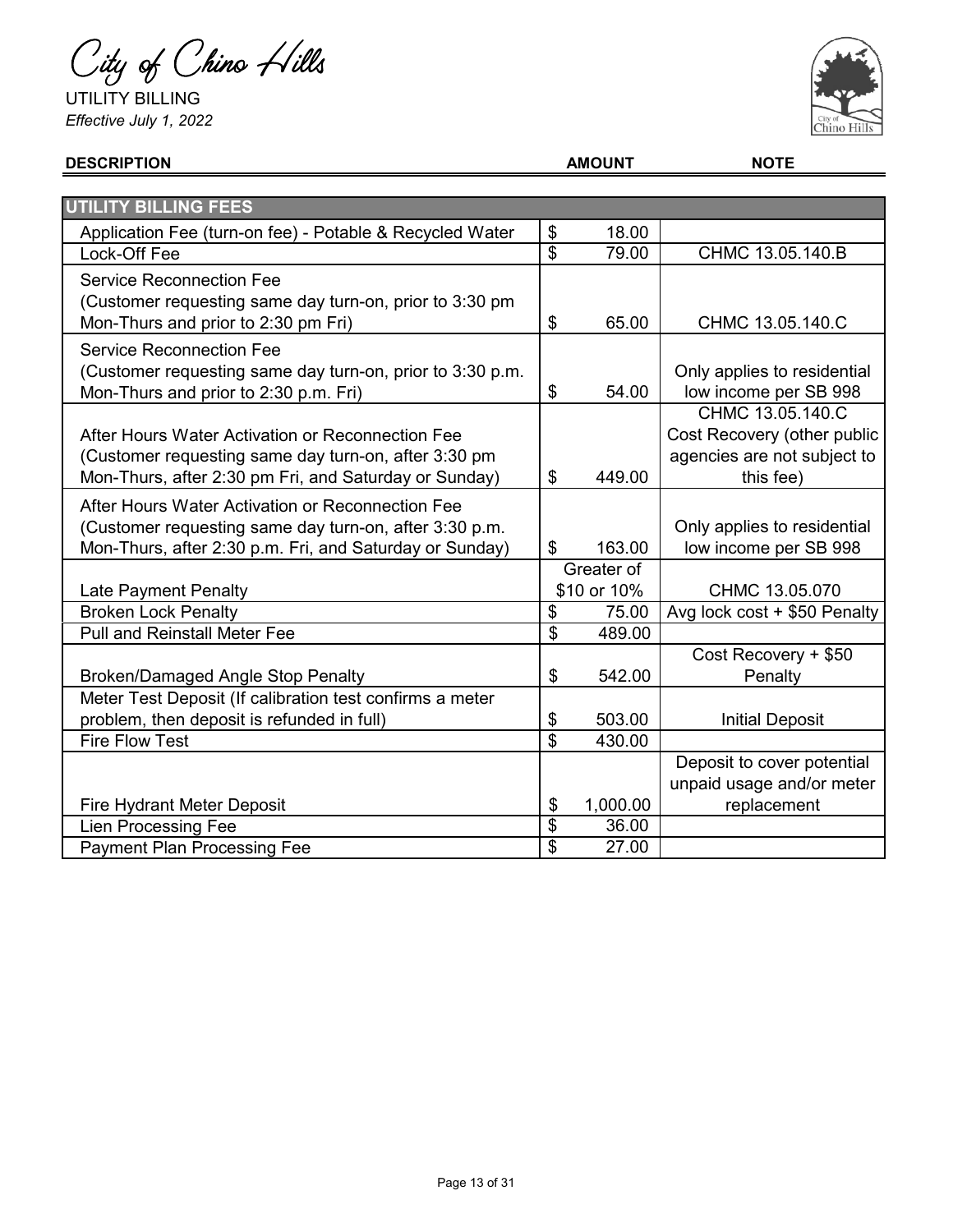City of Chino Hills

UTILITY BILLING *Effective July 1, 2022*



| <b>DESCRIPTION</b>                        | <b>AMOUNT</b>   | <b>NOTE</b>                             |
|-------------------------------------------|-----------------|-----------------------------------------|
|                                           |                 |                                         |
| <b>WATER UTILITY DEPOSITS</b>             |                 |                                         |
| Water Utility Deposit - Meter size 5/8"   | \$<br>90.00     |                                         |
| Water Utility Deposit - Meter size 3/4"   | \$<br>128.00    |                                         |
| Water Utility Deposit - Meter size 1"     | \$<br>205.00    | 3 times the monthly service             |
| Water Utility Deposit - Meter size 1 1/2" | \$<br>396.00    | charge                                  |
| Water Utility Deposit - Meter size 2"     | \$<br>625.00    |                                         |
| Water Utility Deposit - Meter size 3"     | \$<br>1,161.00  |                                         |
| Water Utility Deposit - Meter size 4"     | \$<br>1,925.00  |                                         |
| Water Utility Deposit - Meter size 6"     | \$<br>3,994.00  | 2.5 times the monthly<br>service charge |
| Water Utility Deposit - Meter size 8"     | \$<br>5,287.00  | 2.3 times the monthly                   |
| Water Utility Deposit - Meter size 10"    | \$<br>8,512.00  | service charge                          |
| Water Utility Deposit - Meter size 12"    | \$<br>8,776.00  | 1.6 times the monthly<br>service charge |
| <b>SEWER UTILITY DEPOSIT</b>              |                 |                                         |
| Sewer Utility Deposit - Fixed Cost        | \$<br>91.00     | 3 times the monthly rate                |
| <b>TRASH REMOVAL DEPOSIT</b>              |                 |                                         |
| Trash Removal Deposit - Fixed Cost        | \$<br>75.00     | 3 times the monthly rate                |
| <b>WATER METERS</b>                       |                 |                                         |
| Water Meter - Meter size 5/8"             | \$<br>310.00    |                                         |
| Water Meter - Meter size 3/4"             | \$<br>339.00    |                                         |
| Water Meter - Meter size 1"               | \$<br>398.00    |                                         |
| Water Meter - Meter size 1 1/2"           | \$<br>678.00    |                                         |
| Water Meter - Meter size 2"               | \$<br>870.00    | Cost of water meter +                   |
| Water Meter - Meter size 3"               | \$<br>2,050.00  | installation                            |
| Water Meter - Meter size 4"               | \$<br>2,616.00  |                                         |
| Water Meter - Meter size 6"               | \$<br>4,671.00  |                                         |
| Water Meter - Meter size 8"               | \$<br>5,509.00  |                                         |
| Water Meter - Meter size 10"              | \$<br>9,770.00  |                                         |
| Water Meter - Meter size 12"              | \$<br>12,262.00 |                                         |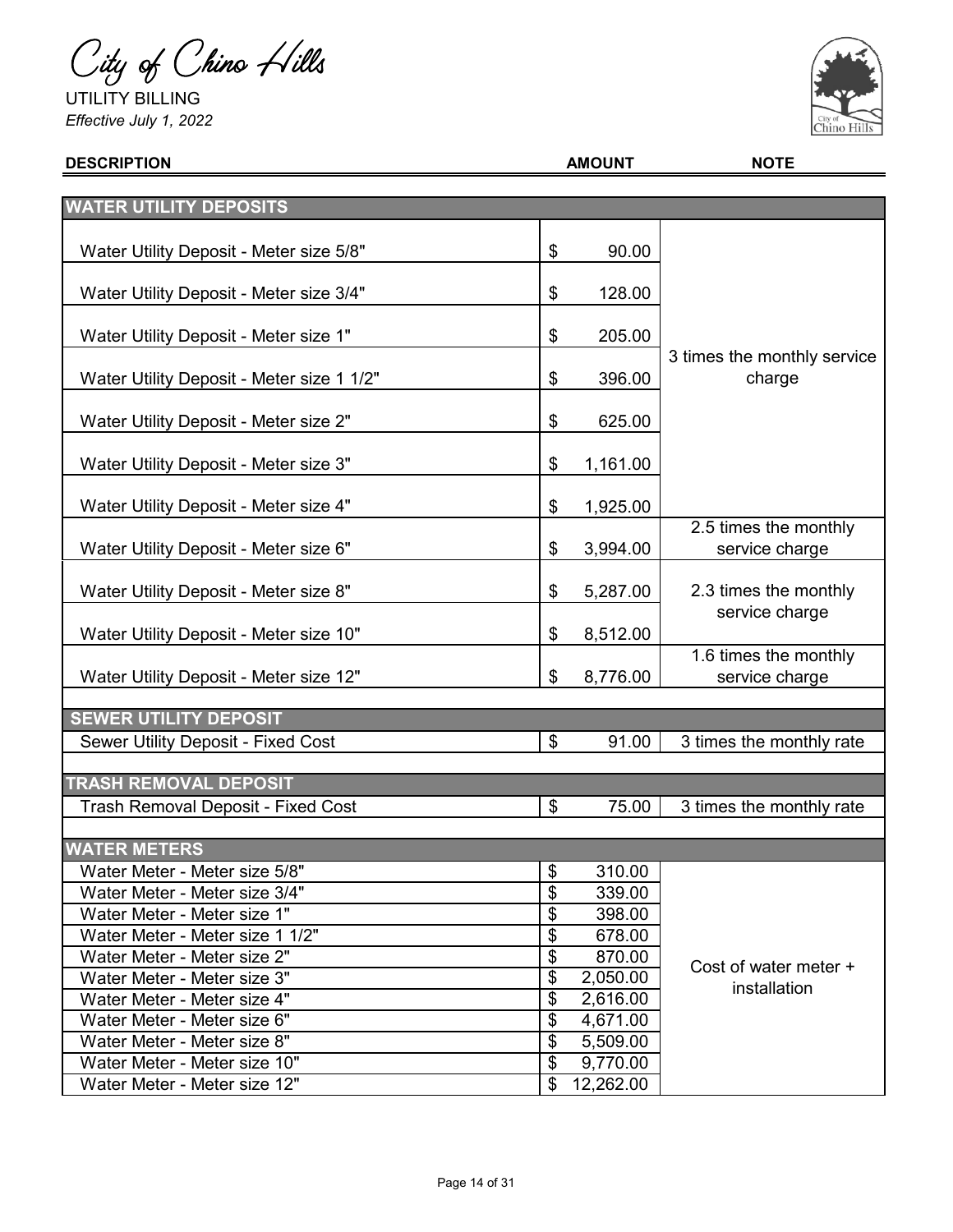City of Chino Hills

POLICE SERVICES *Effective July 1, 2022*



| <b>DESCRIPTION</b>                                   |                          | <b>AMOUNT</b> | <b>NOTE</b>                 |
|------------------------------------------------------|--------------------------|---------------|-----------------------------|
|                                                      |                          |               |                             |
| <b>POLICE SERVICES</b>                               |                          |               |                             |
| <b>Vehicle Release Fee</b>                           | \$                       | 155.00        | Set by SBCSD,               |
| <b>Citation Sign-off</b>                             | \$                       | 20.00         | Subject to change           |
| <b>Clearance Letter</b>                              | \$                       | 33.00         |                             |
| Copy of Parking Citation                             | \$                       | 2.00          |                             |
| Copy of Traffic Citation                             | \$                       | 11.00         |                             |
| <b>Repossession Fee</b>                              | \$                       | 15.00         | Set by Vehicle Code         |
| Convenience Fee - Data Ticket (Citations Processing) | \$                       | 3.50          |                             |
| <b>Parking Violations</b>                            |                          | See Table 9   |                             |
|                                                      |                          |               |                             |
| <b>CURFEW VIOLATIONS</b>                             |                          |               |                             |
| 1st Offense                                          | \$                       | 100.00        |                             |
| 2nd Offense within one year period                   | \$                       | 200.00        | CHMC 9.12.030               |
| 3rd Offense within one year period                   | \$                       | 500.00        |                             |
|                                                      |                          |               |                             |
| <b>POLICE/TRAFFIC REPORT FEES</b>                    |                          |               |                             |
| Copy of Report (Misc. Incidents)                     | \$                       | 13.00         |                             |
| Copy of Traffic Collision Report (Pages 1-5)         | \$                       | 16.00         |                             |
| <b>Each Additional Page</b>                          | \$                       | 0.50          |                             |
|                                                      |                          |               |                             |
| <b>FALSE ALARM RESPONSE</b>                          |                          |               |                             |
| 3rd Time                                             | \$                       | 35.00         |                             |
| 4th Time                                             | $\overline{\mathcal{E}}$ | 70.00         | Amount above full cost is a |
| 5th Time                                             | \$                       | 105.00        | penalty                     |
| 6th and Subsequent Times                             | \$                       | 140.00        |                             |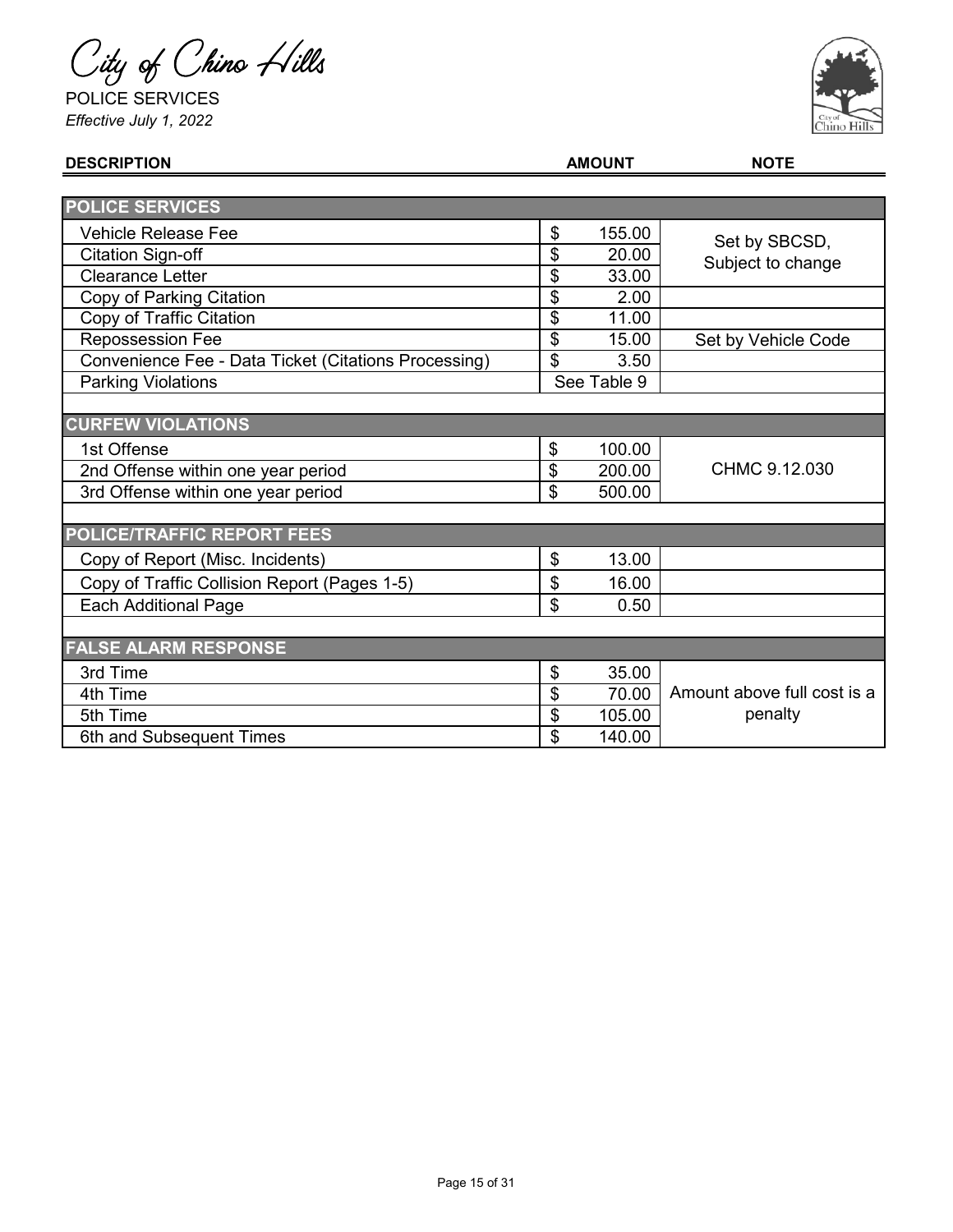# **City of Chino Hills Inland Valley Humane Society - Fee Schedule Effective July 1, 2022**

|                                                                              |                | <b>Price</b><br>per Unit |
|------------------------------------------------------------------------------|----------------|--------------------------|
| <b>Dog License Fees</b>                                                      |                |                          |
| Unaltered                                                                    | \$             | 100.00                   |
| Altered                                                                      | \$             | 30.00                    |
| <b>Senior Citizen Unaltered</b>                                              | \$<br>\$       | 100.00                   |
| <b>Senior Citizen Altered</b>                                                |                | 10.00                    |
| <b>Active Military &amp; Veteran Altered</b>                                 | \$             | 10.00                    |
| Penalty                                                                      |                | License Fee              |
| <b>Potentially Dangerous</b>                                                 | \$             | 125.00                   |
| <b>Impound Fees</b>                                                          |                |                          |
| Dog - 1st Offense/Altered                                                    | \$             | 30.00                    |
| Dog - 2nd Offense/Altered                                                    | \$\$\$\$\$\$\$ | 70.00                    |
| Dog - 3rd Offense/Altered                                                    |                | 120.00                   |
| Dog - 1st Offense/Unaltered                                                  |                | 50.00 <sup>2</sup>       |
| Dog - 2nd Offense/Unaltered                                                  |                | 100.00                   |
| Dog - 3rd Offense/Unaltered                                                  |                | 120.00 $^2$              |
| Cat                                                                          |                | 5.00                     |
| Small Animals (e.g. Rabbits, Chickens, Ducks, Turtles)                       | \$             | 15.00                    |
| Medium Animals (e.g. Goats, Sheep, Calves)                                   | \$             | 25.00                    |
| Large Animals (e.g. Horses, Ponies, Donkeys, Cows, Pigs)<br>(trailer needed) | \$             | 60.00                    |
| <b>Food &amp; Care (Per Day)</b>                                             |                |                          |
| Dog                                                                          | \$             | 10.00                    |
| Cat                                                                          |                | 10.00                    |
| Small Animals (pocket pets)                                                  |                | 5.00                     |
| Medium Animals (i.e., goat, fowl)                                            |                | 10.00                    |
| Large Animals (i.e. horse, cow)                                              | \$\$\$\$\$     | 40.00                    |
| Biter (OBS) Animals/Quarantine                                               |                | 20.00                    |
| <b>Owner Release - Licensed</b>                                              |                |                          |
| Per Animal                                                                   | \$             | 40.00                    |
| Per Litter                                                                   |                | N/A                      |
| O/R Pickup Live                                                              |                | N/A                      |
| O/R Pickup Dead (DOA)                                                        | \$             | 20.00                    |
| Owner Release - Unlicensed                                                   |                |                          |
| Per Unlicensed Dog / Cat                                                     | \$             | 100.00                   |
| Per litter                                                                   | \$             | 100.00                   |
| O/R Pickup Live Other Animal                                                 | \$             | 100.00                   |
| O/R Pickup Dead (DOA)                                                        | \$             | 100.00                   |
|                                                                              |                |                          |

1. Includes state fine.

2. Includes state fine which pertains to the impound of unaltered dogs.

1st offense = \$35

2nd offense = \$50

3rd offense = \$100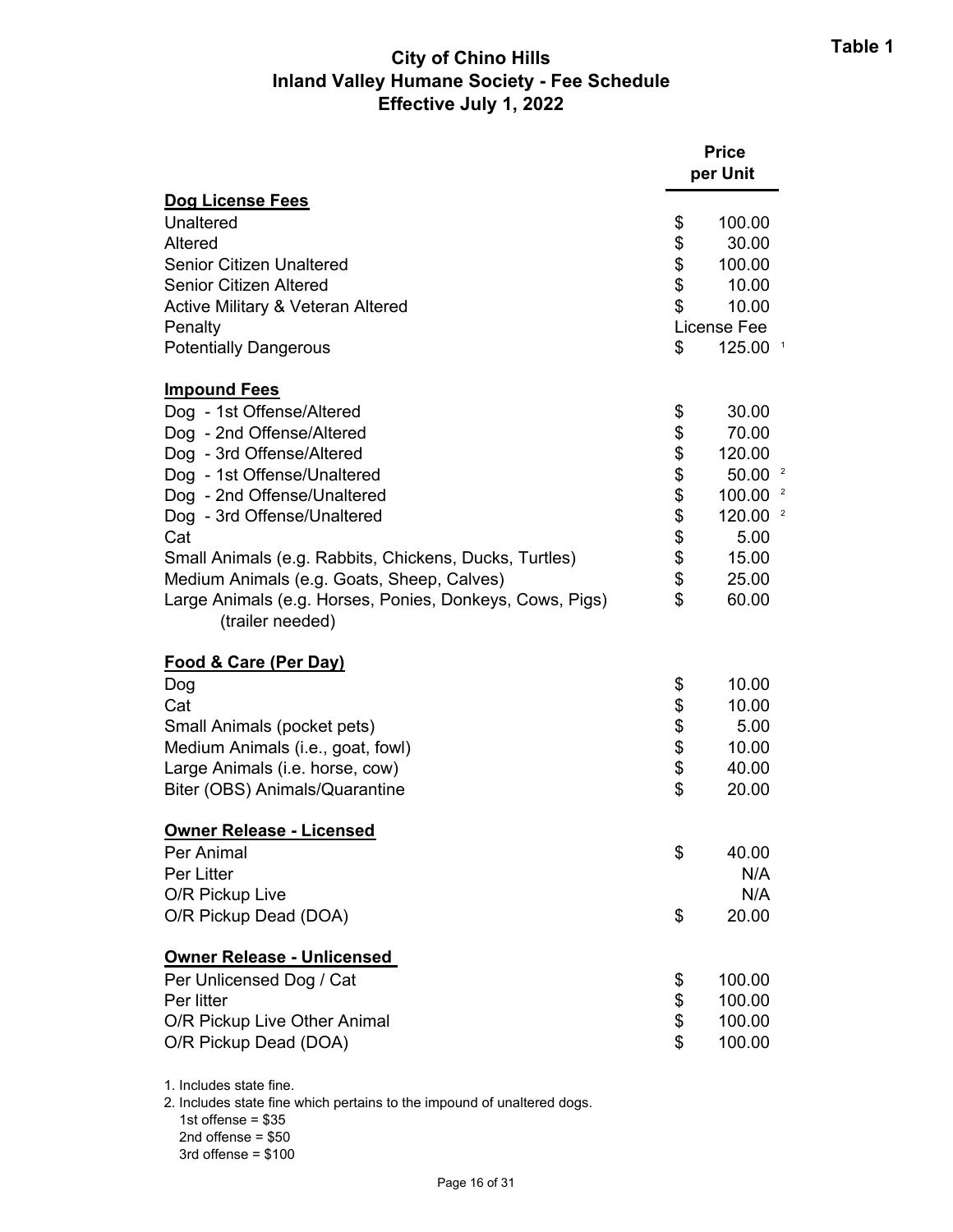## **City of Chino Hills Community Center - Rental Fees and Charges Effective July 1, 2022**

#### I. CLEANING DEPOSIT

| Package                 | Rooms                                                                                                                  |    | Fee |
|-------------------------|------------------------------------------------------------------------------------------------------------------------|----|-----|
| Platinum                | Banquet Room with Patio, Gazebo, Lobby, Dressing<br>Rooms, Catering Kitchen, AV Equipment, and Dance Floor<br>or Stage | \$ | 500 |
| Gold                    | Banquet Room with Patio & Gazebo                                                                                       | \$ | 500 |
| Silver                  | Banquet Room (divided 2/3) with Patio & Gazebo                                                                         | \$ | 500 |
|                         | Banquet Room (1/3)                                                                                                     | \$ | 250 |
|                         | Game Room with Sitting Room & Patio                                                                                    | \$ | 250 |
|                         | <b>Exercise Room</b>                                                                                                   | \$ | 100 |
|                         | Dance Room                                                                                                             | \$ | 100 |
|                         | Conference Room A                                                                                                      | \$ | 100 |
|                         | Conference Room B                                                                                                      | \$ | 100 |
|                         | Group S <sup>*</sup> (any room rental)                                                                                 | \$ | 250 |
|                         | Ceremony Outdoor Ceremony Sites                                                                                        | \$ | 250 |
| II. ALCOHOL USE DEPOSIT |                                                                                                                        | S  | 500 |

## III. USER FEES

(Monday - Thursday 8:00 a.m. - 10:00 p.m.) Weekday Rates

| Rooms (Hourly Group/Facility Use Fees)                                 | Group A Group B Group C Group D Group S |          |     |     |     |     |    |    |
|------------------------------------------------------------------------|-----------------------------------------|----------|-----|-----|-----|-----|----|----|
| Great Oak Hall with Patio, Catering Kitchen,<br>& Gazebo               | N/C                                     | \$<br>85 | S   | 176 | S   | 220 | S  | 85 |
| Great Oak Hall (divided 2/3) with Patio,<br>Catering Kitchen, & Gazebo | N/C                                     | \$<br>65 | S.  | 128 | S   | 160 | S  | 65 |
| Great Oak Hall (1/3)                                                   | N/C                                     | \$<br>50 | -S  | 80  | S   | 100 | S  | 50 |
| Game Room with Sitting Room & Patio                                    | N/C                                     | \$<br>58 | \$  | 64  | -S  | 80  | \$ | 58 |
| <b>Exercise Room</b>                                                   | N/C                                     | \$<br>28 | \$. | 48  | -S  | 60  | \$ | 28 |
| Dance Room                                                             | N/C                                     | \$<br>28 | \$. | 48  | \$  | 60  | S  | 28 |
| Conference Room A                                                      | N/C                                     | \$<br>20 | \$. | 32  | \$  | 40  | -S | 20 |
| Conference Room B                                                      | N/C                                     | \$<br>20 | £.  | 32  | \$. | 40  | \$ | 20 |

#### Weekend Rates (Friday - Sunday 8:00 a.m. - 12:00 a.m. midnight)

| Package         | Rooms (Packages are for a 6 hour rental)                                                                     | Group A | Group B    |           | Group C Group D | Group S    |
|-----------------|--------------------------------------------------------------------------------------------------------------|---------|------------|-----------|-----------------|------------|
| <b>Platinum</b> | Great Oak Hall with Patio, Gazebo, Lobby, Dressing<br>Rooms, Catering Kitchen, AV Equipment, and Dance Floor | N/C     | \$2.037    | \$2,716   | \$3,395         | \$ 2.037   |
|                 | Each additional hour                                                                                         | N/C     | 213<br>\$. | 284<br>S. | \$<br>355       | 213<br>\$. |
| Gold            | Great Oak Hall with Patio, Gazebo &<br>Catering Kitchen                                                      | N/C     | \$1.440    | \$1,920   | \$2,400         | \$1.440    |
|                 | Fach additional hour                                                                                         | N/C     | 150<br>\$. | 200<br>\$ | \$<br>250       | S.<br>150  |
| Silver          | Great Oak Hall (divided 2/3) & Patio, Gazebo, and Catering<br>Kitchen                                        | N/C     | 972<br>\$. | \$1.296   | \$1.620         | 972<br>S.  |
|                 | Fach additional hour                                                                                         | N/C     | 102<br>S   | 136<br>\$ | \$<br>170       | 102        |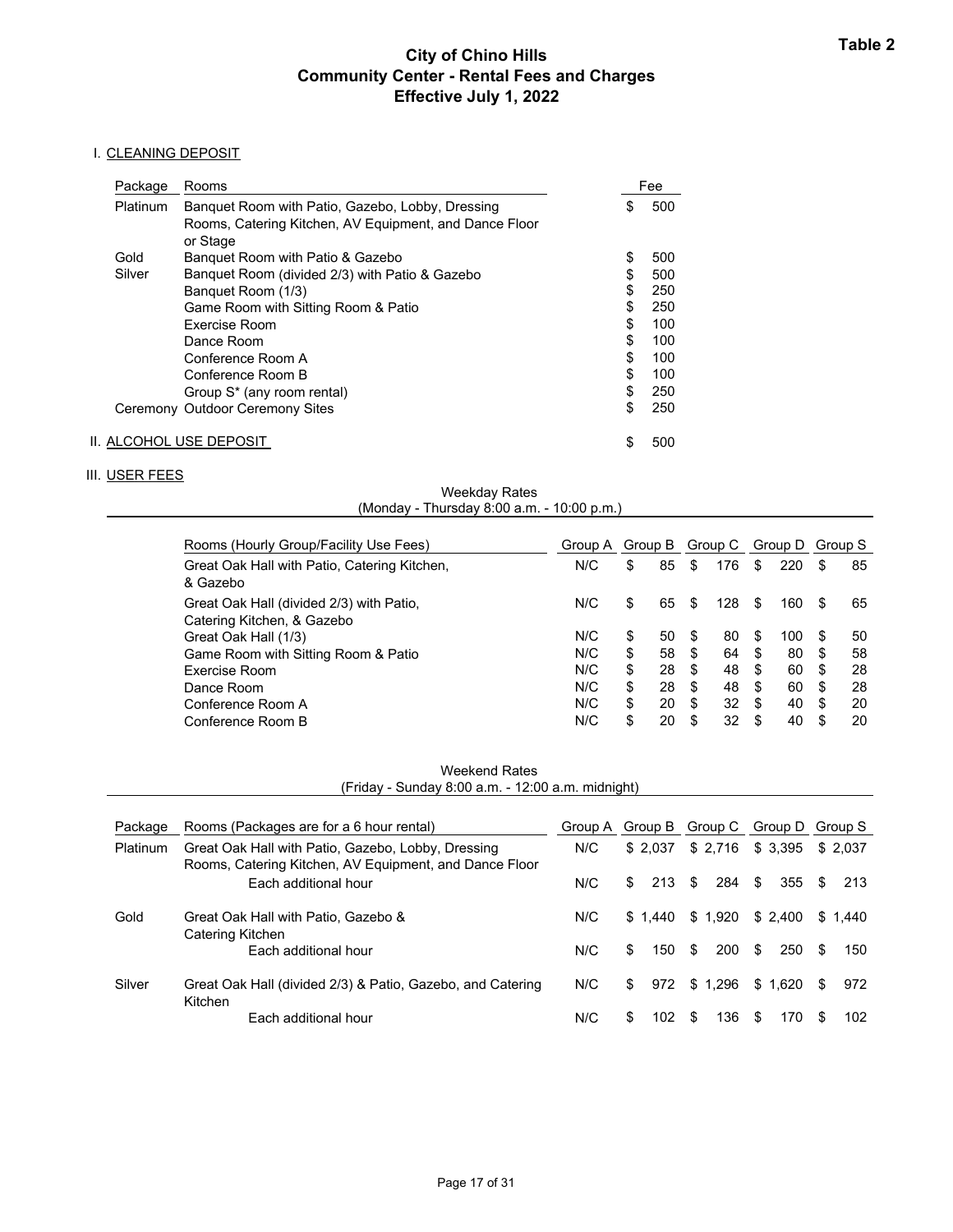# **Table 2 City of Chino Hills Community Center - Rental Fees and Charges Effective July 1, 2022**

|                   | Weekend Rates (Continued)<br>(Friday - Sunday 8:00 a.m. - 12:00 a.m. midnight)                                                                                                                                                                                                                                                      |                          |                                              |                                                  |                      |                                 |                      |                        |                      |                      |
|-------------------|-------------------------------------------------------------------------------------------------------------------------------------------------------------------------------------------------------------------------------------------------------------------------------------------------------------------------------------|--------------------------|----------------------------------------------|--------------------------------------------------|----------------------|---------------------------------|----------------------|------------------------|----------------------|----------------------|
|                   | Rooms (Weekend use of Willow Room requires a minimum                                                                                                                                                                                                                                                                                |                          |                                              |                                                  |                      |                                 |                      |                        |                      |                      |
| Package           | of four (4) hour rental period)                                                                                                                                                                                                                                                                                                     | Group A                  |                                              |                                                  |                      | Group B Group C Group D Group S |                      |                        |                      |                      |
|                   | Willow Room with Sitting Room & Patio<br>Each additional hour                                                                                                                                                                                                                                                                       | N/C<br>N/C               | \$<br>\$                                     | 390<br>90                                        | \$<br>\$             | 560<br>130                      | \$<br>\$             | 700<br>160             | \$<br>\$             | 390<br>90            |
|                   | Rooms (Hourly Group/Facility Use Fees)                                                                                                                                                                                                                                                                                              | Group A                  |                                              | Group B Group C                                  |                      |                                 |                      | Group D Group S        |                      |                      |
|                   | Exercise Room<br>Dance Room<br>Conference Room A<br>Conference Room B                                                                                                                                                                                                                                                               | N/C<br>N/C<br>N/C<br>N/C | \$<br>\$<br>\$<br>\$                         | 75<br>75<br>45<br>45                             | \$<br>\$<br>\$<br>\$ | 100<br>100<br>60<br>60          | \$<br>\$<br>\$<br>\$ | 125<br>125<br>75<br>75 | \$<br>\$<br>\$<br>\$ | 75<br>75<br>45<br>45 |
|                   | Any Day<br>(8:00 a.m. to two (2) hours after sunset)                                                                                                                                                                                                                                                                                |                          |                                              |                                                  |                      |                                 |                      |                        |                      |                      |
| Package           | Outdoor Wedding Ceremony ONLY (Rate for three (3) hour<br>rental, no additional hours can be added to this package)                                                                                                                                                                                                                 | Group A Group B          |                                              |                                                  |                      | Group C                         |                      | Group D Group S        |                      |                      |
|                   | Ceremony Any one (1) location                                                                                                                                                                                                                                                                                                       | N/A                      |                                              | N/A                                              | \$                   | 500                             | \$                   | 675                    |                      | N/A                  |
| IV. OTHER RENTALS |                                                                                                                                                                                                                                                                                                                                     |                          |                                              |                                                  |                      |                                 |                      |                        |                      |                      |
|                   | With Room Rental ONLY (per event)                                                                                                                                                                                                                                                                                                   | Group A                  |                                              | Group B                                          |                      | Group C                         |                      | Group D                |                      | Group S              |
|                   | Catering Kitchen                                                                                                                                                                                                                                                                                                                    | N/C                      | \$                                           | 60                                               | \$                   | 100                             | \$                   | 125                    | \$                   | 60                   |
|                   | Small Kitchen                                                                                                                                                                                                                                                                                                                       | N/C                      | \$                                           | 12                                               | \$                   | 20                              | \$                   | 25                     | \$                   | 12                   |
|                   | Additional Equipment (per event)                                                                                                                                                                                                                                                                                                    |                          |                                              | Fee                                              |                      |                                 |                      |                        |                      |                      |
|                   | Dance Floor (21' x 21')<br>Stage (12' x 16)<br>AV Equipment-Great Oak Hall (includes podium with<br>microphone and built in AV controls, projectors, screens,<br>and wireless microphone):<br>Great Oak Hall 1/3<br>Great Oak Hall 2/3<br>Great Oak Hall (all)<br>Coffee Pot:<br>25 cups (Decaf or Regular)<br>100 cups<br>280 cups |                          | \$<br>\$<br>\$<br>\$<br>\$<br>\$<br>\$<br>\$ | 200<br>200<br>50<br>100<br>150<br>10<br>40<br>80 |                      |                                 |                      |                        |                      |                      |
| N/C - No charge   |                                                                                                                                                                                                                                                                                                                                     |                          |                                              |                                                  |                      |                                 |                      |                        |                      |                      |

Group A - City of Chino Hills sponsored and co-sponsored classes, events, programs, and Governmental Agencies serving Chino Hills residents.

Group B - (1) Chino Hills based non-profit organizations; and (2) Chino Valley Unified School District.

Group C - Chino Hills resident or business.

Group D - Non-Chino Hills resident, non-profit, or business.

Group S - Chino Hills non-profit senior groups.

\* Group S receives priority reservation from 8:00 a.m. to 3:00 p.m. Monday through Friday, 15 reservations at no charge. Rental of the Great Oak Hall during these hours includes the AV equipment, stage, and dance floor at no charge.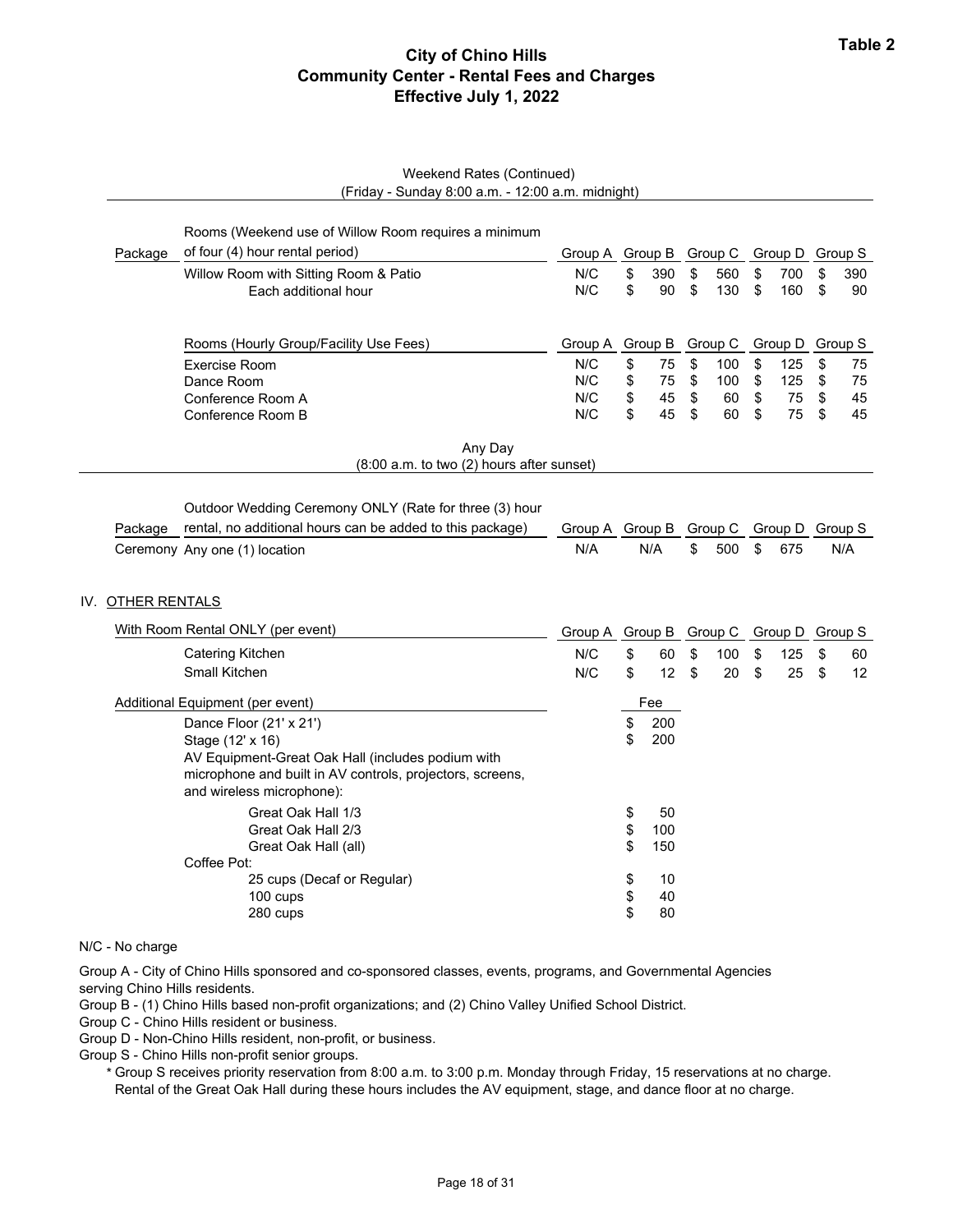## **City of Chino Hills McCoy Equestrian Recreation Center and Residence - Rental Fees and Charges Effective July 1, 2022**

#### I. CLEANING DEPOSIT

| Package                 | Rooms                                                    |    | Fee |
|-------------------------|----------------------------------------------------------|----|-----|
| Ruby                    | Residence & Kitchen                                      | \$ | 100 |
| Sapphire                | Barn & Kitchen                                           | \$ | 250 |
| Silver                  | Residence, Kitchen, & Lawn                               | \$ | 250 |
| Gold                    | Barn, Kitchen, & Lawn                                    | \$ | 250 |
| <b>Platinum</b>         | Barn, Barn Kitchen, Residence, Residence Kitchen, & Lawn | \$ | 500 |
| Real McCoy              | Entire Center including Arenas                           | \$ | 500 |
| Ceremony                | <b>Outdoor Ceremony Sites</b>                            | \$ | 250 |
|                         | Arena Packages                                           | \$ | 250 |
| II. ALCOHOL USE DEPOSIT |                                                          | S  | 500 |

## III. USER FEES

Site Packages (Cannot be combined with other site packages and cannot add additional facility location hours, unless specifically included in the package).

Weekday use of the McCoy Barn and Residence requires a minimum of two (2) hour rental period. Weekend use of the McCoy Barn and Residence requires a minimum of six (6) hour rental period.

| <b>Weekday Rates</b>                       |  |
|--------------------------------------------|--|
| (Monday - Thursday 8:00 a.m. - 10:00 p.m.) |  |

| Packages for a 2 hour rental                                                          | Group A | Group B |     | Group C |     | Group D |     | Group S |     |
|---------------------------------------------------------------------------------------|---------|---------|-----|---------|-----|---------|-----|---------|-----|
| Ruby - Residence (includes kitchen)                                                   | N/C     | \$      | 32  | -\$     | 120 | \$      | 168 | S       | 32  |
| Each additional hour                                                                  |         | \$      | 16  | -\$     | 60  | \$      | 84  | -\$     | 16  |
| Sapphire - Barn (includes patio & kitchen)                                            | N/C     | \$      | 64  | -\$     | 240 | \$      | 336 | -S      | 64  |
| Each additional hour                                                                  |         | \$      | 32  | - \$    | 120 | \$      | 168 | \$.     | 32  |
| Silver - Residence (including kitchen) and Lawn                                       | N/C     | \$      | 64  | -\$     | 240 | \$      | 336 | -S      | 64  |
| Fach additional hour                                                                  |         | \$      | 32  | -\$     | 120 | \$      | 168 | \$.     | 32  |
| Gold - Barn (includes patio & kitchen) and Lawn                                       | N/C     | \$      | 96  | -\$     | 360 | -S      | 504 | \$.     | 96  |
| Fach additional hour                                                                  |         | \$      | 48  | -\$     | 180 | \$      | 252 | - \$    | 48  |
| Platinum - Barn (includes patio & kitchen), Residence (includes<br>kitchen), and Lawn | N/C     | \$      | 128 | - \$    | 480 | \$      | 672 | \$.     | 128 |
| Each additional hour                                                                  |         | \$      | 48  | S       | 240 | \$.     | 336 | \$.     | 48  |

#### B.

Weekday Rates (Monday - Thursday 8:00 a.m. - 10:00 p.m.)

| Packages for a 6 hour rental                                                          | Group A |    | Group B |      | Group C |      | Group D | Group S |     |
|---------------------------------------------------------------------------------------|---------|----|---------|------|---------|------|---------|---------|-----|
| Ruby - Residence (includes kitchen)                                                   | N/C     | \$ | 90      | \$   | 340     | \$   | 480     | S       | 90  |
| Fach additional hour                                                                  |         | \$ | 16      | \$   | 60      | -\$  | 84      | \$      | 16  |
| Sapphire - Barn (includes patio & kitchen)                                            | N/C     | S  | 160     | - \$ | 610     | - \$ | 860     | \$.     | 160 |
| Fach additional hour                                                                  |         | \$ | 32      | -\$  | 120     | -S   | 168     | \$.     | 32  |
| Silver - Residence (including kitchen) and Lawn                                       | N/C     | \$ | 160     | - \$ | 610     | - \$ | 860     | \$.     | 160 |
| Fach additional hour                                                                  |         | \$ | 32      | -\$  | 120     | \$   | 168     | \$      | 32  |
| Gold - Barn (includes patio & kitchen) and Lawn                                       | N/C     | \$ | 230     | -\$  | 860     | \$   | 1.210   | S       | 230 |
| Each additional hour                                                                  |         | \$ | 48      | \$   | 180     | \$   | 252     | \$.     | 48  |
| Platinum - Barn (includes patio & kitchen), Residence (includes<br>kitchen), and Lawn | N/C     | \$ | 310     | \$   | 1,150   | \$   | 1,610   | S       | 310 |
| Each additional hour                                                                  |         | \$ | 48      | S    | 240     | \$.  | 336     | S       | 48  |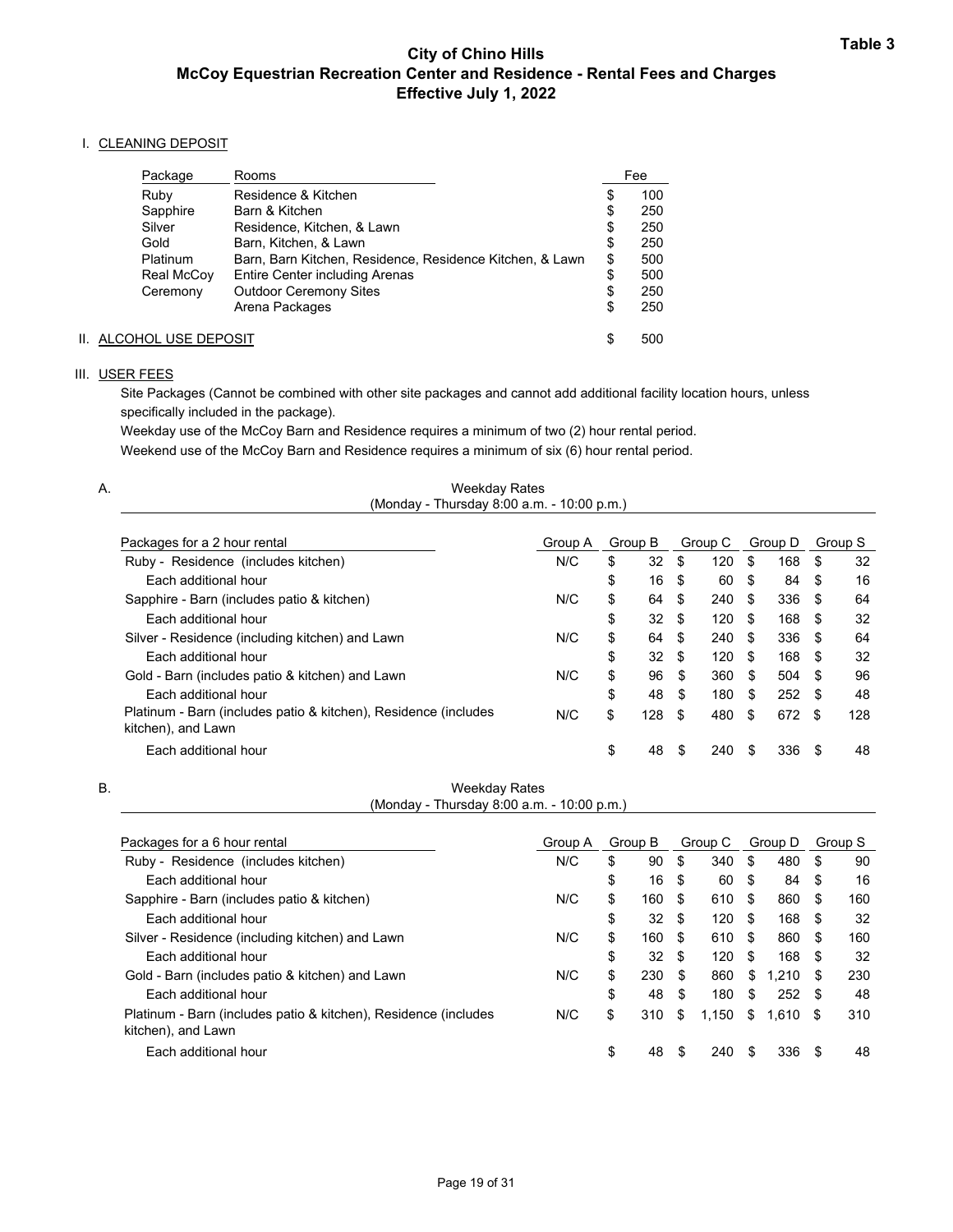# **Table 3 City of Chino Hills McCoy Equestrian Recreation Center and Residence - Rental Fees and Charges Effective July 1, 2022**

| C. | <b>Weekend Rates</b><br>(Friday - Sunday 8:00 a.m. - 12:00 a.m. midnight)       |         |         |         |         |         |         |         |     |         |
|----|---------------------------------------------------------------------------------|---------|---------|---------|---------|---------|---------|---------|-----|---------|
|    | Packages for a 6 hour rental                                                    | Group A | Group B |         | Group C |         | Group D |         |     | Group S |
|    | Sapphire - Barn (including kitchen)                                             | N/C     | \$      | 230     | \$      | 850     | \$      | 1,180   | \$  | 230     |
|    | Each additional hour                                                            |         | \$      | 30      | \$      | 130     | \$      | 180     | S   | 30      |
|    | Silver - Residence (including kitchen) and Lawn                                 | N/C     | \$      | 230     | \$      | 850     | \$      | 1,180   |     | 230     |
|    | Each additional hour                                                            |         | \$      | 30      | \$      | 130     | S       | 180     | S   | 30      |
|    | Gold - Barn (including kitchen) and Lawn                                        | N/C     | \$      | 320     | S       | 1,190   | S       | 1,660   |     | 320     |
|    | Each additional hour                                                            |         | \$      | 50      | \$      | 180     | \$      | 250     |     | 50      |
|    | Platinum - Barn (including kitchen), Residence (including kitchen),<br>and Lawn | N/C     | \$      | 420     | \$      | 1,590   | \$      | 2,220   | \$  | 420     |
|    | Each additional hour                                                            |         | \$      | 60      | \$      | 240     | \$      | 330     | \$. | 60      |
|    | The Real McCoy - Entire Center including Arenas                                 | N/C     | \$      | 540     | S.      | 2,060   | \$      | 2,890   |     | 540     |
|    | Each additional hour                                                            |         | \$      | 80      | \$      | 310     | \$      | 430     |     | 80      |
| D. | <b>Weekend Rates</b>                                                            |         |         |         |         |         |         |         |     |         |
|    | (Friday - Sunday 8:00 a.m. - 12:00 a.m. midnight)                               |         |         |         |         |         |         |         |     |         |
|    | Packages for a 16 hour rental                                                   | Group A |         | Group B |         | Group C |         | Group D |     | Group S |
|    | Sannhire - Rarn (including Kitchen)                                             | N/C     | ¢       | 530     | ¢       | 1.080   | ¢       | 2.770   | ¢   | らっか     |

| Fackayes ior a To Hour Tental                                                   | OIVUV A | GIUUD D |      | GIUUD U  | GIUUD D     | oluuu o |
|---------------------------------------------------------------------------------|---------|---------|------|----------|-------------|---------|
| Sapphire - Barn (including Kitchen)                                             | N/C     | 530     | - \$ | 1.980    | \$ 2,770 \$ | 530     |
| Silver - Residence (including Kitchen) and Lawn                                 | N/C     | 530     | - \$ | 1.980    | \$ 2.770 \$ | 530     |
| Gold - Barn (including Kitchen) and Lawn                                        | N/C     | 740     |      | \$ 2.770 | \$ 3.780 \$ | 740     |
| Platinum - Barn (including kitchen), Residence (including Kitchen),<br>and Lawn | N/C     | 990     |      | \$ 3.700 | \$ 5.170 \$ | 990     |
| The Real McCoy - Entire Center including Arenas                                 | N/C     | 1.430   | - \$ | 4,140 \$ | $5,610$ \$  | 1.430   |

E. Outdoor Wedding Ceremonies. Rate for three (3) hour rental, no additional hours can be added to this package.

|    |                           |                                             | Any Day<br>$(8:00 a.m. to two (2) hours after sunset)$ |            |                |                                           |    |          |                |
|----|---------------------------|---------------------------------------------|--------------------------------------------------------|------------|----------------|-------------------------------------------|----|----------|----------------|
|    |                           |                                             |                                                        | Group A    | Group B        | Group C                                   |    | Group D  | Group S        |
|    | Any one (1) location      |                                             |                                                        | N/A        | N/A            | \$<br>500                                 | \$ | 675      | N/A            |
| F. | Main and/or Warm-Up Arena |                                             |                                                        |            |                |                                           |    |          |                |
|    | 1) Individual Use         | <b>Reservation Times</b>                    |                                                        |            | Group B        | Hourly Group/Facility Use Fees<br>Group C |    |          |                |
|    |                           |                                             |                                                        | Group A    |                |                                           |    | Group D  | Group S        |
|    |                           | $6:00$ a.m. - Dusk $*$<br>Dusk - 10:00 p.m. |                                                        | N/C<br>N/C | \$<br>N/C<br>5 | \$<br>N/C<br>5                            | \$ | N/C<br>7 | \$<br>N/C<br>5 |
|    | 2) Group Use              |                                             |                                                        |            |                | Hourly Group/Facility Use Fees            |    |          |                |
|    |                           | <b>Reservation Times</b>                    |                                                        | Group A    | Group B        | Group C                                   |    | Group D  | Group S        |
|    |                           | 6:00 a.m. - Dusk *                          |                                                        | N/C        | N/C            | \$<br>10 <sup>°</sup>                     | \$ | 20       | N/C            |
|    |                           | Dusk - 10:00 p.m.                           |                                                        | N/C        | \$<br>5        | \$<br>15                                  | \$ | 25       | \$<br>5        |
|    | 3) Show Use               |                                             |                                                        |            |                | Show Rate Per Day                         |    |          |                |
|    |                           | <b>Reservation Times</b>                    |                                                        | Group A    | Group B        | Group C                                   |    | Group D  | Group S        |
|    | All American              | 7:00 am-5:00 pm                             |                                                        | N/C        | \$<br>300      | \$<br>400                                 | \$ | 500      | \$<br>300      |
|    |                           | Each additional hour                        |                                                        |            | \$<br>30       | \$<br>40                                  | \$ | 50       | \$<br>30       |
|    | Belmont                   | 7:00 am-5:00 pm                             |                                                        | N/C        | \$<br>350      | \$<br>450                                 | \$ | 550      | \$<br>350      |
|    |                           | Each additional hour                        |                                                        |            | \$<br>35       | \$<br>45                                  | \$ | 55       | \$<br>35       |
|    | <b>Triple Crown</b>       | 7:00 am-5:00 pm                             |                                                        | N/C        | \$<br>500      | \$<br>600                                 | S  | 700      | 500            |
|    |                           | Each additional hour                        |                                                        |            | \$<br>50       | \$<br>60                                  | \$ | 70       | \$<br>50       |

\* Dusk is considered 5:00 p.m. during Summer and 4:00 p.m. during Winter.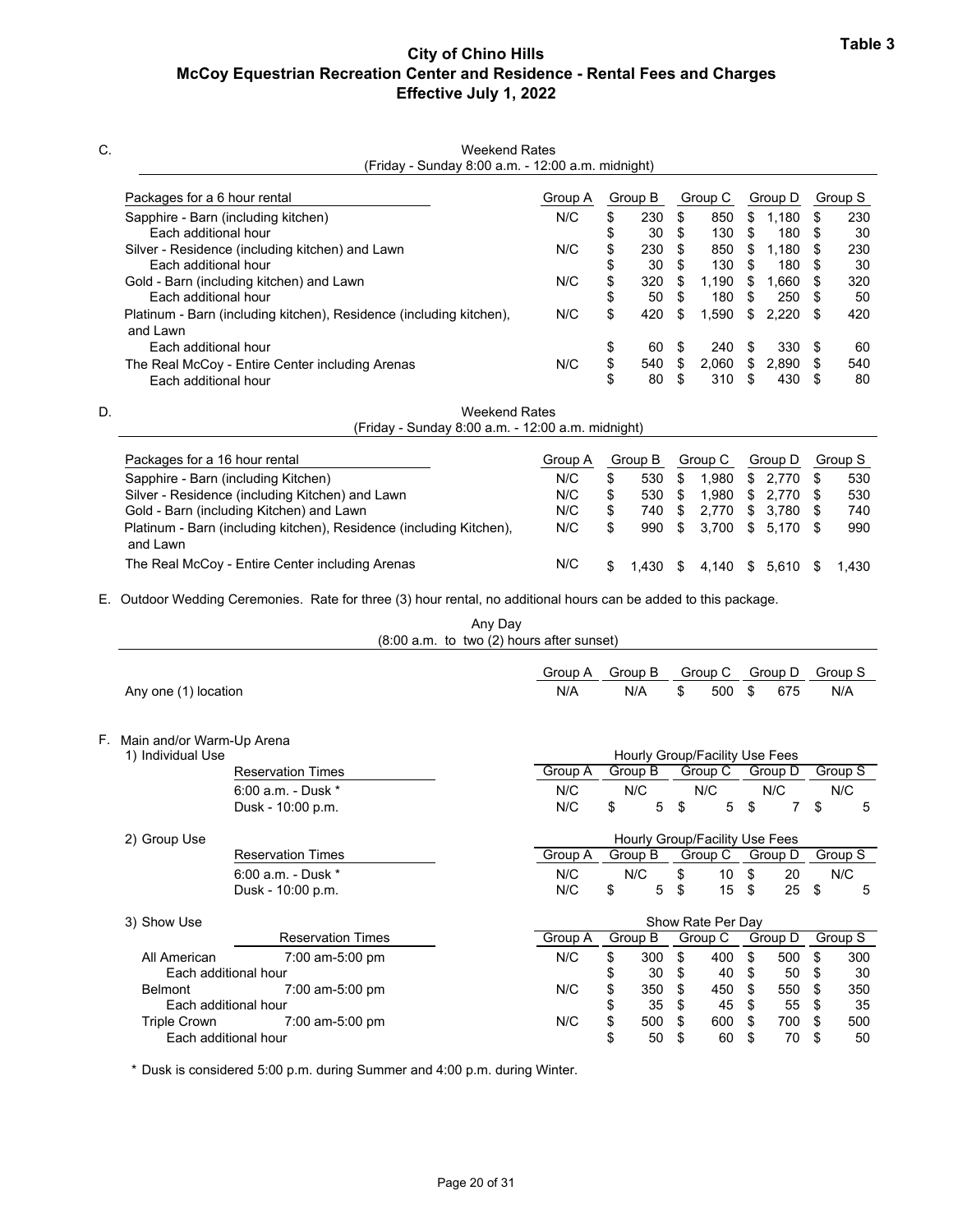# **Table 3 City of Chino Hills McCoy Equestrian Recreation Center and Residence - Rental Fees and Charges Effective July 1, 2022**

Various plans available include the following amenities and services:

- **-** All American includes the main arena and warm up arena. Rental includes general trash pickup, and use of announcer's booth(s) and equipment. All American includes one arena preparation per arena.
- **-** Belmont includes All American amenities and services plus jump, trail horses, and staging equipment, which includes barricades, A-frames, and orange cones.
- **-** Triple Crown includes All American and Belmont amenities and services plus additional warm up arena, and one additional arena preparation per each arena.

Additional arena work beyond what is specified in each Plan shall be charged at the Public Works Department blended rate per occurrence per arena.

N/C - No charge

Group A - City of Chino Hills sponsored and co-sponsored classes, events, programs, and Governmental Agencies serving Chino Hills residents.

Group B - (1) Chino Hills based non-profit organizations; and (2) Chino Valley Unified School District.

- Group C Chino Hills resident or business.
- Group D Non-Chino Hills resident, non-profit, or business.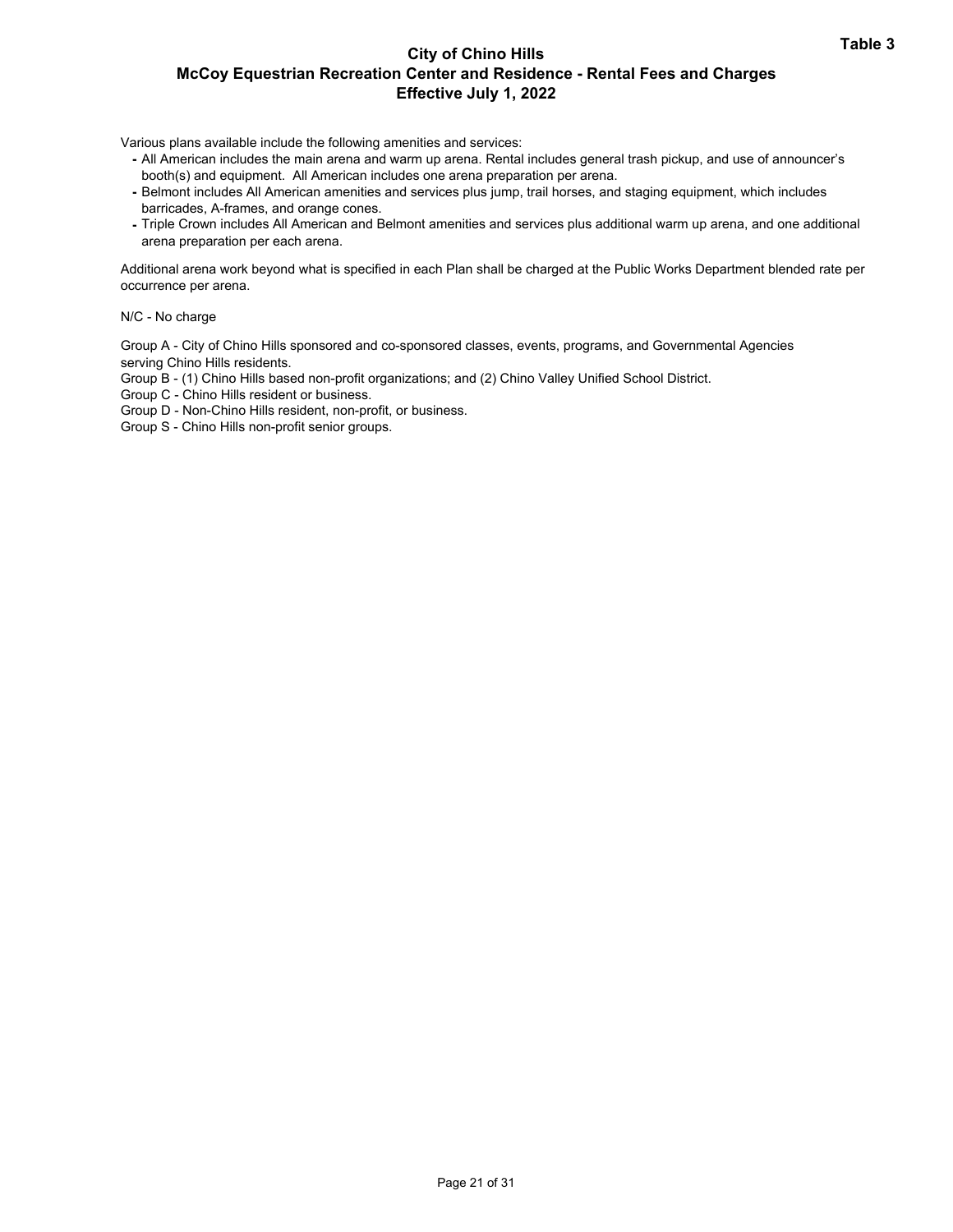## **City of Chino Hills Athletic Facilities - Rental Fees and Charges Effective July 1, 2022**

#### **I. REFUNDABLE SECURITY DEPOSIT**

|                                           | ree. |
|-------------------------------------------|------|
| Seasonal Allocation Deposit Organizations | -500 |
| Single Event Use Deposit                  | -250 |

#### **II. USER FEES - ORGANIZATIONS**

#### A. FIELD PREP FEES

| Sport                 | Description | Fee Basis         | Group A | Group B  |              | Group C | Group D | Group S |
|-----------------------|-------------|-------------------|---------|----------|--------------|---------|---------|---------|
| Baseball and Softball |             | Per Game          | N/C     | 15 \$    |              | 20 \$   | 25 \$   | 15      |
| Soccer                | Weekday     | Per Game          | N/C     | 10 \$    |              | 15 \$   | 20 \$   | 10      |
| Soccer                | Weekend     | Per Field Per Dav | N/C     | \$<br>60 | $\mathbf{s}$ | 75 \$   | 100S    | 60      |

 $F_{22}$ 

#### B. FIELD TOURNAMENT FEES (Subject to additional field prep fees and deposit)

|                      | Fee Basis         |  | Group A Group B Group C1 Group D |     |
|----------------------|-------------------|--|----------------------------------|-----|
| Youth Tournament Fee |                   |  |                                  |     |
| (Community Park)     | Per Field Per Dav |  | N/C \$ 100 \$ 125 \$             | 150 |

#### C. FACILITY LIGHT FEES (All User Groups)

| Facility              | Description            | Fee Basis |   | Fee   |
|-----------------------|------------------------|-----------|---|-------|
| <b>Community Park</b> | Field 1                | Per Hour  | S | 11.25 |
| <b>Community Park</b> | Field 2                | Per Hour  | S | 11.25 |
| <b>Community Park</b> | Field 3                | Per Hour  | S | 13.00 |
| <b>Community Park</b> | Field 4                | Per Hour  | S | 13.50 |
| <b>Community Park</b> | Field 5                | Per Hour  | S | 9.00  |
| <b>Community Park</b> | Field 6                | Per Hour  | S | 8.00  |
| Grand Ave, Park       | <b>Field 1 &amp; 2</b> | Per Hour  | S | 11.25 |
| Grand Ave, Park       | <b>Rink 1 &amp; 2</b>  | Per Hour  | S | 8.00  |

#### **III. USER FEES - SINGLE EVENT USE**

| Park                  | Description | Fee Basis          | Group A | Group B | Group C |    |     | Group D | Group S |
|-----------------------|-------------|--------------------|---------|---------|---------|----|-----|---------|---------|
| <b>Community Park</b> | Field       | Per Hour/Per Field | N/C     | N/C     |         | 20 | S.  | 40      | N/C     |
| Grand Ave, Park       | Field       | Per Hour/Per Field | N/C     | N/C     |         | 20 | -SS | 40      | N/C     |
| Grand Ave, Park       | Rink        | Per Hour           | N/C     | N/C     |         | 20 |     | 40      | N/C     |
| Grand Ave, Park       | Court       | Per Hour/Per Court | N/C     | N/C     |         | 20 |     | 40      | N/C     |

#### **IV. MISCELLANEOUS FEES**

| <b>Description</b>        | Fee Basis |     |              | Group A Group B Group C Group D Group S |    |
|---------------------------|-----------|-----|--------------|-----------------------------------------|----|
| Portable Outfield Fencing | Per Field | N/C | $\mathbb{S}$ | 50 \$75 \$100 \$                        | 50 |

N/C - No charge

Group A - City of Chino Hills sponsored and co-sponsored classes.

Group B - (1) Chino Hills non-profit youth (18 or under) athletic organizations made up of 90% or more Chino Hills residents; and (2) Chino Valley Unified School District.

Group C - (1) Chino Hills non-profit youth (18 or under) athletic organizations made up of 70%-89% Chino Hills residents; and (2) Chino Hills resident or business.

Group D - (1) Non-profit youth (18 or under) athletic organizations made up of less than 70% Chino Hills residents, adult athletic organizations, non-profit, civic, social organizations, individual team and/or other organization, and non-residents; and (2) Non-Chino Hills resident, non-profit, or business.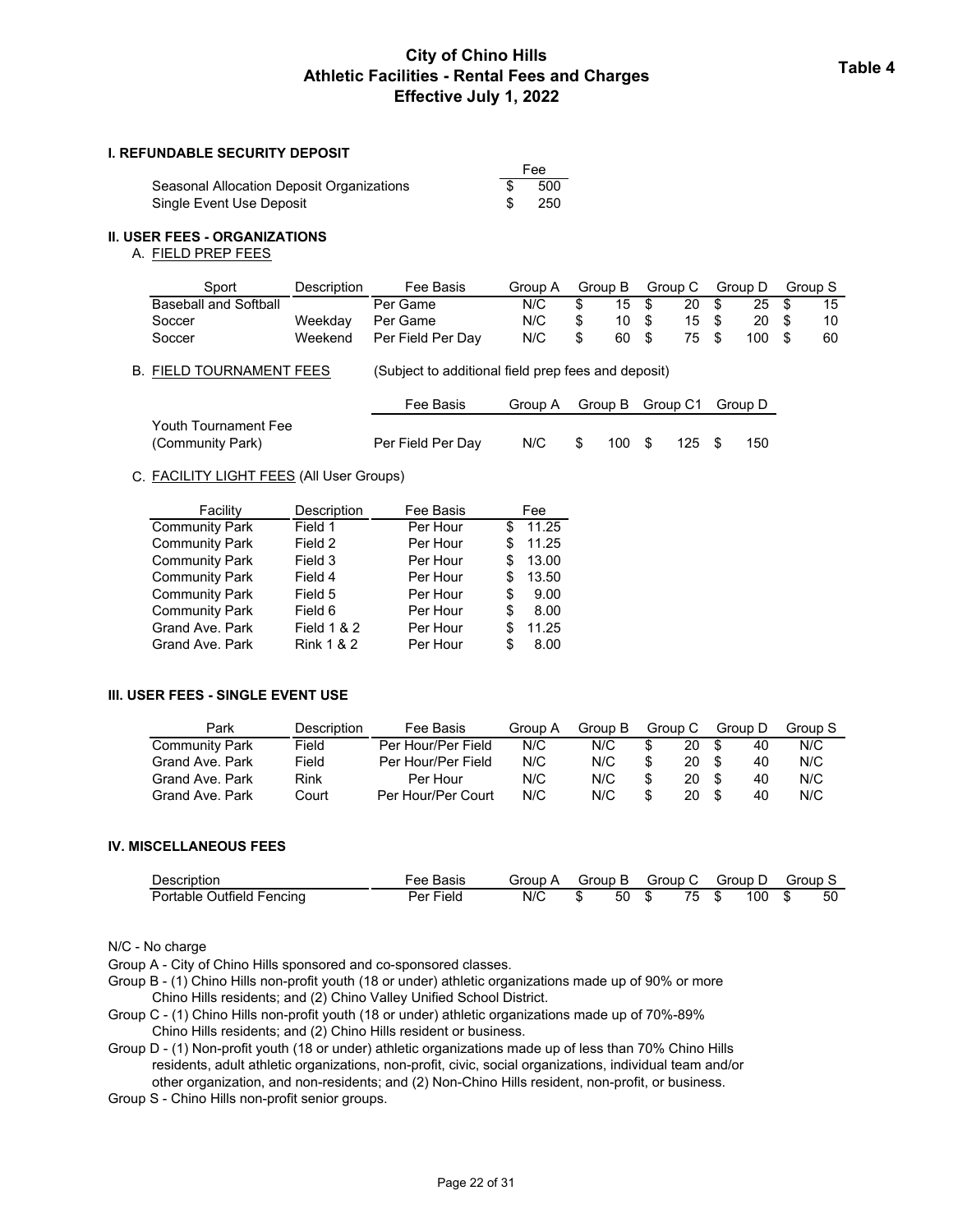## **Table 5 City of Chino Hills City Hall, Library, Grand Avenue Park, Mystic Canyon Community Building, and Sleepy Hollow Community Building - Rental Fees and Charges Effective July 1, 2022**

| I. CLEANING DEPOSIT     |                            | \$. | 100 |
|-------------------------|----------------------------|-----|-----|
| II. ALCOHOL USE DEPOSIT | City Hall and Library ONLY | \$. | 500 |
| III. USER FEES          |                            |     |     |

| <b>Weekday Rates</b>                       |  |
|--------------------------------------------|--|
| (Monday - Thursday 8:00 a.m. - 10:00 p.m.) |  |

| Theatre Seating/ | Hourly Group/Facility Use Fees      |                  |         |    |         |    |                         |     |     |   |    |
|------------------|-------------------------------------|------------------|---------|----|---------|----|-------------------------|-----|-----|---|----|
| Dining Capacity  | Room(s)                             | Size             | Group A |    | Group B |    | Group C Group D Group S |     |     |   |    |
| 36/N/A           | <b>City Hall Community Room</b>     | 27' x 27'        | N/C     | S  | 12      | S  | 48                      | S   | 72  | S | 12 |
| 250/N/A          | City Hall Outside Breeze Way        |                  | N/C     | \$ | 36      | S  | 144                     | S   | 216 | S | 36 |
|                  | City Hall Kitchen                   |                  | N/C     | S  | 25      | S  | 25                      | S   | 25  | S | 25 |
| 65/65            | <b>Library Community Room</b>       | $33' \times 34'$ | N/C     | \$ | 16      | S  | 64                      | S   | 96  | S | 16 |
|                  | Library Kitchen                     |                  | N/C     | \$ | 25      | S  | 25                      | S   | 25  | S | 25 |
|                  | Library Lobby                       | $33' \times 34'$ | N/C     | \$ | 16      | S  | 64                      | S   | 96  | S | 16 |
| 143/67           | Grand Ave. Park Community Room      | $40' \times 25'$ | N/C     | \$ | 24      | \$ | 48                      | S   | 84  | S | 24 |
| 143/67           | <b>Mystic Canyon Community Room</b> | $40' \times 25'$ | N/C     | \$ | 24      | \$ | 48                      | \$. | 84  | S | 24 |
| 143/67           | Sleepy Hollow Community Building    | $40' \times 25'$ | N/C     | \$ | 24      | \$ | 48                      |     | 84  |   | 24 |

Weekend Rates (Friday - Sunday 8:00 a.m. - 10:00 p.m.)

| Theatre Seating/ |                                         |                  |         | Hourly Group/Facility Use Fees |         |    |         |     |         |    |         |  |  |
|------------------|-----------------------------------------|------------------|---------|--------------------------------|---------|----|---------|-----|---------|----|---------|--|--|
| Dining Capacity  | Room(s)                                 | Size             | Group A |                                | Group B |    | Group C |     | Group D |    | Group S |  |  |
| 36/N/A           | <b>City Hall Community Room</b>         | 27' x 27'        | N/C     | \$                             | 15      | \$ | 60      | \$  | 90      | S  | 15      |  |  |
| 60/N/A           | City Hall Lobby Area                    |                  | N/C     | \$                             | 35      | S  | 85      | \$  | 115     | S  | 35      |  |  |
| 250/N/A          | Outside Breeze Way                      |                  | N/C     | \$                             | 45      | \$ | 180     | \$  | 270     | S  | 45      |  |  |
|                  | City Hall Kitchen                       |                  | N/C     | \$                             | 50      | S  | 50      | S   | 50      | S  | 50      |  |  |
|                  | City Hall Package                       |                  | N/C     |                                | \$1,514 |    | \$2,690 |     | \$4.661 | \$ | 1,514   |  |  |
| 65/65            | <b>Library Community Room</b>           | $33' \times 34'$ | N/C     | \$                             | 20      | S  | 80      | \$. | 120     | \$ | 20      |  |  |
|                  | Library Kitchen                         |                  | N/C     | \$                             | 50      | \$ | 50      | \$  | 50      | S  | 50      |  |  |
|                  | Library Lobby                           | $33' \times 34'$ | N/C     | \$                             | 20      | \$ | 80      | \$  | 120     | \$ | 20      |  |  |
| 143/67           | Grand Ave. Park Community Room          | $40' \times 25'$ | N/C     | \$                             | 30      | \$ | 60      | \$. | 105     | \$ | 30      |  |  |
| 143/67           | Mystic Canyon Community Room            | 40' x 25'        | N/C     | \$                             | 30      | S  | 60      | \$. | 105     | \$ | 30      |  |  |
| 143/67           | <b>Sleepy Hollow Community Building</b> | 40' x 25'        | N/C     | \$                             | 30      | \$ | 60      | \$. | 105     | \$ | 30      |  |  |

<sup>1</sup>Includes City Hall/Library Community Rooms, Kitchens, Lobbies and Breeze Way.

If additional City staff is required, an additional \$32 per hour fee will be charged.

## N/C - No charge

Group A - City of Chino Hills sponsored and co-sponsored classes, events, programs, and Governmental Agencies serving Chino Hills residents.

Group B - (1) Chino Hills based non-profit organizations; and (2) Chino Valley Unified School District.

Group C - Chino Hills resident or business.

Group D - Non-Chino Hills resident, non-profit, or business.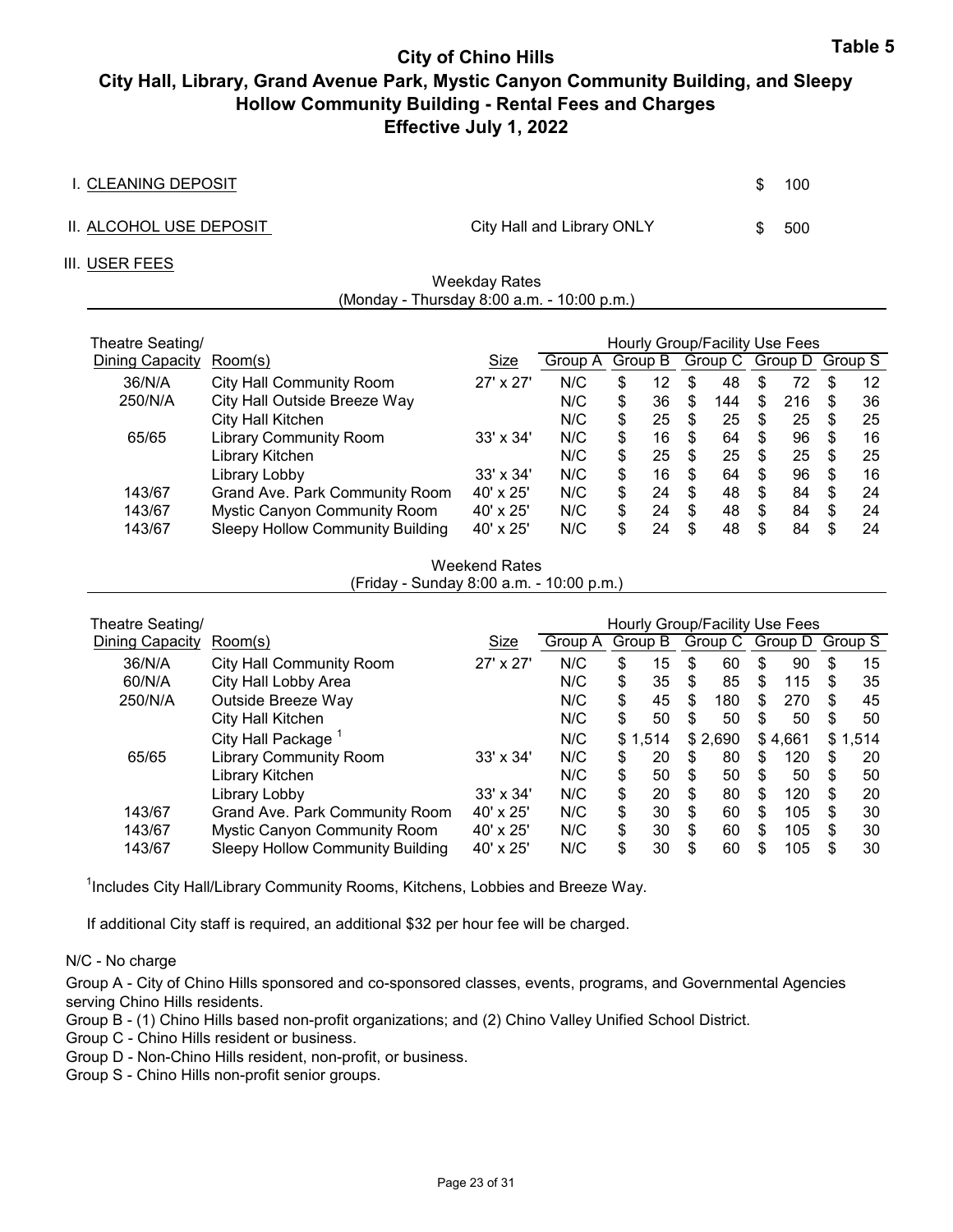# **City of Chino Hills Mobile Show Wagon - Rental Fees and Charges Effective July 1, 2022**

| <b>USER GROUP</b> | FEE.<br>(6 hour rental) | <b>Additional</b><br>hours | <b>Mileage</b><br>Fee<br>(over 10 miles) | <b>Deposit</b><br>(overnight<br>use only) | Cleaning<br><b>Deposit</b> |
|-------------------|-------------------------|----------------------------|------------------------------------------|-------------------------------------------|----------------------------|
| Group A           | N/C                     | N/C                        | N/C                                      | N/C                                       | N/C                        |
| <b>Group B</b>    | \$750                   | \$100                      | \$100                                    | \$500                                     | \$100                      |
| Group C           | N/A                     | N/A                        | N/A                                      | N/A                                       | N/A                        |
| Group D           | N/A                     | N/A                        | N/A                                      | N/A                                       | N/A                        |
| Group S           | N/A                     | N/A                        | N/A                                      | N/A                                       | N/A                        |

Rental includes "black" stage skirting

N/C - No charge

Group A - City of Chino Hills sponsored and co-sponsored classes.

Group B - (1) Chino Hills based non-profit, service, athletic, or social organizations; and (2) Chino Valley Unified School District.

Group C - Chino Hills resident or business.

Group D - Non-Chino Hills resident, non-profit, or business.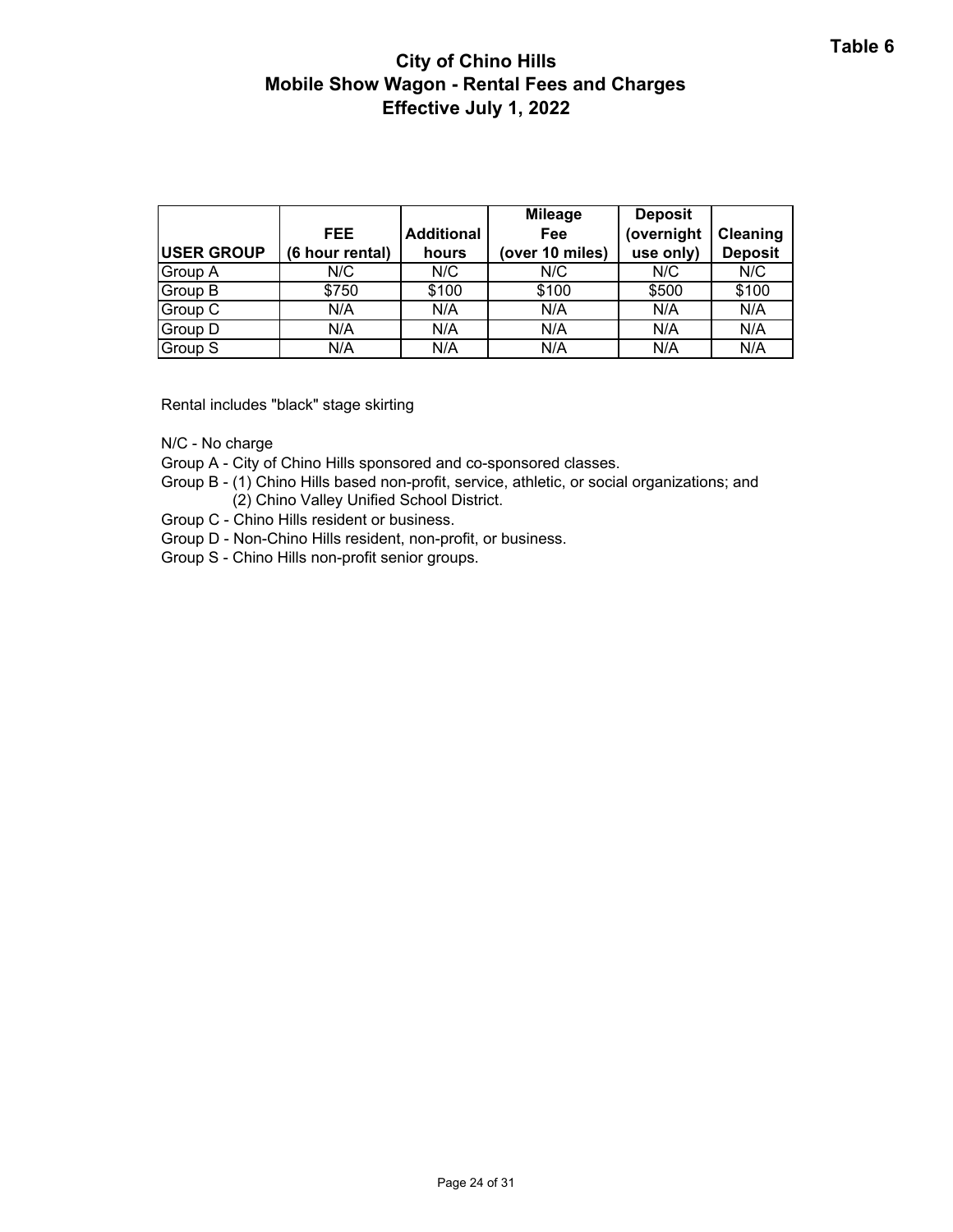## **Table 7 City of Chino Hills Recreation Facility Cancellation Fees Community Center, City Hall, Grand Avenue Park Community Building, Library Community Room, McCoy Equestrian & Recreation Center, Mystic Canyon Community Building, and Sleepy Hollow Community Building Effective July 1, 2022**

Cleaning and Alcohol Deposits will be refunded in full and not included in the Cancellation Fees assessed.

## I. FACILITY RENTALS

| Number of Days<br>Prior to<br><b>Booking Date</b><br>15 or More<br>$14-6$ | <b>Cancellation Fee Basis</b><br>Processing Fee<br><b>Rental Fees</b>     | Group A<br>N/A<br>N/A | Group B<br>\$20.00<br>20% | Group S<br>\$20.00<br>20%  |                            |                       |
|---------------------------------------------------------------------------|---------------------------------------------------------------------------|-----------------------|---------------------------|----------------------------|----------------------------|-----------------------|
| 5 or less                                                                 | <b>Rental Fees</b>                                                        | N/A                   | 100%                      | 100%                       |                            |                       |
| Number of Days<br>Prior to                                                |                                                                           |                       |                           |                            |                            |                       |
| <b>Booking Date</b><br>181 or More<br>180-60                              | <b>Cancellation Fee Basis</b><br><b>Rental Fees</b><br><b>Rental Fees</b> | Group C<br>50%<br>75% | Group D<br>50%<br>75%     |                            |                            |                       |
| 59 or Less                                                                | <b>Rental Fees</b>                                                        | 100%                  | 100%                      |                            |                            |                       |
| II. FREE RENTALS<br>No shows                                              | <b>Rental Hourly Rate</b>                                                 | Group A<br>N/A        | Group B<br>100%           | Group C<br>N/A             | Group D<br>N/A             | Group S<br>100%       |
| III. Outdoor Wedding Ceremony Only<br>Number of Days<br>Prior to          |                                                                           |                       |                           |                            |                            |                       |
| <b>Booking Date</b><br>31 or More<br>30 or Less                           | <b>Cancellation Fee Basis</b><br>Processing Fee<br><b>Rental Fees</b>     | Group A<br>N/A<br>N/A | Group B<br>N/A<br>N/A     | Group C<br>\$20.00<br>100% | Group D<br>\$20.00<br>100% | Group S<br>N/A<br>N/A |
|                                                                           |                                                                           |                       |                           |                            |                            |                       |

If the facility is rebooked at the same rental package or greater after a cancellation, all fees paid will be refunded, minus a \$20 processing fee. Applicant is responsible for contacting the facility for a refund.

Group A - City of Chino Hills sponsored and co-sponsored classes, events, programs, and Governmental Agencies serving Chino Hills residents.

Group B - (1) Chino Hills based non-profit organizations; and (2) Chino Valley Unified School District.

Group C - Chino Hills resident or business.

Group D - Non-Chino Hills resident, non-profit, or business.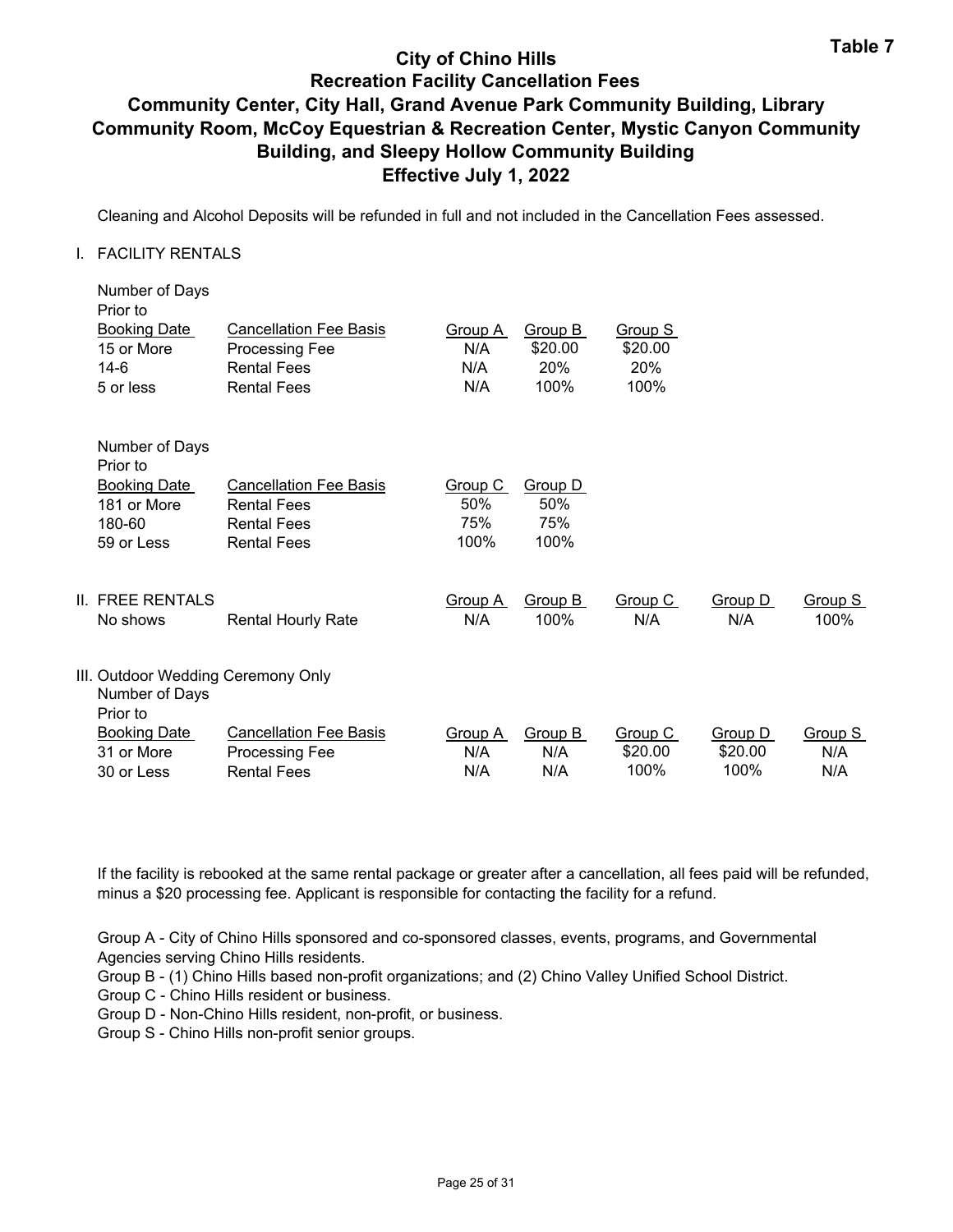T

**FY 22/23**

|            |                               |           |                     |            | LI TTITO              |            |                |                 |  |
|------------|-------------------------------|-----------|---------------------|------------|-----------------------|------------|----------------|-----------------|--|
|            |                               |           |                     |            | <b>Price Per Unit</b> |            |                |                 |  |
|            |                               |           | 30%                 |            | 70%                   |            | 100%           |                 |  |
|            |                               |           | <b>PLAN REVIEW</b>  |            | <b>INSPECTIONS</b>    |            | <b>TOTAL</b>   |                 |  |
|            |                               |           |                     | Cost Per   |                       | Cost Per   |                | Cost Per        |  |
|            |                               | Project   | <b>Base Cost at</b> | Each       | <b>Base Cost at</b>   | Each       |                | Each            |  |
| <b>IBC</b> |                               | Size      | Threshold           | Additional | Threshold S.F.        | Additional |                | Additional      |  |
|            | <b>IBC/CBC Occupancy Type</b> |           | S.F.                | 100 S.F.   |                       | 100 S.F.   | Base Cost at   | 100 S.F.        |  |
| Class      |                               | Threshold |                     |            |                       |            | Threshold S.F. |                 |  |
| A-1        | Assembly-Fixed Seating        | 3,000     | \$2,347.10          | \$22.82    | \$5,476.58            | \$53.24    | \$7,823.68     | \$76.06         |  |
|            | <b>Theater Concert Hall</b>   | 9,000     | \$3,716.25          | 22.82      | 8,671.25              | 53.24      | 12,387.50      | 76.06           |  |
|            |                               | 15,000    | \$5,085.39          | 18.26      | 11,865.92             | 42.60      | 16,951.31      | 60.85           |  |
|            |                               | 20,000    | 5,998.16            | 18.26      | 13,995.70             | 42.60      | 19,993.85      | 60.85           |  |
|            |                               | 25,000    | 6,910.92            | 18.26      | 16,125.48             | 42.60      | 23,036.40      | 60.85           |  |
|            |                               | 30,000    | 7,823.68            | 26.08      | 18,255.26             | 60.85      | 26,078.94      | 86.93           |  |
| $A-2$      | Assembly-Food & Drink,        | 650       | 1,564.74            | 60.18      | 3,651.05              | 140.43     | 5,215.79       | 200.61          |  |
|            | Restaurant Night Club, Bar    | 3,250     | 3,129.47            | 48.15      | 7,302.10              | 112.34     | 10,431.58      | 160.49          |  |
|            |                               | 6,500     | 4,694.21            | 18.05      | 10,953.15             | 42.13      | 15,647.36      | 60.18           |  |
|            |                               | 8,667     | 5,085.39            | 18.05      | 11,865.92             | 42.13      | 16,951.31      | 60.18           |  |
|            |                               | 10,833    | 5,476.58            | 18.05      | 12,778.68             | 42.13      | 18,255.26      | 60.18           |  |
|            |                               | 13,000    | 5,867.76            | 45.14      | 13,691.44             | 105.32     | 19,559.20      | 150.46          |  |
| $A-3$      | Assembly-Worship,             | 1,500     | 2,347.10            | 26.08      | 5,476.58              | 60.85      | 7,823.68       | 86.93           |  |
|            | Amusement Arcade,             | 4,500     | 3,129.47            | 26.08      | 7,302.10              | 60.85      | 10,431.58      | 86.93           |  |
|            | Church, Community Hall        | 7,500     | 3,911.84            | 26.08      | 9,127.63              | 60.85      | 13,039.47      | 86.93           |  |
|            |                               | 10,000    | 4,563.81            | 26.08      | 10,648.90             | 60.85      | 15,212.71      | 86.93           |  |
|            |                               | 12,500    | 5,215.79            | 26.08      | 12,170.17             | 60.85      | 17,385.96      | 86.93           |  |
|            |                               | 15,000    | 5,867.76            | 39.12      | 13,691.44             | 91.28      | 19,559.20      | 130.39          |  |
| $A-4$      | Assembly-Indoor Sport         | 1,500     | 2,347.10            | 26.08      | 5,476.58              | 60.85      | 7,823.68       | 86.93           |  |
|            | Viewing Arena, Skating        | 4,500     | 3,129.47            | 26.08      | 7,302.10              | 60.85      | 10,431.58      | 86.93           |  |
|            | Rink, Tennis Court            | 7,500     | 3,911.84            | 31.29      | 9,127.63              | 73.02      | 13,039.47      | 104.32          |  |
|            |                               | 10,000    | 4,694.21            | 31.29      | 10,953.15             | 73.02      | 15,647.36      | 104.32          |  |
|            |                               | 12,500    | 5,476.58            | 31.29      | 12,778.68             | 73.02      | 18,255.26      | 104.32          |  |
|            |                               | 15,000    | 6,258.95            | 41.73      | 14,604.21             | 97.36      | 20,863.15      | 139.09          |  |
| Α          | A Occupancy Tenant            | 500       | 782.37              | 39.12      | 1,825.53              | 91.28      | 2,607.89       | 130.39          |  |
|            | Improvements                  | 2,500     | 1,564.74            | 31.29      | 3,651.05              | 73.02      | 5,215.79       | 104.32          |  |
|            |                               | 5,000     | 2,347.10            | 15.65      | 5,476.58              | 36.51      | 7,823.68       | 52.16           |  |
|            |                               | 6,667     | 2,607.89            | 15.65      | 6,085.09              | 36.51      | 8,692.98       | 52.16           |  |
|            |                               | 8,333     | 2,868.68            | 15.65      | 6,693.59              | 36.51      | 9,562.28       | 52.16           |  |
|            |                               | 10,000    | 3,129.47            | 31.29      | 7,302.10              | 73.02      | 10,431.58      | 104.32<br>82.35 |  |
| B          | <b>Business</b>               | 3,000     | 2,347.10            | 24.71      | 5,476.58              | 57.65      | 7,823.68       |                 |  |
|            |                               | 7,750     | 3,520.66            | 24.71      | 8,214.87              | 57.65      | 11,735.52      | 82.35           |  |
|            |                               | 12,500    | 4,694.21            | 12.52      | 10,953.15             | 29.21      | 15,647.36      | 41.73           |  |
|            |                               | 16,667    | 5,215.79            | 12.52      | 12,170.17             | 29.21      | 17,385.96      | 41.73           |  |
|            |                               | 20,833    | 5,737.37            | 12.52      | 13,387.19             | 29.21      | 19,124.55      | 41.73           |  |
|            |                               | 25,000    | 6,258.95            | 25.04      | 14,604.21             | 58.42      | 20,863.15      | 83.45           |  |
| B          | <b>B Occupancy Tenant</b>     | 500       | 782.37              | 39.12      | 1,825.53              | 91.28      | 2,607.89       | 130.39          |  |
|            | Improvements                  | 2,500     | 1,564.74            | 15.65      | 3,651.05              | 36.51      | 5,215.79       | 52.16           |  |
|            |                               | 5,000     | 1,955.92            | 15.65      | 4,563.81              | 36.51      | 6,519.73       | 52.16           |  |
|            |                               | 6,667     | 2,216.71            | 15.65      | 5,172.32              | 36.51      | 7,389.03       | 52.16           |  |
|            |                               | 8,333     | 2,477.50            | 15.65      | 5,780.83              | 36.51      | 8,258.33       | 52.16           |  |
|            |                               | 10,000    | 2,738.29            | 27.38      | 6,389.34              | 63.89      | 9,127.63       | 91.28           |  |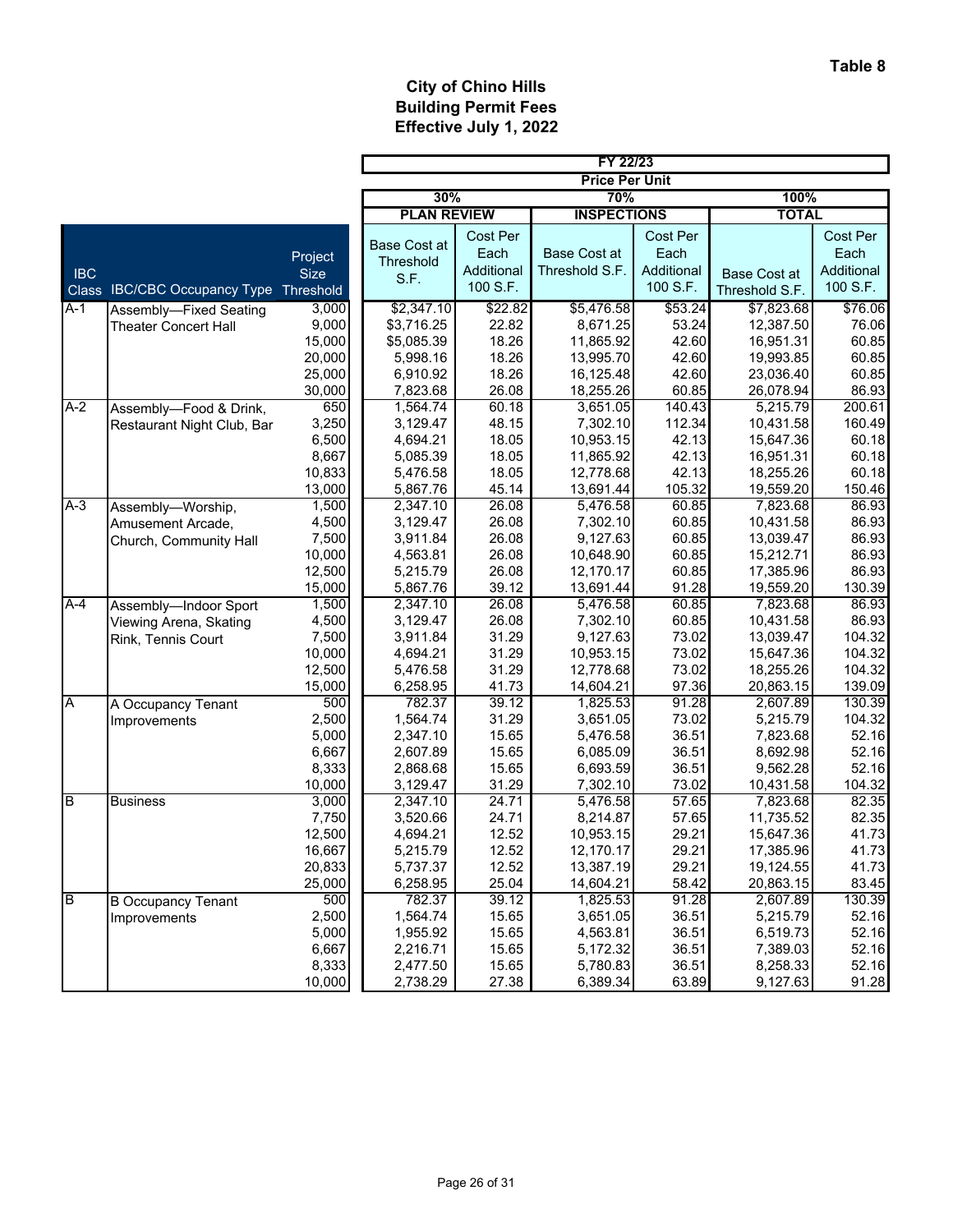|                       |                                         |                | FY 22/23             |                |                       |                 |                      |                 |  |
|-----------------------|-----------------------------------------|----------------|----------------------|----------------|-----------------------|-----------------|----------------------|-----------------|--|
|                       |                                         |                |                      |                | <b>Price Per Unit</b> |                 |                      |                 |  |
|                       |                                         |                | 30%<br>70%           |                |                       |                 | 100%                 |                 |  |
|                       |                                         |                | <b>PLAN REVIEW</b>   |                | <b>INSPECTIONS</b>    |                 | <b>TOTAL</b>         |                 |  |
|                       |                                         |                |                      | Cost Per       |                       | Cost Per        |                      | Cost Per        |  |
|                       |                                         | Project        | <b>Base Cost at</b>  | Each           | <b>Base Cost at</b>   | Each            |                      | Each            |  |
| <b>IBC</b>            |                                         | <b>Size</b>    | Threshold            | Additional     | Threshold S.F.        | Additional      | Base Cost at         | Additional      |  |
| Class                 | <b>IBC/CBC Occupancy Type Threshold</b> |                | S.F.                 | 100 S.F.       |                       | 100 S.F.        | Threshold S.F.       | 100 S.F.        |  |
|                       |                                         |                |                      |                |                       |                 |                      |                 |  |
| E                     | Educational-Group                       | 800            | 1,955.92             | 61.12          | 4,563.81              | 142.62          | 6,519.73             | 203.74          |  |
|                       | Occupancy 6+ persons, up                | 2,400          | 2,933.88             | 61.12          | 6,845.72              | 142.62          | 9,779.60             | 203.74          |  |
|                       | to the 12th Grade                       | 4,000          | 3,911.84             | 29.34          | 9,127.63              | 68.46           | 13,039.47            | 97.80           |  |
|                       |                                         | 5,333          | 4,303.02             | 29.34          | 10,040.39             | 68.46           | 14,343.42            | 97.80           |  |
|                       |                                         | 6,667          | 4,694.21             | 29.34          | 10,953.15             | 68.46           | 15,647.36            | 97.80           |  |
|                       |                                         | 8,000          | 5,085.39             | 63.57          | 11,865.92             | 148.32          | 16,951.31            | 211.89          |  |
| E                     | Educational-Day Care 5+                 | 600            | 1,955.92             | 81.50          | 4,563.81              | 190.16          | 6,519.73             | 271.66          |  |
|                       | children, older than 2 1/2              | 1,800          | 2,933.88             | 81.50          | 6,845.72              | 190.16          | 9,779.60             | 271.66          |  |
|                       | years                                   | 3,000          | 3,911.84             | 26.08          | 9,127.63              | 60.85           | 13,039.47            | 86.93           |  |
|                       |                                         | 4,000          | 4,172.63             | 26.08          | 9,736.14              | 60.85           | 13,908.77            | 86.93           |  |
|                       |                                         | 5,000<br>6,000 | 4,433.42             | 26.08          | 10,344.65             | 60.85<br>182.55 | 14,778.06            | 86.93<br>260.79 |  |
| E                     |                                         | 400            | 4,694.21<br>782.37   | 78.24<br>48.90 | 10,953.15             |                 | 15,647.36            | 162.99          |  |
|                       | E Occupancy Tenant                      |                |                      |                | 1,825.53              | 114.10          | 2,607.89             |                 |  |
|                       | Improvements                            | 1,200<br>2,000 | 1,173.55<br>1,564.74 | 48.90<br>19.56 | 2,738.29<br>3,651.05  | 114.10<br>45.64 | 3,911.84             | 162.99<br>65.20 |  |
|                       |                                         | 2,667          |                      | 19.56          | 3,955.31              | 45.64           | 5,215.79<br>5,650.44 | 65.20           |  |
|                       |                                         | 3,333          | 1,695.13<br>1,825.53 | 19.56          | 4,259.56              | 45.64           | 6,085.09             | 65.20           |  |
|                       |                                         | 4,000          | 1,955.92             | 48.90          | 4,563.81              | 114.10          | 6,519.73             | 162.99          |  |
| $I-1$                 | Institutional-17+ persons,              | 800            | 1,564.74             | 48.90          | 3,651.05              | 114.10          | 5,215.79             | 162.99          |  |
|                       |                                         | 2,400          | 2,347.10             | 48.90          | 5,476.58              | 114.10          | 7,823.68             | 162.99          |  |
|                       | ambulatory                              | 4,000          | 3,129.47             | 29.34          | 7,302.10              | 68.46           | 10,431.58            | 97.80           |  |
|                       |                                         | 5,333          | 3,520.66             | 29.34          | 8,214.87              | 68.46           | 11,735.52            | 97.80           |  |
|                       |                                         | 6,667          | 3,911.84             | 29.34          | 9,127.63              | 68.46           | 13,039.47            | 97.80           |  |
|                       |                                         | 8,000          | 4,303.02             | 53.79          | 10,040.39             | 125.50          | 14,343.42            | 179.29          |  |
| $\overline{1\cdot 2}$ | Institutional-6+ persons,               | 800            | 1,955.92             | 61.12          | 4,563.81              | 142.62          | 6,519.73             | 203.74          |  |
|                       | non-ambulatory                          | 2,400          | 2,933.88             | 61.12          | 6,845.72              | 142.62          | 9,779.60             | 203.74          |  |
|                       |                                         | 4,000          | 3,911.84             | 29.34          | 9,127.63              | 68.46           | 13,039.47            | 97.80           |  |
|                       |                                         | 5,333          | 4,303.02             | 29.34          | 10,040.39             | 68.46           | 14,343.42            | 97.80           |  |
|                       |                                         | 6,667          | 4,694.21             | 29.34          | 10,953.15             | 68.46           | 15,647.36            | 97.80           |  |
|                       |                                         | 8,000          | 5,085.39             | 63.57          | 11,865.92             | 148.32          | 16,951.31            | 211.89          |  |
|                       | Occupancy Tenant                        | 300            | 782.37               | 65.20          | 1,825.53              | 152.13          | 2,607.89             | 217.32          |  |
|                       | Improvements                            | 1,500          | 1,564.74             | 52.16          | 3,651.05              | 121.70          | 5,215.79             | 173.86          |  |
|                       |                                         | 3,000          | 2,347.10             | 26.08          | 5,476.58              | 60.85           | 7,823.68             | 86.93           |  |
|                       |                                         | 4,000          | 2,607.89             | 26.08          | 6,085.09              | 60.85           | 8,692.98             | 86.93           |  |
|                       |                                         | 5,000          | 2,868.68             | 26.08          | 6,693.59              | 60.85           | 9,562.28             | 86.93           |  |
|                       |                                         | 6,000          | 3,129.47             | 52.16          | 7,302.10              | 121.70          | 10,431.58            | 173.86          |  |
| M                     | Mercantile                              | 800            | 1,173.55             | 48.90          | 2,738.29              | 114.10          | 3,911.84             | 162.99          |  |
|                       |                                         | 4,000          | 2,738.29             | 29.34          | 6,389.34              | 68.46           | 9,127.63             | 97.80           |  |
|                       |                                         | 8,000          | 3,911.84             | 24.45          | 9,127.63              | 57.05           | 13,039.47            | 81.50           |  |
|                       |                                         | 10,667         | 4,563.81             | 24.45          | 10,648.90             | 57.05           | 15,212.71            | 81.50           |  |
|                       |                                         | 13,333         | 5,215.79             | 24.45          | 12,170.17             | 57.05           | 17,385.96            | 81.50           |  |
|                       |                                         | 16,000         | 5,867.76             | 36.67          | 13,691.44             | 85.57           | 19,559.20            | 122.25          |  |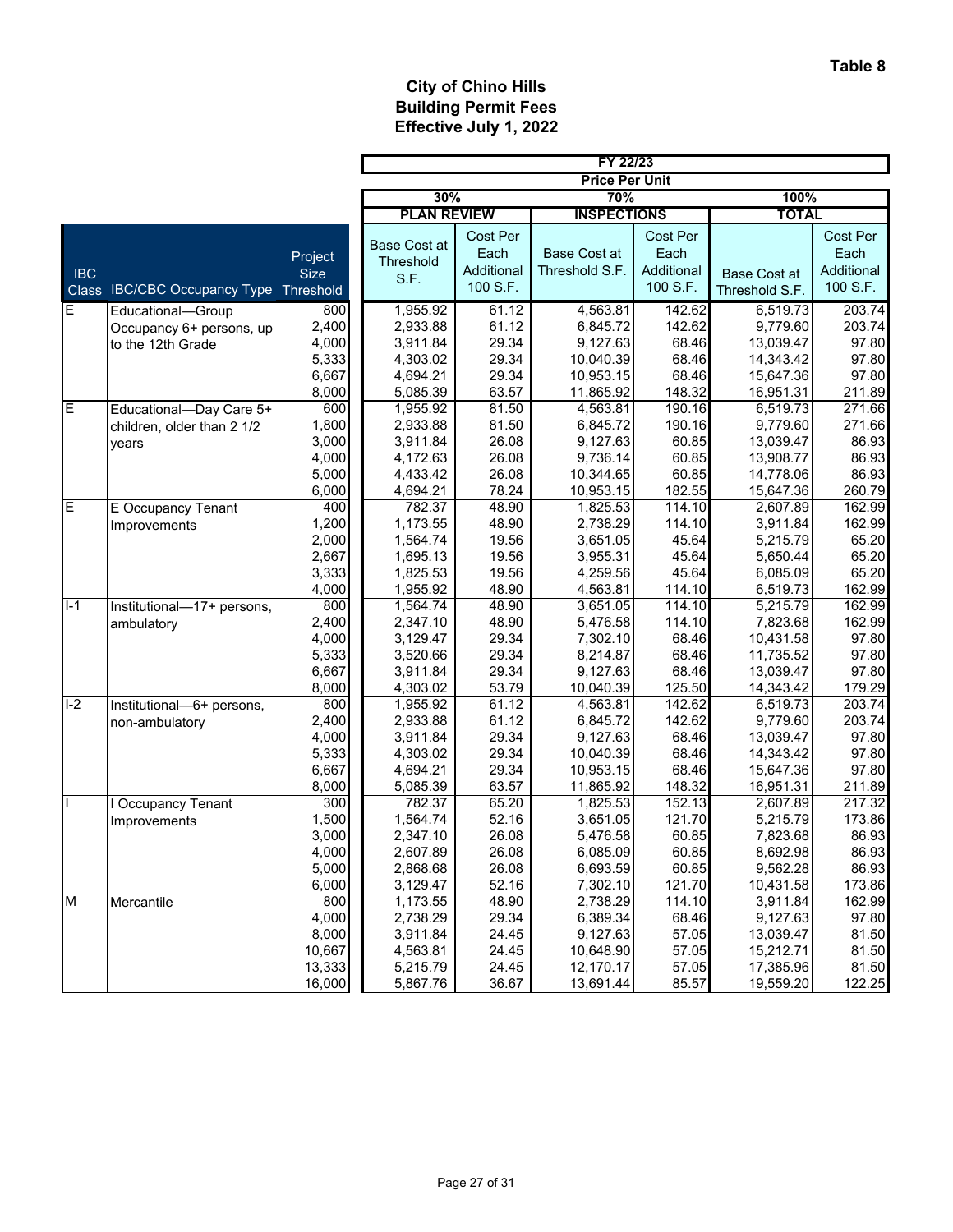|                         |                                         |             | FY 22/23            |            |                       |            |                |            |
|-------------------------|-----------------------------------------|-------------|---------------------|------------|-----------------------|------------|----------------|------------|
|                         |                                         |             |                     |            | <b>Price Per Unit</b> |            |                |            |
|                         |                                         |             | 70%<br>30%          |            |                       |            | 100%           |            |
|                         |                                         |             | <b>PLAN REVIEW</b>  |            | <b>INSPECTIONS</b>    |            | <b>TOTAL</b>   |            |
|                         |                                         |             |                     | Cost Per   |                       | Cost Per   |                | Cost Per   |
|                         |                                         | Project     | <b>Base Cost at</b> | Each       | Base Cost at          | Each       |                | Each       |
| <b>IBC</b>              |                                         | <b>Size</b> | Threshold           | Additional | Threshold S.F.        | Additional |                | Additional |
|                         | <b>IBC/CBC Occupancy Type Threshold</b> |             | S.F.                | 100 S.F.   |                       | 100 S.F.   | Base Cost at   | 100 S.F.   |
| Class                   |                                         |             |                     |            |                       |            | Threshold S.F. |            |
| M                       | Mercantile-Motor fuel-                  | 1,500       | 1,564.74            | 26.08      | 3,651.05              | 60.85      | 5,215.79       | 86.93      |
|                         | dispensing                              | 2,700       | 1,877.68            | 26.08      | 4,381.26              | 60.85      | 6,258.95       | 86.93      |
|                         |                                         | 3,900       | 2,190.63            | 26.08      | 5,111.47              | 60.85      | 7,302.10       | 86.93      |
|                         |                                         | 5,100       | 2,503.58            | 26.08      | 5,841.68              | 60.85      | 8,345.26       | 86.93      |
|                         |                                         | 6,300       | 2,816.53            | 26.08      | 6,571.89              | 60.85      | 9,388.42       | 86.93      |
|                         |                                         | 7,500       | 3,129.47            | 41.73      | 7,302.10              | 97.36      | 10,431.58      | 139.09     |
| M                       | M Occupancy Tenant                      | 800         | 1,173.55            | 36.67      | 2,738.29              | 85.57      | 3,911.84       | 122.25     |
|                         | Improvements                            | 4,000       | 2,347.10            | 19.56      | 5,476.58              | 45.64      | 7,823.68       | 65.20      |
|                         |                                         | 8,000       | 3,129.47            | 9.78       | 7,302.10              | 22.82      | 10,431.58      | 32.60      |
|                         |                                         | 10,667      | 3,390.26            | 9.78       | 7,910.61              | 22.82      | 11,300.87      | 32.60      |
|                         |                                         | 13,333      | 3,651.05            | 9.78       | 8,519.12              | 22.82      | 12,170.17      | 32.60      |
|                         |                                         | 16,000      | 3,911.84            | 24.45      | 9,127.63              | 57.05      | 13,039.47      | 81.50      |
| $R-1$                   | Residential-Transient                   | 4,000       | 3,911.84            | 29.34      | 9,127.63              | 68.46      | 13,039.47      | 97.80      |
|                         | Boarding Houses, Hotels,                | 12,000      | 6,258.95            | 29.34      | 14,604.21             | 68.46      | 20,863.15      | 97.80      |
|                         | Motels                                  | 20,000      | 8,606.05            | 15.65      | 20,080.78             | 36.51      | 28,686.83      | 52.16      |
|                         |                                         | 26,667      | 9,649.21            | 15.65      | 22,514.82             | 36.51      | 32,164.02      | 52.16      |
|                         |                                         | 33,333      | 10,692.36           | 15.65      | 24,948.85             | 36.51      | 35,641.21      | 52.16      |
|                         |                                         | 40,000      | 11,735.52           | 29.34      | 27,382.88             | 68.46      | 39,118.41      | 97.80      |
| $R-2$                   | Residential-Permanent,                  | 2,000       | 2,738.29            | 19.56      | 6,389.34              | 45.64      | 9,127.63       | 65.20      |
|                         | 3+ Dwellings Apartments,                | 10,000      | 4,303.02            | 11.74      | 10,040.39             | 27.38      | 14,343.42      | 39.12      |
|                         | Dormitory, Timeshare                    | 20,000      | 5,476.58            | 19.56      | 12,778.68             | 45.64      | 18,255.26      | 65.20      |
|                         |                                         | 26,667      | 6,780.52            | 19.56      | 15,821.22             | 45.64      | 22,601.75      | 65.20      |
|                         |                                         | 33,333      | 8,084.47            | 19.56      | 18,863.76             | 45.64      | 26,948.24      | 65.20      |
|                         |                                         | 40,000      | 9,388.42            | 23.47      | 21,906.31             | 54.77      | 31,294.73      | 78.24      |
| $R-3$                   | <b>Dwellings</b>                        | 2,500       | 1,955.92            | 40.68      | 4,563.81              | 94.93      | 6,519.73       | 135.61     |
|                         |                                         | 5,000       | 2,973.00            | 27.38      | 6,937.00              | 63.89      | 9,910.00       | 91.28      |
|                         |                                         | 7,000       | 3,520.66            | 13.04      | 8,214.87              | 30.43      | 11,735.52      | 43.46      |
|                         |                                         | 10,000      | 3,911.84            | 23.47      | 9,127.63              | 54.77      | 13,039.47      | 78.24      |
|                         |                                         | 15,000      | 5,085.39            | 27.38      | 11,865.92             | 63.89      | 16,951.31      | 91.28      |
|                         |                                         | 25,000      | 7,823.68            | 31.29      | 18,255.26             | 73.02      | 26,078.94      | 104.32     |
| $\overline{\mathsf{R}}$ | R Occupancy-Additions                   | 50          | 234.71              | 117.36     | 547.66                | 273.83     | 782.37         | 391.18     |
|                         |                                         | 250         | 469.42              | 125.18     | 1,095.32              | 292.08     | 1,564.74       | 417.26     |
|                         |                                         | 500         | 782.37              | 156.47     | 1,825.53              | 365.11     | 2,607.89       | 521.58     |
|                         |                                         | 1,000       | 1,564.74            | 26.08      | 3,651.05              | 60.85      | 5,215.79       | 86.93      |
|                         |                                         | 2,500       | 1,955.92            | 46.94      | 4,563.81              | 109.53     | 6,519.73       | 156.47     |
|                         |                                         | 5,000       | 3,129.47            | 62.59      | 7,302.10              | 146.04     | 10,431.58      | 208.63     |
| $S-1$                   | Storage-Moderate                        | 5,000       | 3,129.47            | 17.60      | 7,302.10              | 41.07      | 10,431.58      | 58.68      |
|                         | Hazard                                  | 15,000      | 4,889.80            | 17.60      | 11,409.54             | 41.07      | 16,299.34      | 58.68      |
|                         |                                         | 25,000      | 6,650.13            | 17.21      | 15,516.97             | 40.16      | 22,167.10      | 57.37      |
|                         |                                         | 33,333      | 8,084.47            | 17.21      | 18,863.76             | 40.16      | 26,948.24      | 57.37      |
|                         |                                         | 41,667      | 9,518.81            | 17.21      | 22,210.56             | 40.16      | 31,729.37      | 57.37      |
|                         |                                         | 50,000      | 10,953.15           | 21.91      | 25,557.36             | 51.11      | 36,510.51      | 73.02      |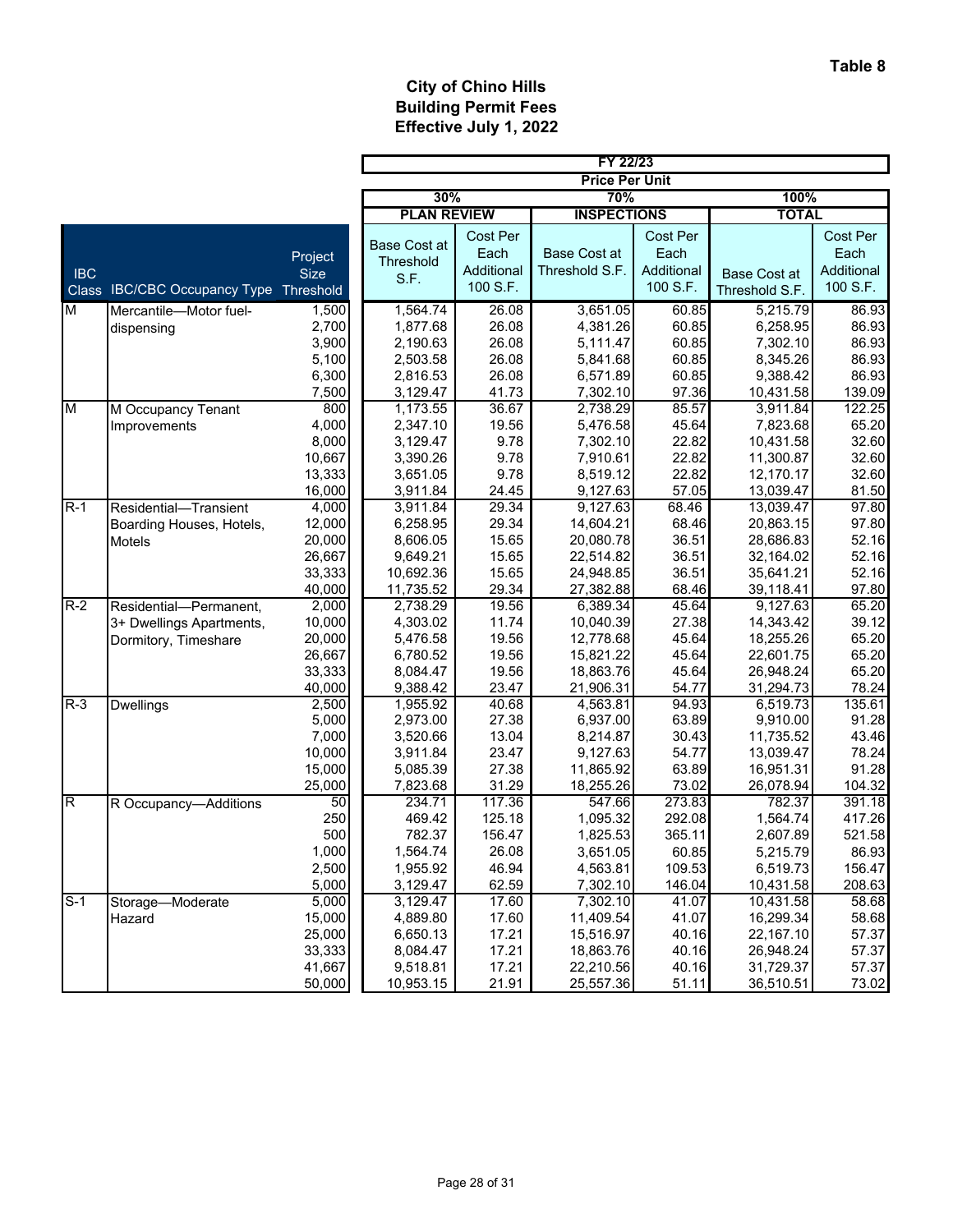|              |                               |                | FY 22/23             |                |                        |                |                        |                  |  |
|--------------|-------------------------------|----------------|----------------------|----------------|------------------------|----------------|------------------------|------------------|--|
|              |                               |                |                      |                | <b>Price Per Unit</b>  |                |                        |                  |  |
|              |                               |                | 30%<br>70%           |                |                        |                | 100%                   |                  |  |
|              |                               |                | <b>PLAN REVIEW</b>   |                | <b>INSPECTIONS</b>     |                | <b>TOTAL</b>           |                  |  |
|              |                               |                |                      | Cost Per       |                        | Cost Per       |                        | Cost Per         |  |
|              |                               | Project        | <b>Base Cost at</b>  | Each           | <b>Base Cost at</b>    | Each           |                        | Each             |  |
| <b>IBC</b>   |                               | <b>Size</b>    | Threshold            | Additional     | Threshold S.F.         | Additional     | <b>Base Cost at</b>    | Additional       |  |
| <b>Class</b> | <b>IBC/CBC Occupancy Type</b> | Threshold      | S.F.                 | 100 S.F.       |                        | 100 S.F.       | Threshold S.F.         | 100 S.F.         |  |
|              |                               |                |                      |                |                        |                |                        | 130.39           |  |
| $S-1$        | Storage-Moderate              | 500            | 1,173.55             | 39.12          | 2,738.29               | 91.28          | 3,911.84               |                  |  |
|              | Hazard, Repair Garage,        | 2,500<br>5,000 | 1,955.92             | 31.29<br>31.29 | 4,563.81<br>6,389.34   | 73.02<br>73.02 | 6,519.73<br>9,127.63   | 104.32<br>104.32 |  |
|              | Motor Vehicles (not High      | 10,000         | 2,738.29             | 13.04          |                        | 30.43          |                        | 43.46            |  |
|              | Hazard)                       | 25,000         | 4,303.02<br>6,258.95 | 15.65          | 10,040.39<br>14,604.21 | 36.51          | 14,343.42<br>20,863.15 | 52.16            |  |
|              |                               | 50,000         | 10,170.79            | 20.34          | 23,731.83              | 47.46          | 33,902.62              | 67.81            |  |
| $S-2$        | Storage-Low Hazard            | 5,000          | 2,347.10             | 15.65          | 5,476.58               | 36.51          | 7,823.68               | 52.16            |  |
|              |                               | 25,000         | 5,476.58             | 9.39           | 12,778.68              | 21.91          | 18,255.26              | 31.29            |  |
|              |                               | 50,000         | 7,823.68             | 3.13           | 18,255.26              | 7.30           | 26,078.94              | 10.43            |  |
|              |                               | 100,000        | 9,388.42             | 9.39           | 21,906.31              | 21.91          | 31,294.73              | 31.29            |  |
|              |                               | 250,000        | 23,471.04            | 9.39           | 54,765.77              | 21.91          | 78,236.81              | 31.29            |  |
|              |                               | 500,000        | 46,942.09            | 9.39           | 109,531.54             | 21.91          | 156,473.63             | 31.29            |  |
| $S-2$        | Storage-Low Hazard,           | 4,000          | 3,129.47             | 19.56          | 7,302.10               | 45.64          | 10,431.58              | 65.20            |  |
|              | Parking Garages Open or       | 20,000         | 6,258.95             | 11.74          | 14,604.21              | 27.38          | 20,863.15              | 39.12            |  |
|              | Enclosed                      | 40,000         | 8,606.05             | 5.87           | 20,080.78              | 13.69          | 28,686.83              | 19.56            |  |
|              |                               | 80,000         | 10,953.15            | 10.43          | 25,557.36              | 24.34          | 36,510.51              | 34.77            |  |
|              |                               | 200,000        | 23,471.04            | 11.74          | 54,765.77              | 27.38          | 78,236.81              | 39.12            |  |
|              |                               | 400,000        | 46,942.09            | 11.74          | 109,531.54             | 27.38          | 156,473.63             | 39.12            |  |
| S            | S Occupancy Tenant            | 800            | 1,173.55             | 24.45          | 2,738.29               | 57.05          | 3,911.84               | 81.50            |  |
|              | Improvements                  | 4,000          | 1,955.92             | 29.34          | 4,563.81               | 68.46          | 6,519.73               | 97.80            |  |
|              |                               | 8,000          | 3,129.47             | 9.78           | 7,302.10               | 22.82          | 10,431.58              | 32.60            |  |
|              |                               | 16,000         | 3,911.84             | 13.04          | 9,127.63               | 30.43          | 13,039.47              | 43.46            |  |
|              |                               | 40,000         | 7,041.31             | 13.69          | 16,429.73              | 31.95          | 23,471.04              | 45.64            |  |
|              |                               | 80,000         | 12,517.89            | 15.65          | 29,208.41              | 36.51          | 41,726.30              | 52.16            |  |
| Ū            | <b>Accessory Structure</b>    | 50             | 234.71               | 117.36         | 547.66                 | 273.83         | 782.37                 | 391.18           |  |
|              |                               | 250            | 469.42               | 125.18         | 1,095.32               | 292.08         | 1,564.74               | 417.26           |  |
|              |                               | 500            | 782.37               | 78.24          | 1,825.53               | 182.55         | 2,607.89               | 260.79           |  |
|              |                               | 1,000          | 1,173.55             | 19.56          | 2,738.29               | 45.64          | 3,911.84               | 65.20            |  |
|              |                               | 5,000          | 1,955.92             | 15.65          | 4,563.81               | 36.51          | 6,519.73               | 52.16            |  |
|              |                               | 10,000         | 2,738.29             | 27.38          | 6,389.34               | 63.89          | 9,127.63               | 91.28            |  |
|              |                               | 20,000         | 5,476.58             | 13.04          | 12,778.68              | 30.43          | 18,255.26              | 43.46            |  |
|              |                               | 50,000         | 9,388.42             | 12.52          | 21,906.31              | 29.21          | 31,294.73              | 41.73            |  |
|              |                               | 100,000        | 15,647.36            | 15.65          | 36,510.51              | 36.51          | 52,157.88              | 52.16            |  |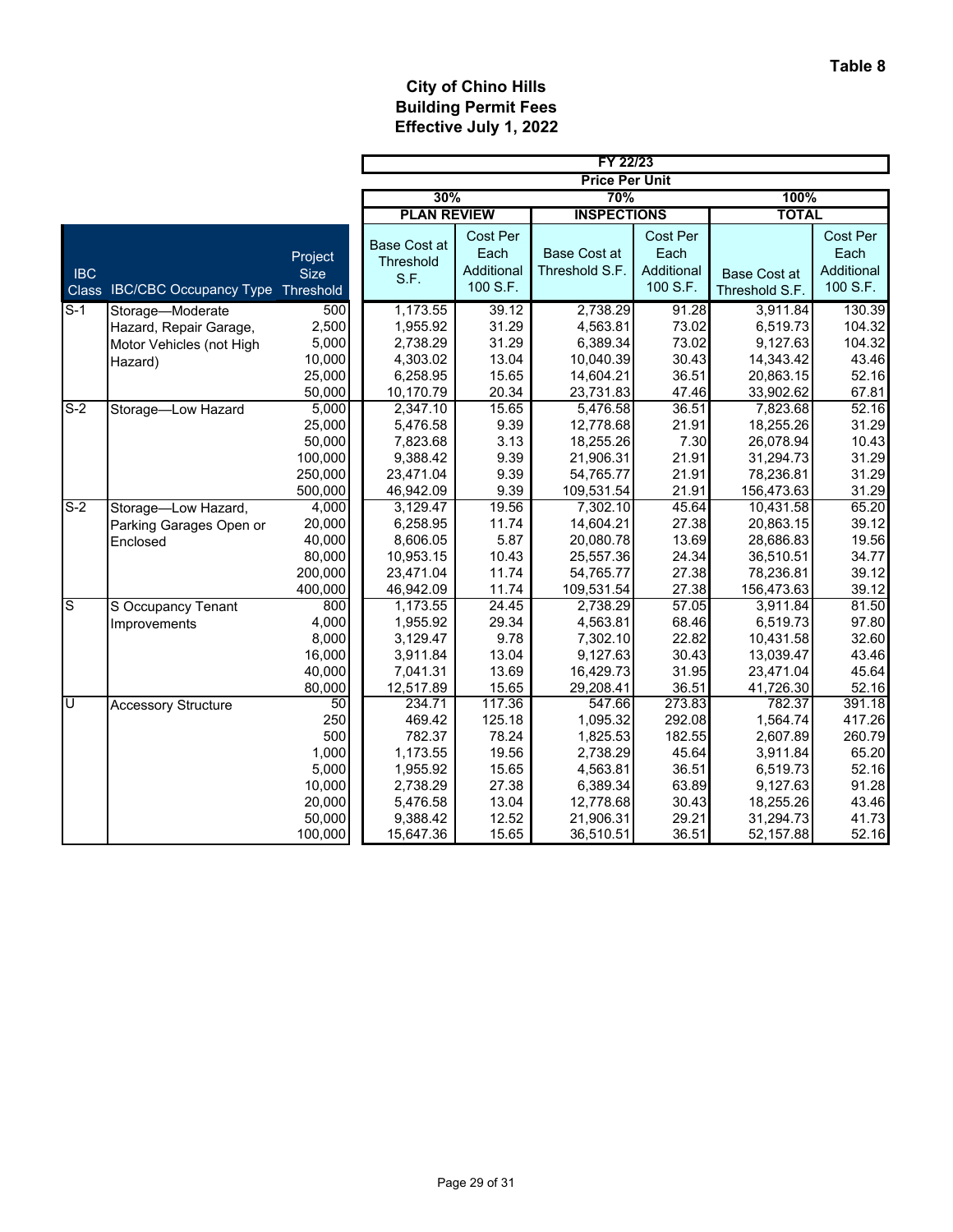# **City of Chino Hills Parking Violations Effective July 1, 2022**

| Description |  |
|-------------|--|
|             |  |

|                 |                                                                   |    |                | <b>Penalty</b> |
|-----------------|-------------------------------------------------------------------|----|----------------|----------------|
|                 |                                                                   |    | <b>Penalty</b> | & Late Fee     |
| PD <sub>1</sub> | Parking on divisional island                                      | \$ | 43             | \$<br>83       |
| PD <sub>2</sub> | Blocking a walkway                                                | \$ | 43             | \$<br>83       |
| PD <sub>3</sub> | <b>Traffic hazards</b>                                            | \$ | 58             | \$<br>113      |
| PD <sub>4</sub> | Prohibited parking - red curb/sign                                | \$ | 108            | \$<br>163      |
| PD <sub>5</sub> | Parking in construction area                                      | \$ | 43             | \$<br>83       |
| PD <sub>6</sub> | Parking within 20' of crosswalks in commercial areas              | \$ | 43             | \$<br>83       |
| PD7             | Parking within 60' of traffic controlled intersection             | \$ | 43             | \$<br>83       |
| PD <sub>8</sub> | Obstruction of traffic                                            | \$ | 58             | \$<br>113      |
| PD <sub>9</sub> | Parking in alley                                                  | \$ | 58             | \$<br>113      |
|                 | PD10 Displaying vehicle for sale on public roadway                | \$ | 58             | \$<br>113      |
|                 | PD11 Repairing vehicle in roadway                                 | \$ | 58             | \$<br>113      |
|                 | PD12 Parking on grades 5% or more with unblocked tires            | \$ | 43             | \$<br>83       |
|                 | PD13 Parking - peddlers, vendors                                  | \$ | 58             | \$<br>113      |
|                 | PD14 Yellow curb parking                                          | \$ | 43             | \$<br>83       |
|                 | PD15 White curb parking                                           | \$ | 43             | \$<br>83       |
|                 | PD16 Commercial vehicle in residential area                       | \$ | 158            | \$<br>258      |
|                 | PD17 Unlawful parking of trailer/semi                             | \$ | 158            | \$<br>258      |
|                 | PD18 Parking on private property                                  | \$ | 58             | \$<br>113      |
|                 | PD19 Unlawful curb parking                                        | \$ | 43             | \$<br>83       |
|                 | PD20 Parking in handicap stall                                    | \$ | 308            | \$<br>408      |
|                 | PD21 Parking in fire lane                                         | \$ | 108            | \$<br>163      |
|                 | PD22 Parking within 15' of fire hydrant                           | \$ | 108            | \$<br>163      |
|                 | PD23 Obstruction of fire access road                              | \$ | 108            | \$<br>163      |
|                 | PD24 Obstruction of fire protection equipment                     | \$ | 108            | \$<br>208      |
|                 | PD25 72 hr.+ storage of vehicle on street                         | \$ | 43             | \$<br>83       |
|                 | PD26 Parking in roadway - street sweeping hours                   | \$ | 43             | \$<br>83       |
|                 | PD27 Parking of recreational vehicles on streets without a permit | \$ | 43             | \$<br>83       |
|                 | PD28 Parking without permit                                       | \$ | 43             | \$<br>83       |
|                 | PD29 Parking during prohibited hours of 2:00 a.m. to 6:00 a.m.    | \$ | 43             | \$<br>83       |
|                 | PD30 Parking in limited duration parking area                     | \$ | 43             | \$<br>83       |
|                 | PD31 Parking at an expired parking meter                          | \$ | 43             | \$<br>83       |
|                 | PD32 Unauthorized use of Government Center parking facilities     | \$ | 43             | \$<br>83       |
|                 | PD33 Unpermitted school parking (CVC 21113(A))                    | \$ | 43             | \$<br>83       |
|                 | PD34 Electric vehicle not connected (CVC 22511)                   | \$ | 43             | \$<br>83       |